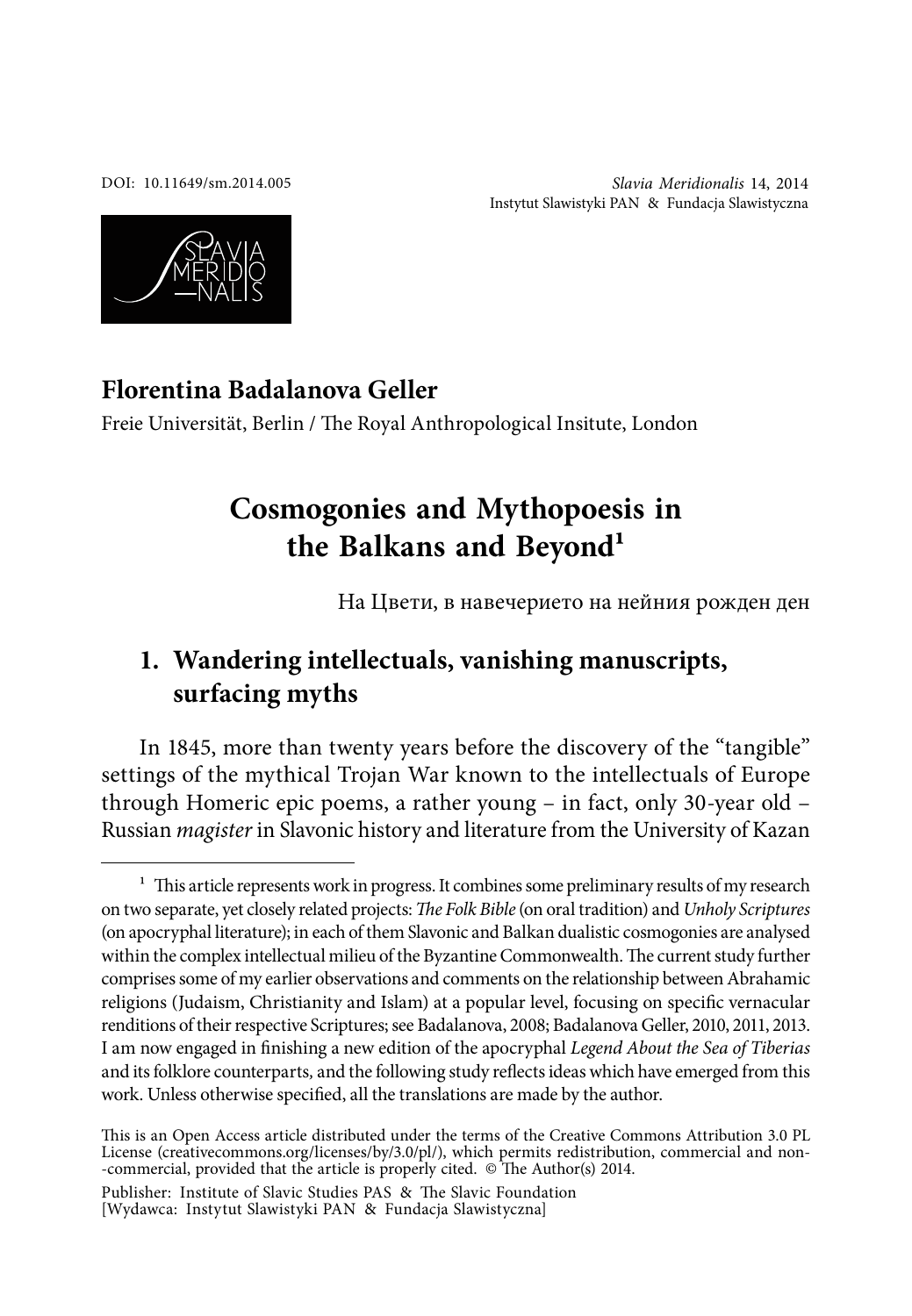commenced a daring archaeographic expedition to the Balkans, at that time part of the Ottoman Empire. His name was Viktor Grigorovich [Виктор Григорович]2 and his undertaking was as risky as it was exciting. Unlike Heinrich Schliemann,<sup>3</sup> one of the "indulgent daydreamers of Troy and its heroes" (Heuck Allen, 1999, p. 35), who was to pursue the unearthing of the legendary city following the verbal *mappa mundi* of Homer's poetry,<sup>4</sup> the enthusiastic Grigorovich devoted himself to a different kind of exploration into European cultural heritage. His "excavations" were not archaeological, but philological. They were carried out in somewhat obscure – at least from the point of view of his pragmatic contemporaries – locations, most of which were never mentioned in any prominent literary source; at the time, the difficult itinerary of his voyage to the back yard of the Ottoman Empire must have appeared free of any glamour whatsoever. Indeed, for the common sense traveller a fashionable destination it was not. But for the young Grigorovich it was the journey of his life, since he embarked on a quest to uncover extant witnesses to the glorious past of the Byzantine Commonwealth, thus aiming to recapture its vanishing intellectual heritage. In a way, it was his pilgrimage to the "Holy Land" of Cyrillo-Methodian tradition.

Grigorovich's undertaking to discover and acquire old manuscripts and books for the library collections of the Russian Empire is far from unique for that period. In fact, the 18th and 19th centuries launched a new phase in the history of cultural resource management in Europe; it rested on the politics of founding museums and libraries as state institutions, which were to mark power and prestige. By the

 $2$  For a brief bio-bibliographic description of Grigorovich's life, scholarly activities and academic achievements, see P. Boĭcheva's entry in The Cyrillo-Methodian Encyclopaedia (ed. by P. Dinekov) (Бойчева, 1985, p. 546–548); see also his Очерк Путешествия по Европейской Турции (Григорович, 1848).

<sup>&</sup>lt;sup>3</sup> Schliemann is often described as a "mythmaker" – an entangled mixture between "hero" and "fraud", "idealist" and "conman"; for an assessment of his intellectual legacy, and his impact upon the formation of European cultural strategies for appropriation and management of Classical antiquities, see S. Heuck Allen (1999, p. 110–127), D. F. Easton (1998, p. 335–343).

<sup>4</sup> For the role of "the myth of Troy" in the formation of modern European cultural identity, and its "instrumentalisation" within contemporary academic discourse, see Heuck Allen (1999, p. 35–48). Significant in this connection is also the fact in the  $20<sup>th</sup>$  century the "Homeric question" triggered serious scholarly interest in the oral heritage of the Balkan Slavs as a key to understanding mythopoeic mechanisms of ancient epic tradition (and The Iliad in particular) (Lord, 1960). The explorations into South-Slavonic folklore suddenly became as prestigious as the studies of Classical Greek civilization.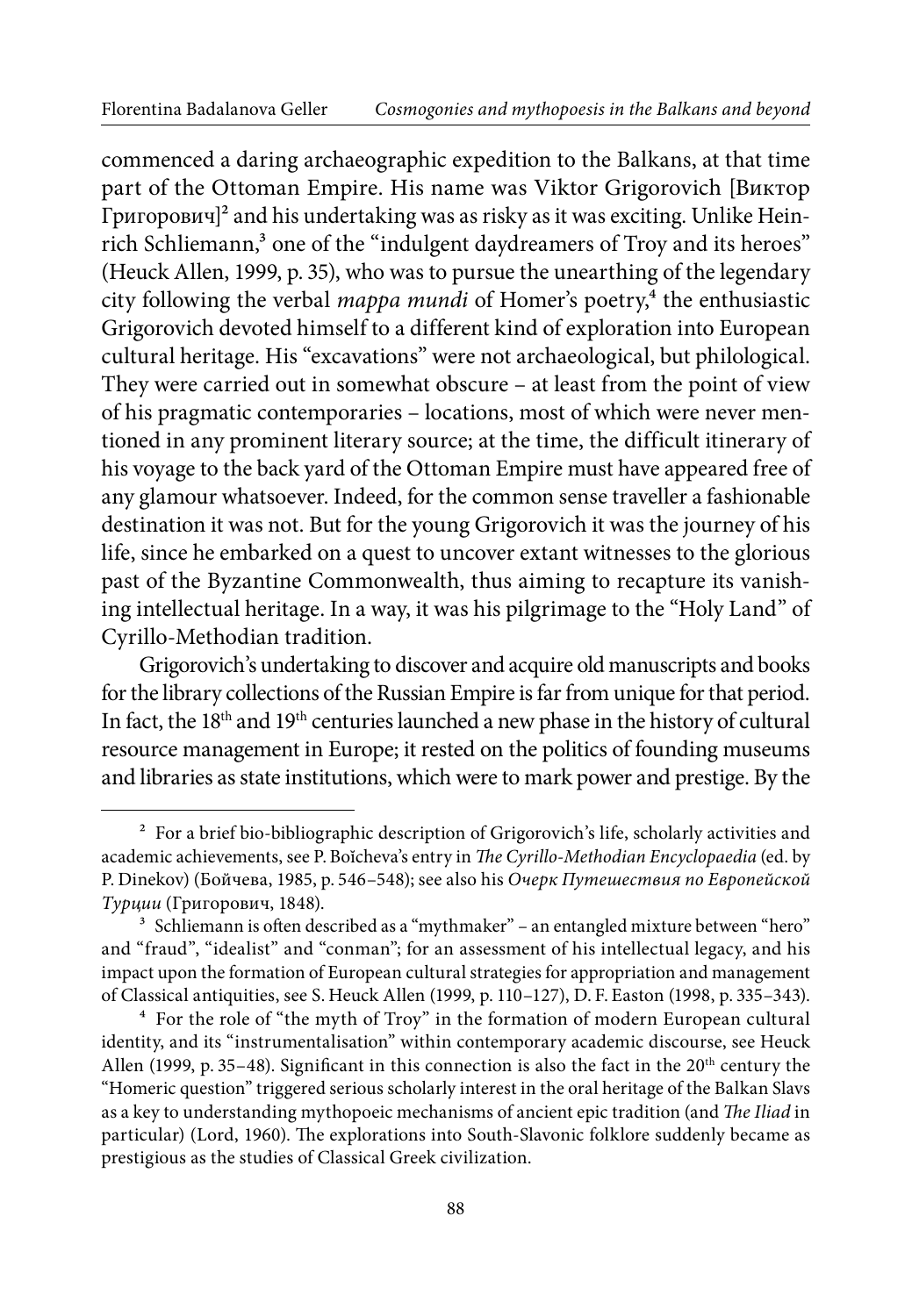same token the British Museum was inaugurated in 1753, to be followed by the State Hermitage Museum in St. Petersburg (1764), the Musée du Louvre in Paris (1793), and many others. Indeed, at the time when Grigorovich's journey to the Balkans took place, the act of collecting ancient manuscripts and artefacts acquired new symbolic – apart from purely commercial – dimensions. The museum and library collections demonstrated the might of the Empire possessing them. The past became a commodity. A new translatio imperii was in motion; by retrieving the lost treasures of "Old Byzantium", Russia, as it were, repossessed Constantinople, thus assembling a new, virtual Byzantium of its own. To obtain the manuscripts of the Byzantine Commonwealth meant, in fact, to become the master of its intellectual heritage. It is against the background of this kind of cultural politics that one may duly appreciate the impact of young Grigorovich upon the Balkan intelligentsia, and his influence upon scholarly and political networks between Russia and Southern Slavs during the period of their National Revival, when the struggle for political and religious independence was claiming the lives of many among his associates (e.g. the Miladinov brothers).5

While following his archaeographic assignment in 1844–1847, Grigorovich visited not only the renowned Mount Athos but also the neglected scriptoria in forsaken monasteries and abandoned settlements, along with obscure villages, the existence of which the world was yet to find out about from his books. In his journey he encountered humble people and often (but not always) an arrogant hostile administration; the challenges of these encounters with local authorities were usually unpredictable and immensely destructive. However, notwithstanding the challenges of his arduous journey through the Balkans, the outcome of Grigorovich's archaeographic explorations – so typical for Slavonic intellectual ideas of cultural and ethno-confessional self-determination – was impressive. The year 1845 was in this respect rather successful for him (and ultimately for the Russian archaeographic collections concerned with the literary heritage of Slavia Orthodoxa Balcanica); in the hermitage belonging to the Monastery of the Holy Mother of God at Mount Athos, he discovered the famous Codex Marianus, a Glagolitic fourfold Gospel dated to the beginning of eleventh century (now in the Russian State Library). Yet along with this glamorous witness to the intellectual splendour of the Byzantine Commonwealth, another rather humble offspring of literary tradition of Slavia Orthodoxa was found by him in 1845, among the manuscripts

<sup>&</sup>lt;sup>5</sup> See in this connection Pencho Slaveykov's Introduction ("The Folk Songs of the Bulgars") to The Shade of the Balkans (Slaveykov, Bernard, & Dillon, 1904, p. 40-42).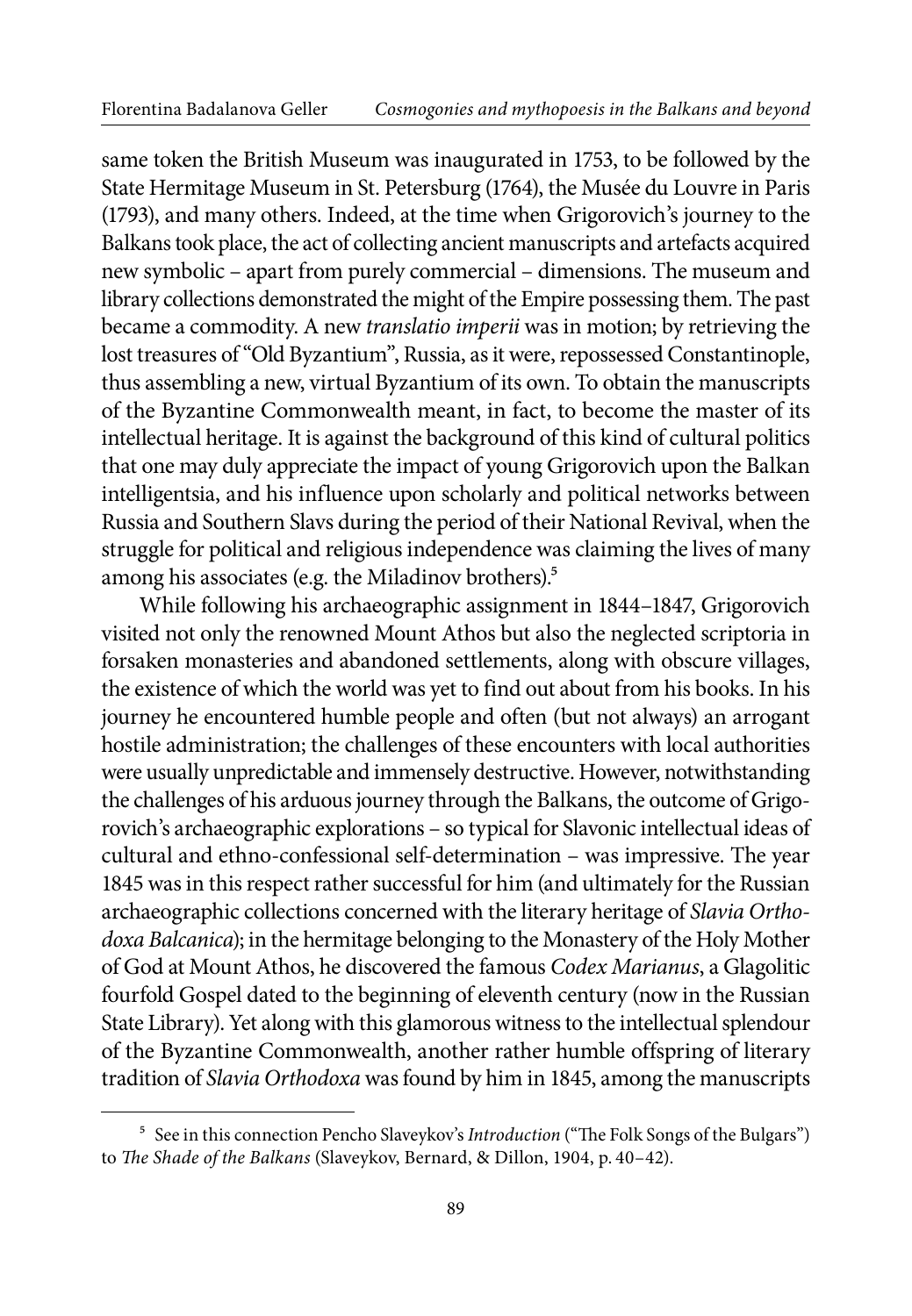kept in the Slepche Monastery (now in Macedonia);<sup>6</sup> it was a dualistic cosmogonic account, most probably a fragment from a larger text, which Grigorovich defined as Bulgarian/Serbian redaction of the apocryphal Discussion Between the Three Saints (See APPENDIX, Part 1.1.). The outcome of this particular discovery will be the focal point of the analysis in this article.

The manuscript from which Grigorovich copied the cosmogonic fragment was lost, and his description of its content is the only extant evidence for the existence of a South-Slavonic redaction of a unique, hitherto unknown domestic apocryphal composition. Since the opening episode of its storyline depicts the encounter between God and Satan, an encounter which triggers the emergence of the universe from the primordial salty waters of the Sea of Tiberias, the very composition was subsequently designated as The Legend About the Sea of Tiberias (hereafter The Sea of Tiberias).<sup>7</sup> The unearthing of Slepche's fragment marks the beginning of a series of new discoveries. Having returned to the Russian Empire, Grigorovich continued his archaeographic explorations. In the city of Cheboksary [Чебоксары], then in the Kazan province, he acquired a number of manuscripts, one of which contained a new redaction of The Sea of Tiberias.<sup>8</sup> It was much

 $7$  Grigorovich's transcription of the text from Slepche was subsequently published by Ya. Shchapov (first in 1861 and then in 1863) (Щаповъ, 1863, p. 91); see APPENDIX, Part 1.1.

<sup>8</sup> It was part of a miscellany dating to the eighteenth century; together with other Mss. and books belonging to Grigorovich, it was subsequently donated to the archival collection of the Imperial Novorossiiskii University of Odessa (register № 56). At present the Ms. is

<sup>&</sup>lt;sup>6</sup> It is worth quoting in this connection Grigorovich's own description of challenging circumstances under which this discovery was made; the manuscript, one among many, was found by him in a room above the monastery's stables: "Так пробираясь сквозь лес по горам, сошел я, наконец, в нагорное удолие, где находится м. Слепче во имя свят. Иоанна Предтечи. Близ него в подобных удолиях скрываются еще другие монастыри, именно Журче м. во имя св. Афанасия, Топлица м. во имя св. Николая, Добромир м. и Градиште м.; последние два в развалинах. Название монастырей взято от близ лежащих сел. Я посетил м. Слепче, потому что узнал о богатом там собрании рукописей. Ктитором его, кажется позднейшим, был князь Димитрий Каратовский. На воротах написана икона св. Кирилла славянского. Так как монахи, которых числом четыре, разошлись с требами по селам, то кто-то, по-видимому сторож, назвал себя векилем, т. е. наместником их и принял меня весьма гостеприимно. Еще в Охриде испросил я позволение у митрополита, к епархии которого принадлежит м. Слепче, рассмотреть его достопримечательности. В ожидании ответа от игумена, к которому отправил я с нарочным письмо, в монастыре нашел незапертую комнату, над самою конюшнею, где по полкам и полу лежали 60 запачканных рукописей и кусков рукописей. Воспользовавшись находкою этою, в глазах доброго недоумевающего векиля, я занялся исследованием этого книгохранилища" (Григорович, 1848, p. 114–115).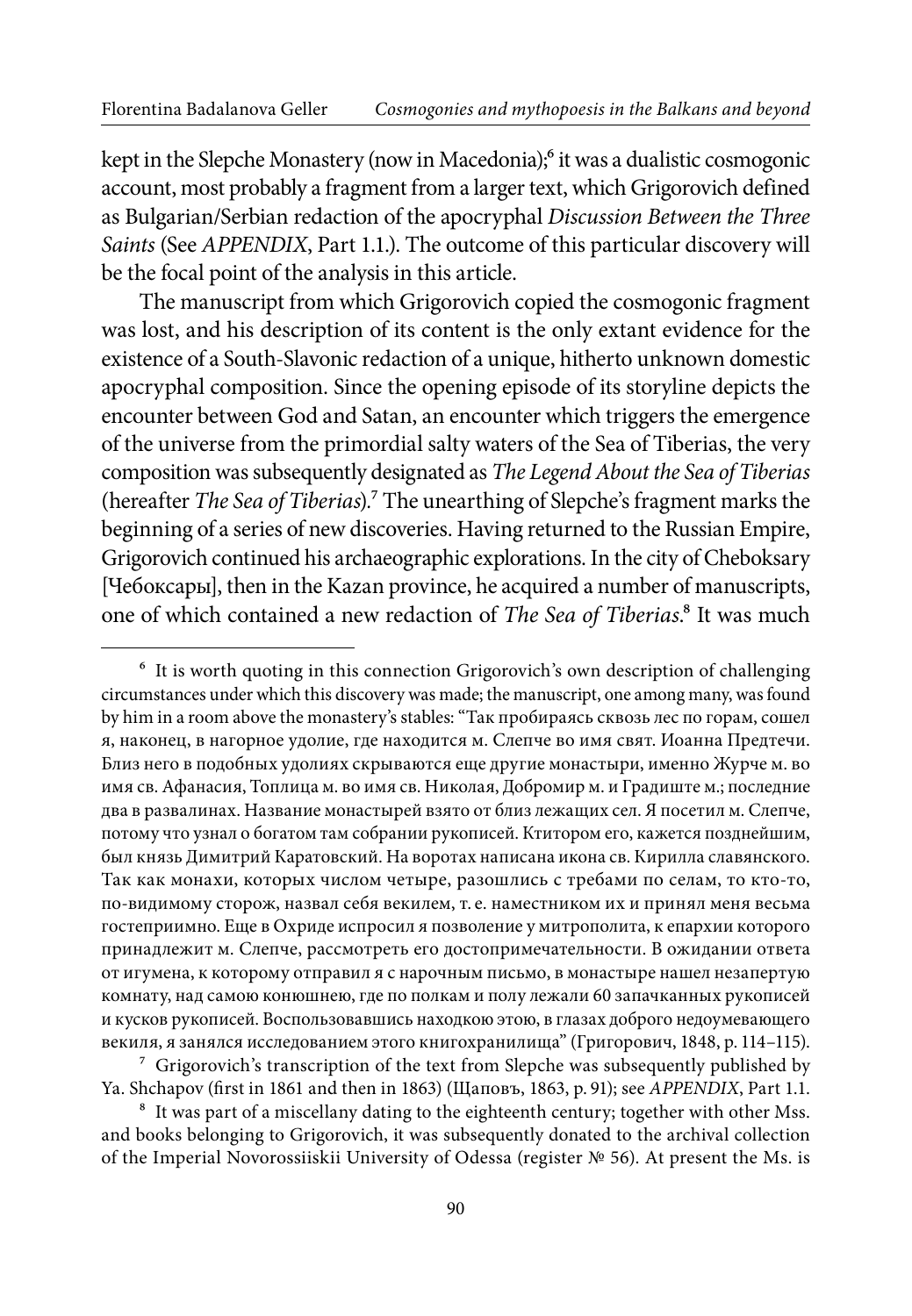larger than that of the cosmogonic narrative from the Slepche fragment; it was purportedly "copied from the divine books of the diligent and God-loving men Basil the Great, Gregory the Theologian and John Damascene, testifying to their most glorious debates on mysterious issues about the Eternal Lord, our God, concerning how God Sabaoth preceded all visible and invisible creatures" (Трудолобивыхъ мужей и бголюбивыхъ списано изъ божествен<sup>а</sup>ыхъ книгъ Василіа Великаго, Григория Бѓослова, Іоан<sup>а</sup>а Дамаскина о преславныхъ преніи<sup>х</sup> невъдомы<sup>х</sup> вещеи о безначалнъ Господъ Бже наше<sup>м</sup> како бысть Г<sup>е</sup>дь Саваофь пре<sup>ж</sup>де всея видимыя и невидимыя твари). The text was published subsequently by V. Mochul'skiĭ in his work "Historical and Literary Analysis of the Book of the Dove Stanzas" (Мочульскiй, 1887, p. 173–177); he characterised it as a "prohibited Book of Genesis".<sup>9</sup> It is still rather puzzling why Grigorovich himself never published either of the manuscripts containing the apocryphal Sea of Tiberias which he discovered in the Balkans and later in Russia. Perhaps the apocryphal heritage of Slavia Orthodoxa was on the periphery of his scholarly interests, which would also explain why he never wrote anything about either Slepche or Cheboksary redactions of The Sea of Tiberias. In a similar way, IAtsimirskiı never mentioned the apocryphon in his otherwise exhaustive Bibliographical Survey of South-Slavonic and Russian Apocryphal Literature (Яцимирскiй, 1921). Hardly ever was The Sea of Tiberias likewise included in collections of apocryphal writings. Among the rare exceptions are I. Porfir'ev's Apocryphal Legends About Old Testament Characters and Events from the Manuscripts of the Solovetskaia Library (Порфирьевъ, 1877) and Iordan Ivanov's Books and Legends of the Bogomils (Иванов, 1925), to be followed by the Apocrypha volume of the Old Bulgarian Literature series edited by Donka Petkanova (Петканова, 1982). Both Ivanov and Petkanova based their analysis on the redactions of The Sea of Tiberias which were previously published by I. Porfir'ev (1877) (Порфирьевъ, 1877, p. 87–89),<sup>10</sup>

kept in The Grigorovich's Collection at the M. Gorky Odessa State Scientific Library [Одесская государственная научная библиотека им. М. Горького, Собр. Григоровича], and is catalogued as № 448 (56).

<sup>9</sup> See his comments: "Издаваемый текстъ, стоящiй в сборникѣ Григоровича впереди предъ «Бесѣдой трехъ Святителей», тожествененъ съ «Словомъ о зачатiи неба и земли" (Барсова) и «Свиткомъ божественных книгъ» и названъ мною отреченной «книгой бытiя» (Мочульскiй, 1887, p. 173, ph. 1)." For a new edition of the text, with English translation and commentaries, see Badalanova Geller (2013, p. 70–93).

 $10<sup>10</sup>$  For a new edition of the text, with English translation and commentaries, see Badalanova Geller (2013, p. 93–97).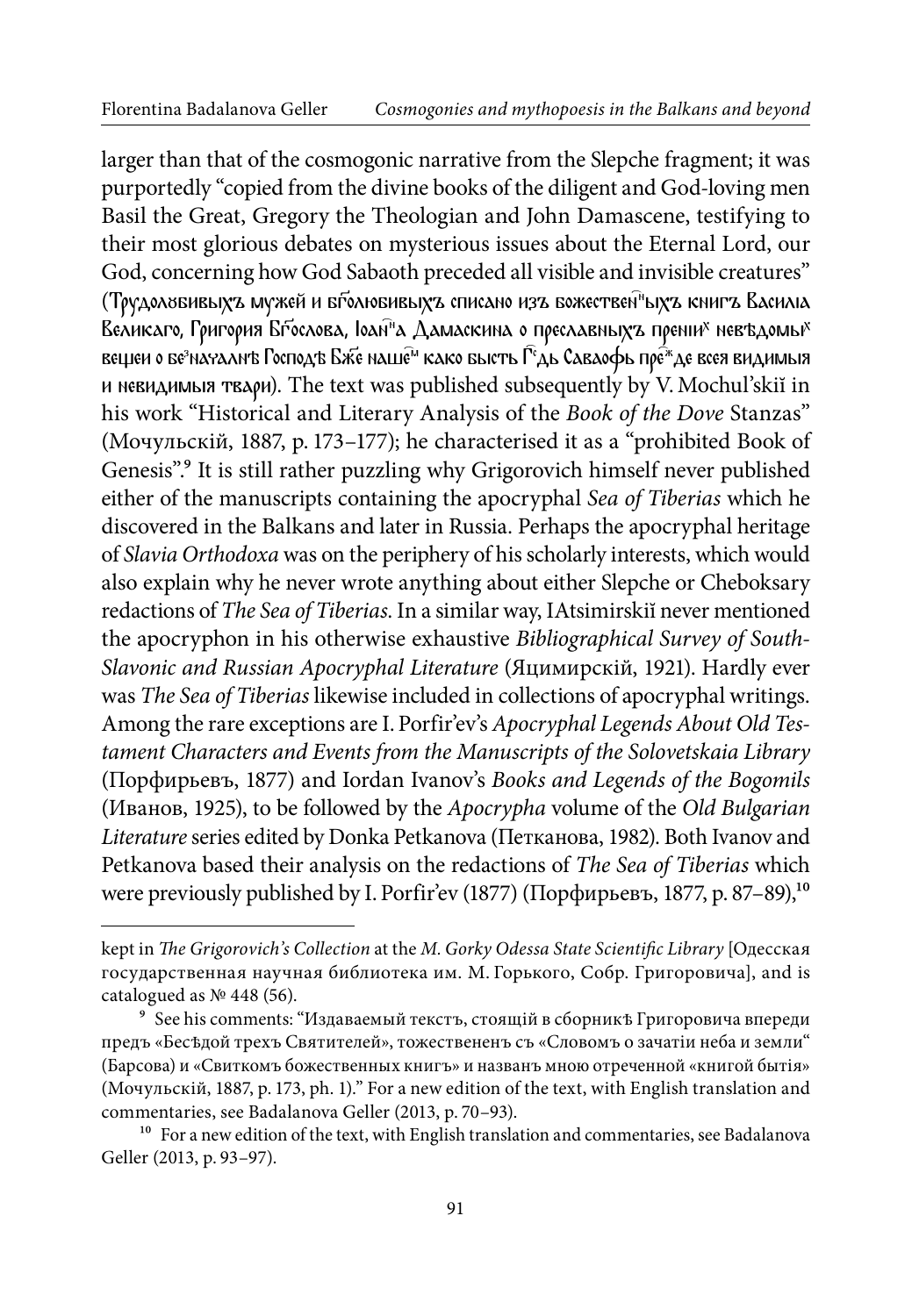Е. Barsov (1886) (Барсовъ, 1886, p. 5–8)11 and Mochul'skiĭ (1887) (Мочульскiй, 1887); the versions discovered by V. Sreznevskiĭ (1904) (Срезневскiй, 1904, р. 99-104)<sup>12</sup> and D. Dimitrova-Marinova (1998) (Димитрова-Маринова, 1998) were only recently included in the scope of the academic discussion.<sup>13</sup>

The Sea of Tiberias first surfaced as a topic of research in a series of interrelated publications at the end of the 19<sup>th</sup> and the beginning of the 20<sup>th</sup> century, when the extant text witnesses to this perplexing apocryphal composition were examined by a number of scholars (listed below), who compared various redactions while searching for their intellectual lineage and mythopoeic Vorlage. The problem of tracing (or, more precisely, reconstructing) its antecedents was pursued within the complex context of Slavonic folklore tradition and apocryphal literature. Furthermore, oral compositions reflecting specific myths of origin (and dualistic cosmogonies and anthropogonies in particular) were also taken into account. Contributions of scholars such as A. Veselovskiĭ [Александр Веселовскiй] (Веселовскiй, 1883, p. 367–424, 1889, p. 1–116, esp. 40–116), A. Potebnia [Александр Потебня] (Потебня, 1886, p. 273–275 (738–740)), M. Dragomanov [Михаил Драгоманов] (Драгомановъ, 1892, p. 257–314; 1894, p. 3–68), K. Radchenko [Константин Радченко] (Радченко, 1910, p. 73–131), A. Markov [Алексей Владимирович Марков] (Марков, 1913, p. 64–75), N. Korobka [Николай Иванович Коробкa] (Коробка, 1909, p. 175–195; 1910, p. 105–147), and others employed research strategies of ethnolinguistics, literary criticism and comparative religious studies. One of the most influential among these works on Slavonic apocryphal literature and folklore remains Ĭordan Ivanov's monograph The Books and Legends of the Bogomils (Иванов, 1925, p. 287–396), in which The Sea of Tiberias was contextualised within the paradigm of dualistic tradition. In recent studies scholars put a particular emphasis on the intertextual links of The Sea of Tiberias with other apocryphal writings, such as The Life

<sup>&</sup>lt;sup>11</sup> For a new edition of the text, with English translation and commentaries, see Badalanova Geller (2011, p. 113–124).

<sup>&</sup>lt;sup>12</sup> For a new edition of the text, with English translation and commentaries, see Badalanova Geller (2011, p. 125–133).

<sup>&</sup>lt;sup>13</sup> In my previous analysis of the apocryphon I suggested the following taxonomy and classification of sources: Type A-1 (=the Slepche version); Type A-2 (=the versions published by Mochul'skiĭ, Sreznevskiĭ and Dimitrova-Marinova); Type B (=the version published by Barsov); Type C (=the version published by Porir'ev). A more detailed discussion on this topic is to be found in my recent study, The Sea of Tiberias: Between Apocryphal Literature and Oral Tradition (Badalanova Geller, 2011, p. 17–23).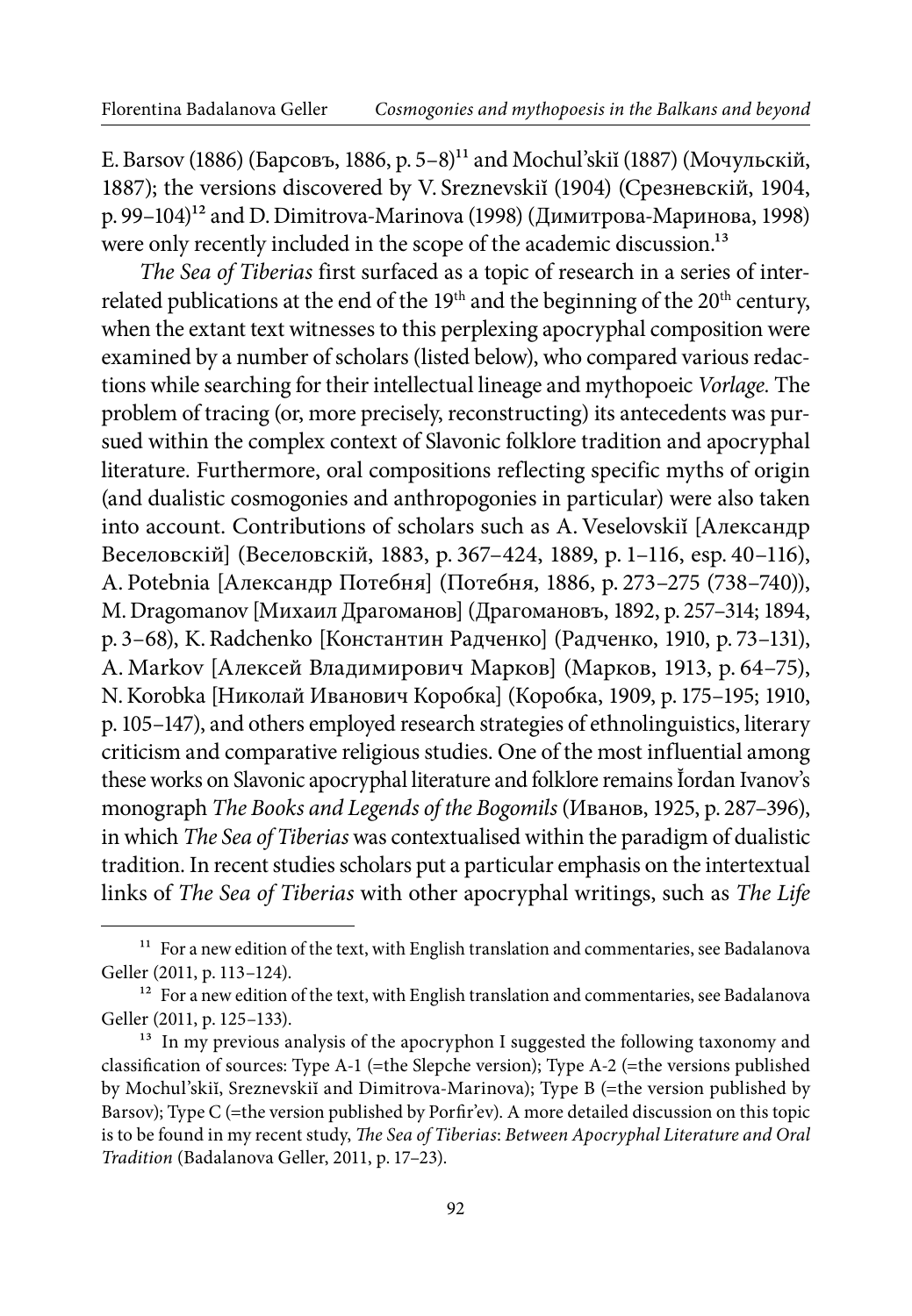of Adam and Eve,<sup>14</sup> The Book of the Secrets of Enoch the Just (Enoch 2),<sup>15</sup> The Apocalypse of Baruch (3 Baruch),<sup>16</sup> The Legend of the Holy Wood of the Cross,<sup>17</sup> and some erotapocritic writings (The Discussion Between the Three Saints, etc.);<sup>18</sup> in addition, the potential influence of The Secret Book of the Bogomils was likewise considered (see Иванов, 1925, p. 303–311).19

Quite significant in this connection is the fact that most of the above quoted scholars refer in one way or another to a text of a Bulgarian cosmogonic legend recorded in 1868 among the Bulgarian Diaspora in Bessarabia, in the village of Dyulmeni (see APPENDIX, Part 2). It was narrated by a storyteller who must have been born either before 1828–1830, when his ancestors emigrated to the

<sup>16</sup> For a survey of Slavonic MSS of *The Apocalypse of Baruch* (3 Baruch), see IAtsimirskii (Яцимирскiй, 1921, p. 227–232), Ivanov (Иванов, 1925, p. 191–207), Petkanovа (Петканова, 1982, p. 71–76, 353–354), Kulik (2010).

<sup>17</sup> For the Slavonic redactions of *The Legend of the Holy Rood and the Two Brigands* (attributed to Gregory of Nazianzus), see Tikhonravov (Vol. 1) (Тихонравовъ, 1863, p. 305–313), Porire'v (Порфирьевъ, 1877, p. 47–50, 96–103), Petkanova (Петканова, 1982, p. 169–173, 378–379); see also the discussion in Veselovskiĭ (Веселовскiй, 1883, p. 367–424), Sokolov (Соколовъ, 1888, p. 72–211), Petkanova (Петканова, 1982, p. 274–288, 398–399).

<sup>18</sup> For a survey of Slavonic MSS representative of erotapocritic tradition, see Nachtigall (1902, p. 321–408), Miltenova (Милтенова, 2004).

<sup>19</sup> Apparently, he was anathemised by the Bulgarian Church because of this particular book; in the ile of documents related to his work ("Йордан Иванов: ръкописи на научни и други трудове, лекции и работни материали"), kept in the Archive of the Bulgarian Academy of Sciences (Record No.  $\Phi$  52K, опис 1–2, p. 2) there is a reference to this event by T. Trifonov. I am grateful to Prof. Ruzha Simeonova for having been granted access to this material.

<sup>&</sup>lt;sup>14</sup> For a bibliographic survey of Adam and Eve apocrypha in medieval Slavonic literature, see IAtsimirskiĭ (Яцимирскiй, 1921, p. 76–81), Pypin (Пыпинъ, 1862, p. 1–8, 12–14), Tikhonravov (Vol. 1) (Тихонравовъ, 1863, p. 1–18, 298–304), Porir'ev (Порфирьевъ, 1877, p. 34–47, 90–96, 204–216, 245–250), Charles (1913, p. 123–154), Ivanov (Иванов, 1925, p. 207–227), Petkanova (Петканова, 1982, p. 35–41, 348–349), Anderson and Stone (1994); see also the discussion in Anderson (1998, p. 7–32; 2000a, p. 133–147; 2000b, p. 83–110; 2000c, p. 3–42), Stone (2000a, p. 43–56; 2000b, p. 149–166; 2002); Murdoch (2009, p. 192–207).

<sup>&</sup>lt;sup>15</sup> For a survey of Slavonic MSS of The Book of the Secrets of Enoch the Just (2 Enoch), see IAtsimirskiĭ (Яцимирскiй, 1921, p. 81–88), Sokolov (Соколовъ, 1899, 1910), Pypin (Пыпинъ, 1862, p. 15–16), Tikhonravov (Vol. 1) (Тихонравовъ, 1863, p. 19–23), Porir'ev (Порфирьевъ, 1877, p. 51–52), Morill and Charles (1896), Charles (Vol. 2) (1913, p. 425–469), Ivanov (Иванов, 1925, p. 165–191), Petkanova (Петканова, 1982, p. 49–63, 350–352), Charlesworth (Vol. 1) (1983–1985, p. 91–221), Sparks (1984, p. 321–362), Böttrich (1996, 1995), Stone (2000a, p. 45–48), Anderson (2000b, p. 99–102), Badalanova (2008, p. 162–163, 186–191, 231–235), Badalanova Geller (2010), Boccaccini and Orlov (2012).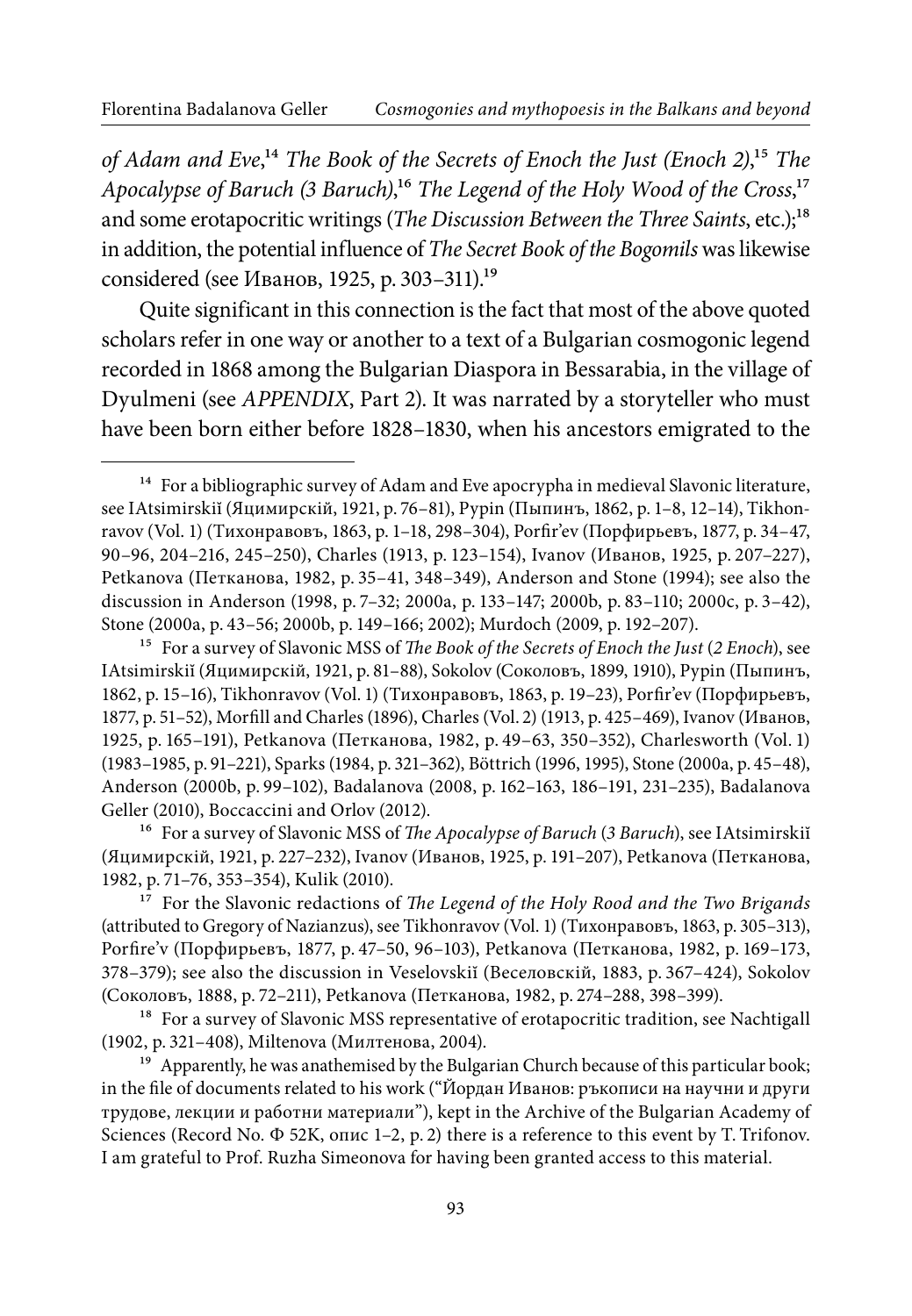Russian Empire, or soon thereafter. Transcribed by a diligent collector of Bulgarian oral heritage (most probably Цани Гинчев), the legend appeared in the same year (1868), in the journal *Obul Tpyd*, published under the editorship of Teodosii Ikonomov [Теодосий Икономов] in Bolgrad, which at that time was the centre of the Bulgarian diaspora in Bessarabia. Eight years later, the text was again published as an appendix to an anthology, Malo-Russian Folk Legends and Tales, compiled by the Ukrainian Mikhail Dragomanov (Драгомановъ, 1876, p. 429–434). In fact, the anthology was published immediately after his dismissal on political grounds from Kiev University, since he was denounced "as a Polish revolutionary agent, dangerous for Russian unity" (Арнаудов, 1933, p. 12). He was branded as a Separatist engaged in political activity, aiming at parting Malo-Russia (that is, Ukraine) from the Russian Empire, in favour of unification with Poland. One further clarification: Dragomanov was dismissed under the notorious "Paragraph Three", which meant that he was removed from any kind of civil service to the State, leaving him with no right to teach or to practice scholarly activities in any academic institution (Арнаудов, 1933, p. 12). In fact, the anthology Malo-Russian Folk Legends and Tales marked the beginning of the immigration period of his life. In that year (1876), he was allowed to go to Austria, but some of his publications were confiscated there, and he proceeded to go to Switzerland (Geneva); there he met the talented Bulgarian student Ivan Shishmanov [Иван Шишманов].

This is the story behind the international debut of the famous legend from the Bessarabian village of Dyulmeni. Most probably, its inclusion within the anthology Malo-Russian Folk Legends and Tales was an implicit gesture of solidarity from the Ukrainian scholar, Dragomanov, towards Bulgarians who were at that time seeking independence. It was a symbolic coincidence that the same year in which his anthology was published witnessed dramatic events in Bulgarian history, with the April uprising of 1876. After the Liberation, the legend from Dyulmeni was published for the first time in Bulgaria by Konstantin Velichkov and Ivan Vazov, in their Chrestomathy (1884) (Вазов & Величков, 1884, p. 46–49). There it was entitled, "The Creation of the World" ["Сътворение-то на свѣтъ-тъ"]. In 1892, the same text was re-published and analysed by Dragomanov in his article, "Notes on Slavonic religious and ethical legends: the Dualistic cosmogony" in the renowned Bulgarian Miscellany of Folk-Lore, Scholarship and Literature (hereafter СбНУ), vol. 8. (Драгомановъ, 1892, p. 257–261). By that time, he had served as Professor of History at Sofia University since 1889, when he had been invited at the recommendation of Ivan Shishmanov to take up this post.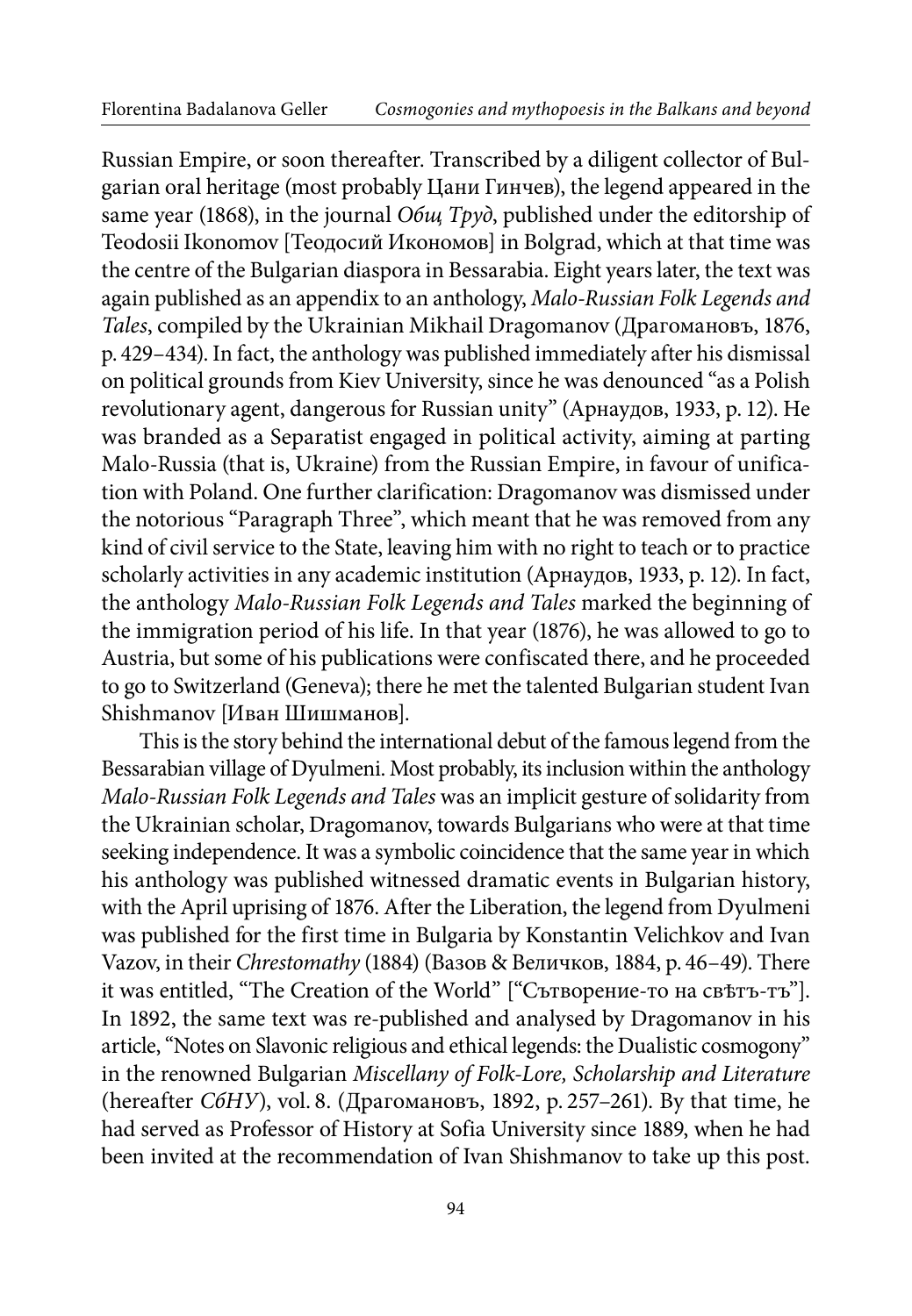(The year 1889 was also the date of the publication of the first volume of СбНУ, which continues until now.) In fact, 1889 was a good year for both Dragomanov and Shishmanov, since the latter fathered a son for whom the former was grandfather; Shishmanov had married Dragomanov's daughter Lydia.<sup>20</sup> In this way, Bulgaria offered the Ukrainian scholar not only intellectual acknowledgment and safe haven which had been long denied him in his own homeland, but also social acceptance, along with a fulfilling private life and prolific public profile.

Following the discussion started in Dragomanov's studies, Ĭordan Ivanov returns yet again to the cosmogonic legend from the village of Dyulmeni; he published it in his Books and Legends of the Bogomils under the title, "God and the Devil create the world together and then became adversaries" ["Богъ и дяволътъ създаватъ другарски свѣта, после враждуватъ помежду си"] (Иванов, 1925, p. 329–333, see text № 1). Finally, Dragomanov's work was translated in 1952 into English by E. W. Count (published in 1961) (Dragomanov, 1961), and the cosmogonic tale from Dyulmeni thus became one of the most (if not the most) quoted texts of Bulgarian folklore worldwide. Among those analysing it were the renowned folklorists Elli Kaija Köngäs (1960, p. 151–180) and Alan Dundes (1962, p. 1032–1051).

#### **2. Storytelling the creation: cosmogonies local and global**

According to the cosmogonic scenario revealed in the narrative from Dyulmeni (see APPENDIX, Part 2), the world was created by two demiurges, who initially acted in harmony, and fashioned together the Universe. The legend is a comprehensive compendium of "classical" cosmogonic topics registered in the Balkans and elsewhere; some of them are classified in Stith Thompson's Motif-Index of Folk Literature. Among them are the following worldwide attested themes:

A5.1. Gods make earth to have place to rest their feet;

A33.3.1. Bee as God's spy. God, the creator, sends a bee to overhear the Devil's secrets; A43. Devil as adviser of God;

A63.1. Devil works during God's sleep at creation;

 $^{20}\,$  Incidentally, in 1896 the daughter of Dragomanov, Lydia Shishmanova, published in Paris the irst ever anthology of Bulgarian folk legends (in French), entitled Légendes religieuses bulgares; see Schischmanoff, 1896. The hitherto existing French and German anthologies of Bulgarian oral tradition (L. A. H. Dozon's Chansons populaires bulgares inédites (Dozon, 1875) and A. Strausz's Bulgarische Volksdichtungen (Strausz, 1895) were devoted to folk songs exclusively.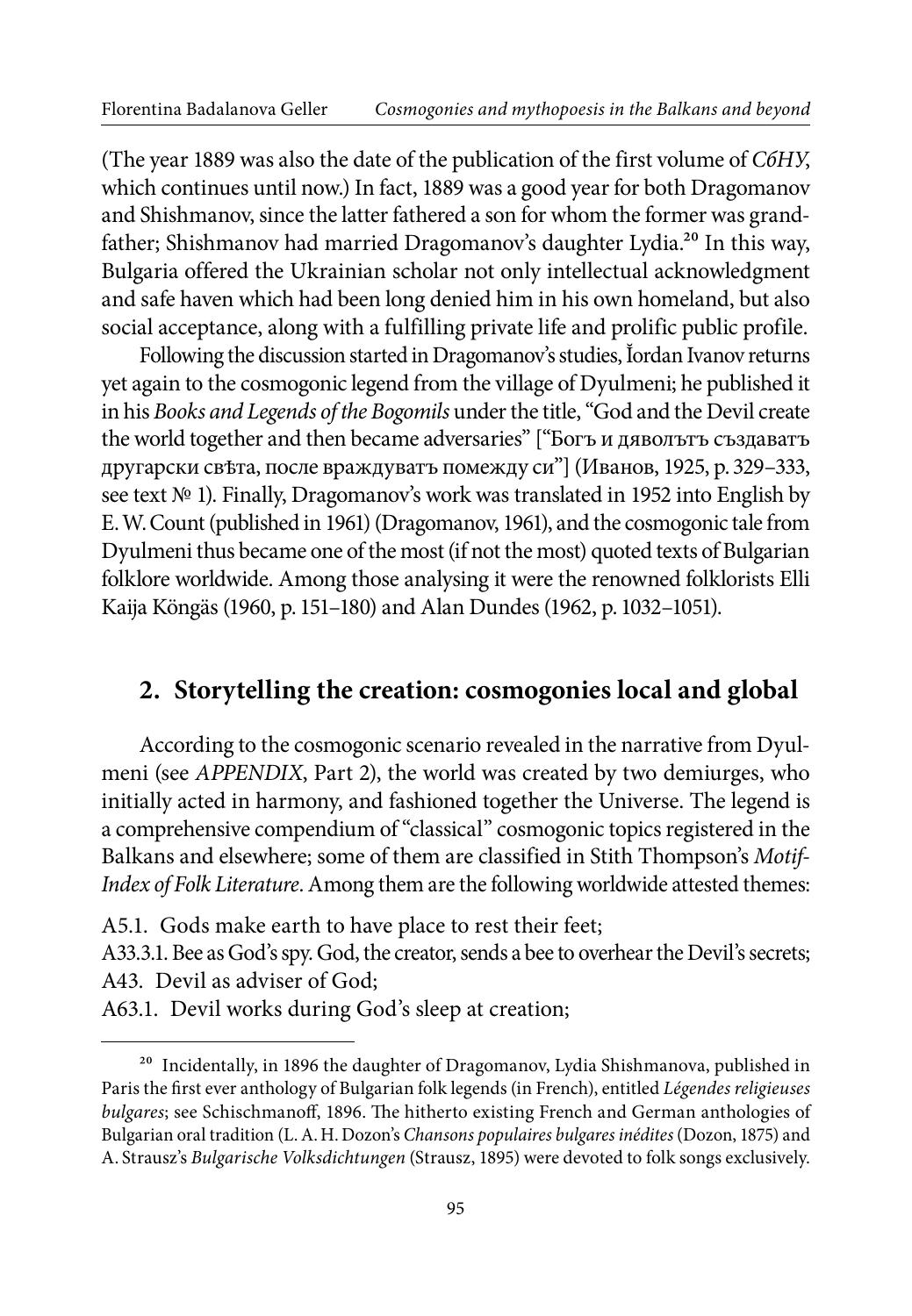- A63.2. Devil plans to drown God at time of creation;
- A179.6. God has power to create men;
- A811. Earth brought up from bottom of primeval water;
- A812.1. Devil as Earth Diver;
- A852. Making the earth smaller (Earth made too large; God learns from Devil by trickery how to make it smaller);
- A1323. Long span of life for first man;
- A1082.5. God conquers Satan at end of world;
- A2012. Creation of bee;
- A2385.3. Honey as excrement of bees;
- A2541.1. Why the bee is sacred.

Empirical data presented in international motifindices prepared by Stith Thompson, (and recently Yuri Berezkin and others) clearly indicates that Slavonic folklore cosmogonies are part of intricate intertextual encounters between written and oral sources with lineages stemming from various cultures with distinctive linguistic, ethnic and confessional environments. In fact, the legend of Dyulmeni is a perfect example of the "Folk Bible" type of oral narratives, in which cosmogony is intertwined with soteriology. The Old and the New Testament merge in a single storyline, which is shaped according to the specific template of indigenous ethnohermeneutics. The Creation of the Universe and Man is perceived as a manifestation of the eternal conflict between Good and Evil, God and Devil. Then again, the Conception and Nativity of Jesus Christ, his deeds, death and Resurrection are perceived as the ultimate condition of the defeat of his Father's antagonist. Quite significant in this connection is the motif of the primordial contract between God and "the Other Creator", according to which the dead and the living were to be divided between the two of them. Vernacular soteriology dissolves this predicament in a simple way, whereby the Resurrection of Jesus Christ brings along the ultimate salvation of mankind. A similar narrative framework is employed in apocryphal narrative of all Russian recensions of The Sea of Tiberias, as well as in many folklore legends. As for the Slepche version (see APPENDIX, Part 1.1.), it represents a rather abridged redaction of the apocryphon, in which the motif of the creation of Earth from the soil brought from the bottom of primordial waters by "the Other Creator" functions as a centre of the storyline. Once again, some of the cosmogonic motifs attested in The Sea of Tiberias can be found in Stith Thomspon's Motif-Index of Folk Literature; among them are the following: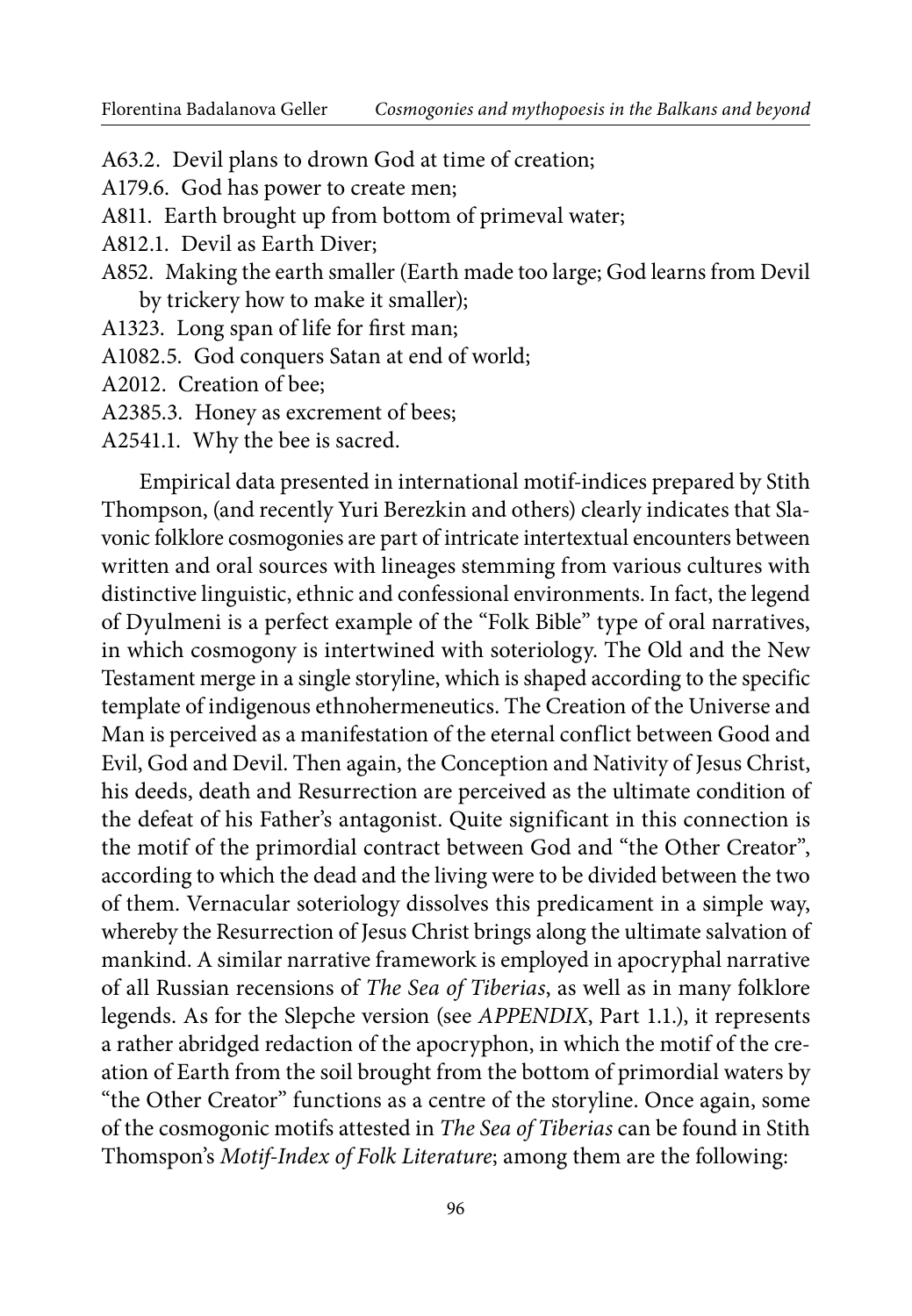A50.1. Creation of angels and devils;

A52.0.8. God created angels by striking one small stone with another. Lucifer created devils by imitation;

A600. Creation of the Universe;

A811. Earth brought up from bottom of primeval water;

A812.1. Devil as Earth Diver;

A831.1. Creator of Earth;

A841. World-columns: four (two, etc.) columns or supports sustain the Earth;

A844. Earth rests on animal's back;

A844.3. Earth supported by fish.

One further point; the storyline of the Russian redactions of The Sea of Tiberias comprises an elaborate cluster of details (see APPENDIX, Part 1.2.), many of which have parallel attestations in other apocryphal writings. Thus the motif of the creation of man from seven substances is found in the 2 (Slavonic) Apocalypse of Enoch (Böttrich, 1996; Lincoln, 1986, p. 10–40), as well as in erotapocritic tradition (e.g. Razumnik, The Discussion Between the Three Saints);<sup>21</sup> the motif of the grapevine as the forbidden tree is featured in both The Sea of Tiberias and The Apocalypse of Baruch; $^{22}$  the refusal of Satanael to worship Adam, as attested in The Sea of Tiberias, has its parallels in The Apocalypse of Baruch  $(3$  Baruch),<sup>23</sup> The Struggle Between Michael and

<sup>23</sup> In 3 Baruch the refusal of Satanael to bow before Adam causes the withdrawal of the Devil's host from the face of God, and their expulsion from the celestial realm:

и ре<sup>,</sup> Михаилоу въстроуби да събероуть са анг⁄ли и да поклонать са твари роукоу моею яже створихъ. И въстроуби Михаилъ англъ и собраша са вси англи и поклониша са вси адамоу по чиноу. а сотонаилъ непоклони са и ρе° азъ калоу и брениию не поклоню са нъи. (Quoted after Gaylord, 1982, p. 304).

And he said to Michael, «Sound the trumpet for the angels to assemble and bow down to the work of my hands which I made.» And the angel Michael sounded the trumpet, and all the angels assembled, and all bowed down to Adam order by order. But Satanael did not bow down and said, «To mud and dirt I will never bow down.» (Quoted ater Gaylord, 1982, p. 305).

<sup>&</sup>lt;sup>21</sup> See the discussion in Miltenova (Милтенова, 2004, p. 223–226).

 $22$  According to 3 Baruch, various angels were responsible for planting various trees in Paradise, and Satanail was the one to plant the grapevine – the tree, which eventually caused the Fall of man. Consequently, «the cunning gardener» Satanail was expelled from Eden (losing his  $-i\ell$  and becoming Satan). One such narrative comes from the thirteenth-century Serbian recension of 3 Baruch (Чътеніе ст҃го Вароха, юга послань бы©к немоу англь Паноуиль оу стоу гороу Сиwню на рѣцѣ, ѥг<sup>а</sup>а плака се w плѣнени Ѥроус⊼мьсцѣмь. Ги҃ блосви) from the Dragolev Miscellany, which, according to Ivanov, originated from an earlier Old Bulgarian protograph (Иванов, 1925, p. 192–193).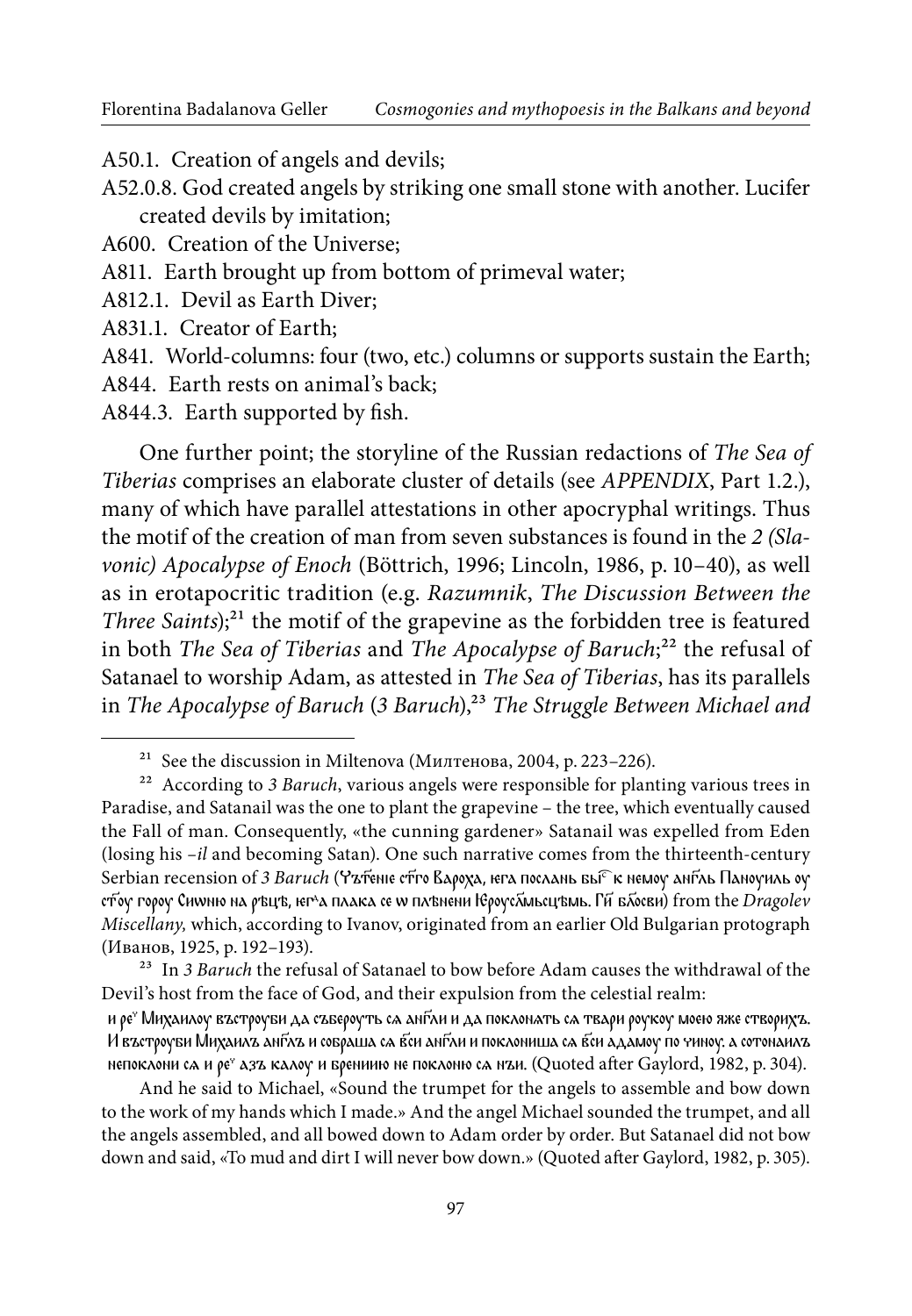Satanael,<sup>24</sup> and in Qur'ānic tradition (Sūrah 2:32, 15:26-39, 17:63).<sup>25</sup> According to Muslim hermeneutics, Satan (Iblīs/Eblis) – who "was of the Djinn" (Sūrah 18:50) – considered himself to be created out of fire, a substance much superior than earth, and hence unwilling to venerate the clay-born Adam (Sūrah 7: 11–12). This theme is attested not only in the canonical Qur'ānic text, but also in the writings of some Muslim exegetes, such as AlTabarī's History of Prophets and Kings (see Rosenthal, 1989, p. 259–266, fols. 86–94), and in Islamic oral tradition in the Balkans and elsewhere. The motif of Satan's snubbing Adam is similarly rendered in Jewish, Christian and Islamic art,<sup>26</sup> suggesting that the three Abrahamic religions shared not

Гд $\widehat{\mathcal{A}}$ ъ нашъ иї̃съ хр $\widehat{\mathcal{A}}$ тосъ щото е направилъ н $\widehat{\mathcal{B}}$ ю и землю и свичкиа стъ сасъ една д $\mathcal{S}$ ма негова направи. и аГѓли и хархаГѓли и като направи тоа с̄тъ та рече дази (sic!) и да брани, родъ ч⊼вечески ѿ ѕло та загради, една чꙋдна и голема градина и насади раи и создаде людие по негова прилика па №зе землю та направи ч⊼века ѿ землю и даде м& волю да ходи низь раи и да ц̄рӮва и свичко дихание що создаде г^дъ да ходи по раи и ωно тамо да с₸Хва и да ц͡рХва за това премл͡∾нви бī∙ъ сади раи за праведни людие които ходати по вола бжи́а а тогова чλ̄вка виде лӮкави, и проклети сан'таилъ па си т&ри юко ѕла мисалъ на паметъ и рече азъ сеги какво да &чинимъ като направи, г $\mathfrak{F}$ дъ едного ч $\bar{\lambda}$ века Ѿ землю да е Ѿ насъ по големъ и прослави го горни бцъ ωногова ч $\bar{\lambda}$ века и рече сви аГrли да мど се срамУватъ и да мУ се покланатъ тогива какво чУ прелУкави ан'тихрисъ таа дvма њко се рас'рьди и рече ѣ тогова ч $\bar{\lambda}$ века не щемъ ни да погледнемъ а камо ли да м $\mathcal S$  се поклонимъ.

See also the discussion in Afinogenova (Афиногенова, 2006, р. 329–348), Ivanova (Иванова, 2004, p. 397–404), Jovanovich (Joвановић, 1995, p. 33–55), Miltenova (Милтенова, 1981, p. 98–113; 1983, p. 121–128), Minchev (Minczew, 2011, p. 23–54; Минчев, 2010, p. 17–46). Furthermore the account of how Satan repudiated God's command to angels to worship Adam is also attested in some Greek and Slavonic apocryphal writings dealing with themes and characters from the New Testament; one such text is The Debate between Christ and the Devil (Иванов, 1925, p. 251). See also Badalanova Geller (2011, p. 80–84).

<sup>25</sup> On the Qur'ānic account of how Eblis/Iblīs refused to obey God's command to worship Adam see Zwemer (1939, p. 135–148), who also draws attention to parallels between canonical Muslim and apocryphal Christian traditions, with special emphasis on some Syriac and Latin texts (such as Vita Adae et Evae).

 $26$  See Gutmann (1998, p. 137–139); his analysis is based on the depictions of this motif in the fourteenth-century Catalonian Passover Haggadah (London, British Library, MS Or. 2884,

 $24$  The theme of Satan's refusal to obey God's command and venerate Adam is part of the storyline of the 1820 Bulgarian redaction of The Account of Our Holy Father John Chrysostom About the Cunning Deceiving and Godless Antichrist Satan Was Confined by Archangel Michael the Commander of all Angels [Словw стагw Wца нашего, їwана злато&снаго w аньоихриста л&каваго лъживаго и безъбожнаго сан'таила какво го, плени сти чиноначалнїкъ архаітлъ михаилъ воивода васемъ аг⊤ломъ] (Ms. № 232 from the Collection of the Church Historical and Archeological Museum [ЦИАМ] in Sofia); see fol. 112: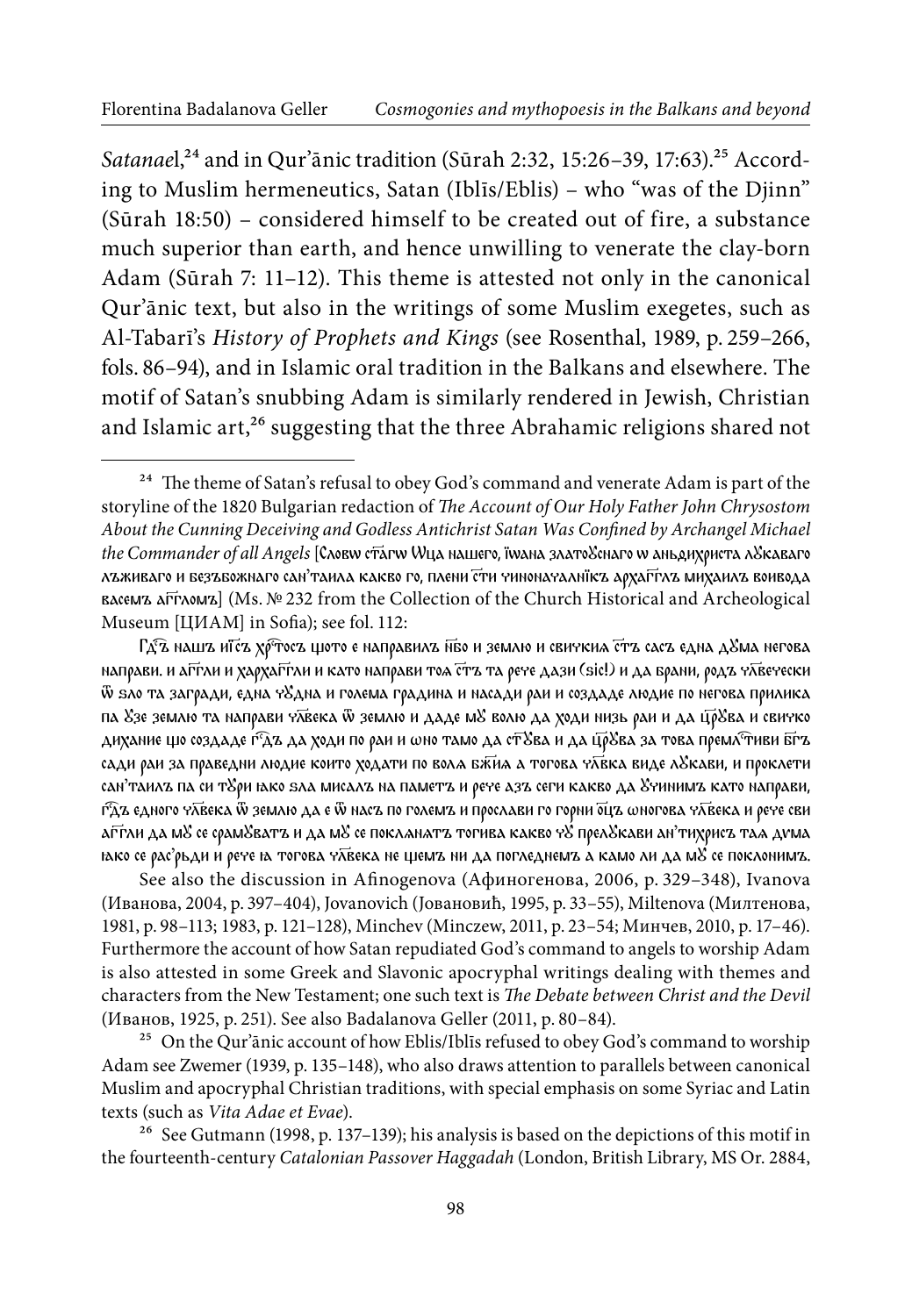only a certain common lineage and heritage of (para)scriptural narration, but also a common (para)scriptural iconography.

The variety of motifs common to folklore cosmogonies and apocryphal writings circulating over centuries in the Balkans among the Southern Slavs shows a vast range of ideas about the primordial elements of the Universe and its emergence; these ideas reach far beyond the boundaries of the Byzantine Commonwealth, discretely keeping in their narrative thesaurus the latent memory of perpetual multilingual transmission and cross-cultural transfusion.

#### **3. The myths we live by**

In 1910, when one of the most enigmatic books in the history of modern Bulgarian literature, Pencho Slaveykov's anthology On the Island of the Blessed ["На Острова на блажените"] was published, the cosmogonic legend from Dyulmeni surfaced yet again – this time in the poet's vision of the eternal Elysium, the mystical Otherworld, the afterlife realm reserved for the rest of heroes, bards and virtuous men (see APPENDIX, Part 3).

It is hardly a coincidence that On the Island of the Blessed was preceded by another – less known in Slaveykov's homeland – anthology, which he published in London in 1904, together with Henry Bernard and E. J. Dillon. Entitled The Shade of the Balkans, it contains rhymes composed by Bulgarian "popular minstrels". As pointed out by Bernard in his Introduction to the book, Slaveykov – whom he described as "the caged lion of Sofia" – was familiar with "every variation of every song" included in the collection. The algorithm behind the successful result of this joint poetic (ad)venture was that of an amazing intellectual cooperation. This is how Bernard described the work processes shared by the co-authors. First, Slaveykov provided German translations of the folklore texts he selected for the anthology; this suggests that its content was shaped by the Bulgarian poet himself. Then Slaveykov would read the original folklore accounts in Bulgarian to Bernard, who would "put down phonetically" the lyrics, following their oral performance; thus he would prepare a detailed

fol. 1v), the fourteenth-century Catalonian Christian Psalter miniature (Paris, Bibliothèque nationale de France, MS lat. 8846, fol. 166) and the Kulliyāt-i Tārikh of Hāfiz-i Abrū (Istanbul, Topkapi Museum, Baghdad 282, fol. 16), "possibly made in Herat ca. 1415"; see especially Fig. 1 on p. 138 and Fig. 2 on p. 139.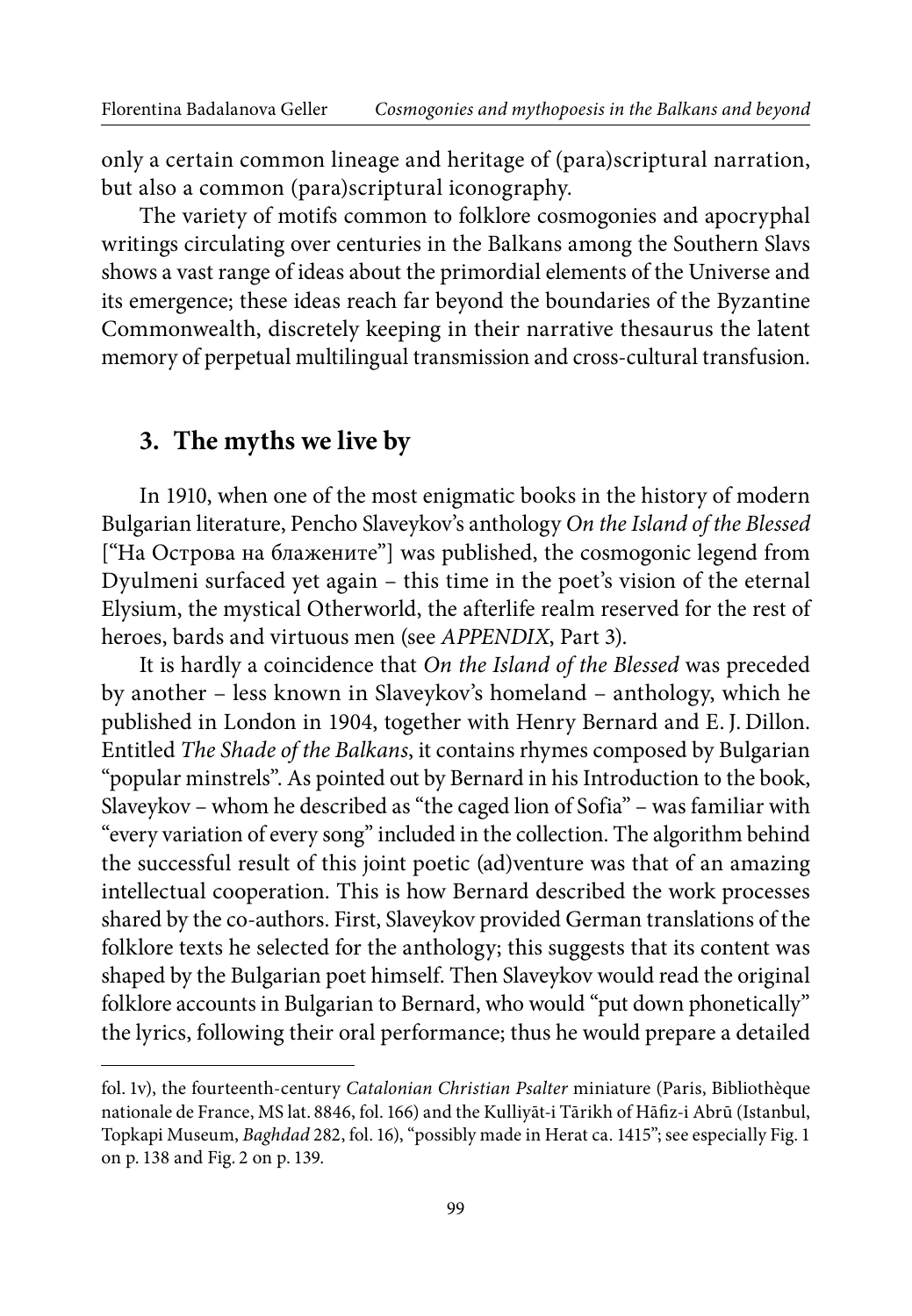transcription of the texts, trying to capture their accentuation, intonation and melodics. On the bases of this, he would finally prepare his translation into English, aimed at conveying the authentic rhythm of the original verses.

This is how Bernard remembered his work with Slaveykov – work full of debates and discussions, which, as he confessed, did now always go "without ferocity". In fact, Bernard laconically acknowledges the following: "But apart from the limits of language, it is a perilous affair to translate the half-lights and subtleties of poetry, and one of the paramount joys of our work was the result of our limitations. Whenever we came to a passage that was at all recondite, we set about the conquest of it by means of metaphor and illustrative anecdote and fearless flights of imagination" (Slaveykov, Bernard, & Dillon, 1904, p. 13).

In his own Introduction to The Shade of the Balkans Slaveykov emphasizes that "a considerable portion of the songs" included by him in the anthology were actually recorded by his own father, Petko Slaveykov, and were never published before (see Slaveykov, Bernard, & Dillon, 1904, p. 37).

As for the anthology On the Island of the Blessed itself, it was presented as a collection of writings, the authorship of which Slaveykov ascribed to a circle of imagined poets. One of them, Nyagul Kavela [Нягул Кавела], was the purported author of the ballad "How God willed the Earth to come to be and what did Satanail do after that" ["Как Господ даде воля да стане земя и какво подир това стори Сатанаил"], which was eloquently designated by Slaveykov as a "legend of the Bogomils" ["Богомилска легенда"].27 In fact, the actual content of the poem betrays the mythopoeic imprint of the narrative from Dyulmeni, one among many legends composed by anonymous singers of tales, whose cosmogonies survived in folklore tradition and apocryphal writings of the Balkan Slavs as a powerful intellectual heritage – an intangible Elysium always imagined, never attained. One of the myths we live by.

#### **APPENDIX**

he texts below use the following conventions:

<..> indicate an interpolation in the original Slavonic text (from another Ms.)

- {..} indicate conjectural additions in the English translation.
- [..] indicate author's interpolations.

 $^{27}$  For the significant impact of the Bogomil heresy upon Bulgarian intellectual history, see Szwat-Gyłybowa, 2005; Шват-Гълъбова, 2010.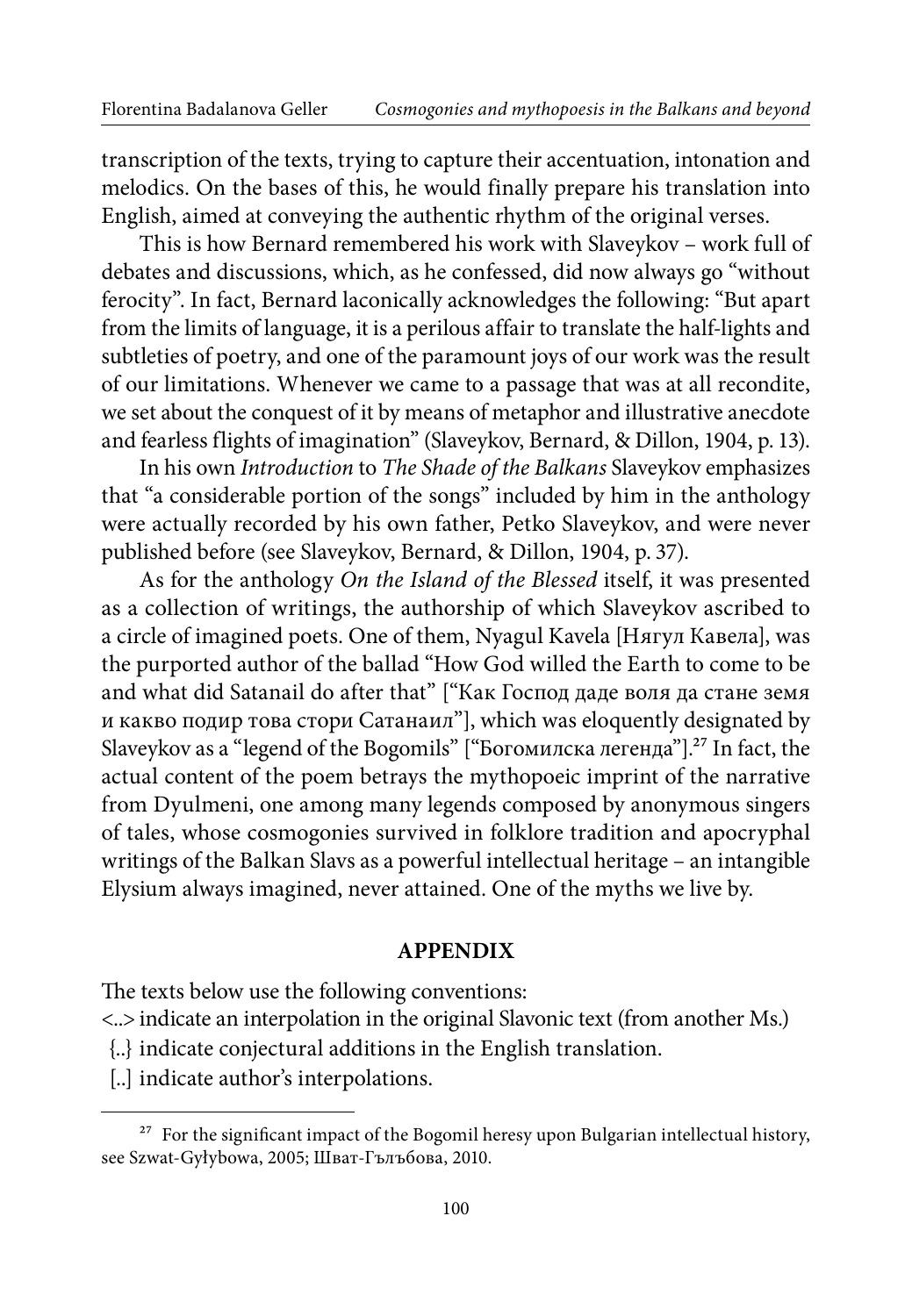### **Part 1: APOCRYPHAL TRADITION**

#### **1.1.** The Sea of Tiberias<sup>28</sup>

(Bulgarian/Serbian redaction, Type A-1)

he text was discovered in 1845 by V. Grigorovich [В. Григорович] in the Monastery of Slepche [Слепче] (see footnotes 6 and 7 above); since the actual MS was lost, we follow the transcription of the apocryphon from Grigorovich's research notes according to their earliest edition by Shchapov (Щаповъ, 1863, p. 91). his is important for the current discussion, since in his edition of the South-Slavonic redaction of the Sea of Tiberias, Ivanov offers only the Bulgarian translation of Grigorovich's transcription of the text, but not the original (i.e. Shchapov's rendition) (Иванов, 1925, p. 289). Furthermore the survey of recent studies devoted to the Slepche version shows that references to it oten contain erroneous data. Symptomatic in this connection is A. Miltenova's entry on The Sea of Tiberias ("Тивериадското море") in the Encyclopaedia Lexicon of Old Bulgarian Literature (Стара българска литература: Енциклопедичен речник) (Милтенова, 1992, p. 463–464); there the year of Shchapov's publication is given as 1963, while it should read 1863; the page number given (75) should also be amended to 91.

I. [П]режь земли бысть Господь Саваофъ – въ трехъ комарехъ на воздусѣхъ.29 И помысли себѣ Господь Саваофъ, безначальный Отецъ, и тако отригну отъ сердца и роди возлюбленнаго Сына Божiя Господа нашего Iисуса Христа, изъ устъ своихъ Духъ Свой святой испусти о голубинѣ образѣ. И рече Господь: буди небо хрустальное на столпъхъ желъзныхъ,<sup>30</sup> и на седмидесяти<sup>31</sup> тьмахъ тысящь и будите озера и облаки и звѣзды и свѣтъ и вѣтръ, и дуну<sup>32</sup> изъ нѣдръ своихъ, раи на востоцъ насади;<sup>33</sup> мразъ – от лица Господня, а громъ – гласъ<sup>34</sup> Господень въ колесницѣ огненнѣй утвержденъ, а молнiя – слово Господне

<sup>&</sup>lt;sup>28</sup> An earlier version of author's translation of this text appeared in Badalanova Geller (2011, p. 24–25).

<sup>&</sup>lt;sup>29</sup> The concept of three primordial chambers which preceded the Creation is attested not only in some redactions of The Sea of Tiberias (i.e. Type A-1 and Type A-2), but also in various erotapocritic writings; see the discussion in Badalanova Geller (2011, p. 25–27).

<sup>&</sup>lt;sup>30</sup> Cf. Stith Thompson, Motif-Index (Thompson, 1955–1958): A841 (World-columns. Four (two, etc.) columns or supports sustain the earth).

<sup>&</sup>lt;sup>31</sup> Cf. Thompson's Motif-Index of Folk Literature (Thompson, 1955–1958), entry Z71.5.0.1 (Formulistic numbers: sevenfold).

<sup>&</sup>lt;sup>32</sup> On the concept of "creation via exhaling", see the discussion in Badalanova Geller (2011, p. 42–49).

<sup>&</sup>lt;sup>33</sup> Cf. Genesis [2: 8] (And the Lord God planted a Garden eastward in Eden; and there he put the man whom he had formed).

<sup>&</sup>lt;sup>34</sup> On acoustic characteristics of God's voice, see Thompson's Motif-Index (Thompson, 1955–1958), entry A139.5.2 (God's voice causes thunder).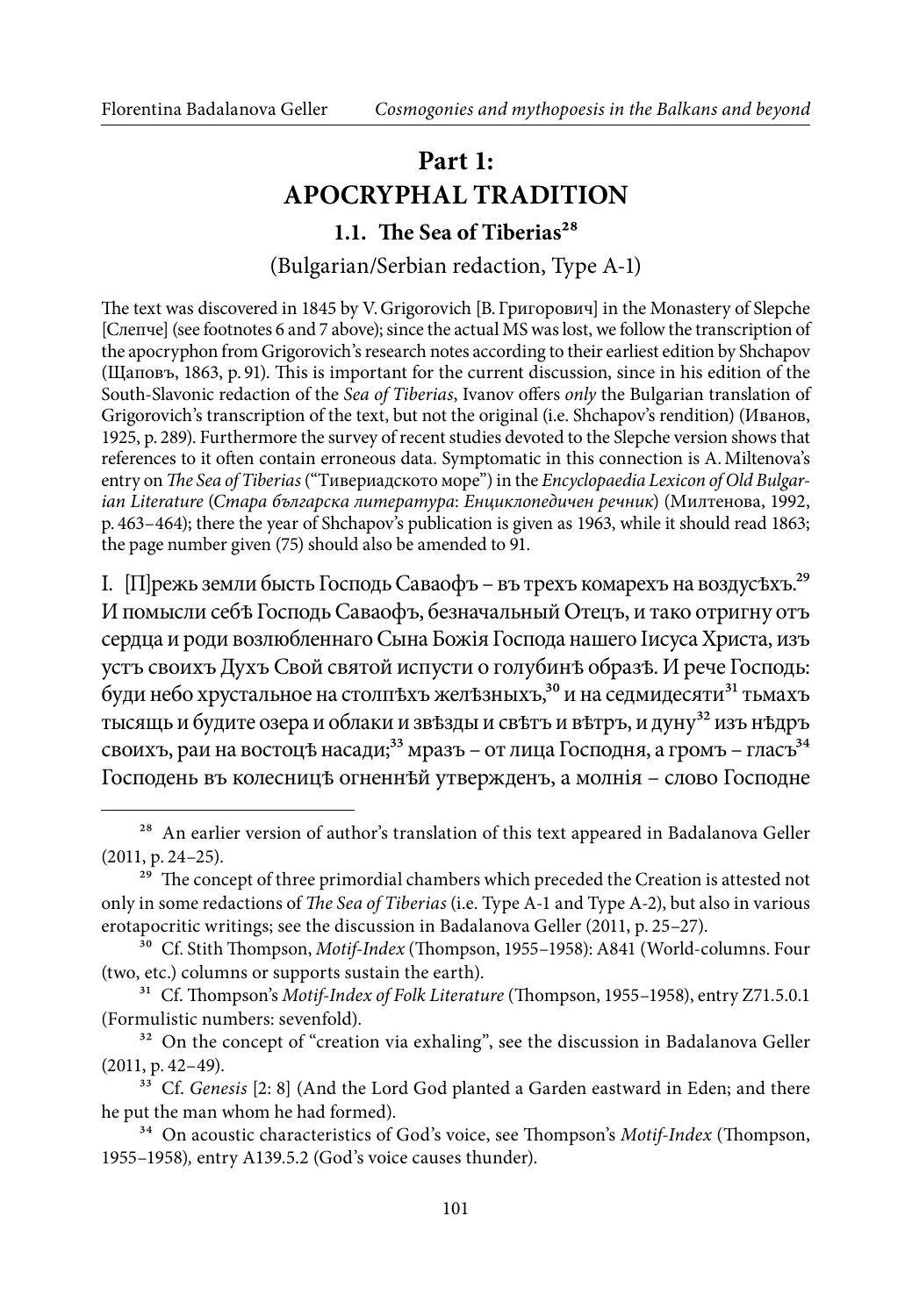изъ устъ Божiихъ исходитъ, а солнце – отъ нутреннiя ризы Господни, понеже Господь … лицу своему. И рече Господь: буди тма столповъ на воздусѣхъ.

II. И рече Господь: буди на земли море тивирiадское, вода соленая. И сниде Господь по воздуху на море тивирiадское и узрѣ Господь плавающаго на томъ морѣ гоголя, и ста надъ нимъ Господь и рече ему: гоголе, ты кто еси? И рече сатана азь есмь [Богъ]. И рече Господь сатанъ, понурися въ море, 35 и вынь земли<sup>36</sup> и камень, и преломи на двое, изъ лъвыя<sup>37</sup> руки дасть сатанъ половину камени. Удари Господь жезломъ на камень. И сотвори Богъ отъ искрь огненныхъ<sup>38</sup> Михаила архангела и Гавріила – взлетѣли ангели. Сатана жъ изъ камени [сотвори] бѣсовскую бесчисленную силу богов.39 И рече Господь: будите тридесять три кита на морѣ тивирiадскомъ, и буди на тѣхъ китахъ земля.40

<sup>&</sup>lt;sup>35</sup> Cf. Stith Thompson, Motif-Index (Thompson, 1955–1958): A 812.1 (Devil as earth diver), Ю. Березкин, Классификация фольклорных мотивов (Березкин, 2013): C 06 (Ныряльщик). See also the discussion in Potebnia (Потебня, 1886, p. 273[738]–275[740]), Mochul'skiĭ (Мочульскiй, 1887, p. 171–188), Veselovskiĭ (Веселовскiй, 1889, p. 19–24, 47–75, 82–87, 108–116), Dragomanov (Драгомановъ, 1892, p. 257–314; 1894, p. 10–35, 45–52), Korobka (Коробка, 1909, p. 175–195; 1910, p. 105–147), Radchenko (Радченко, 1910, p. 74–76, 86–87, 91–93, 99–100, 109–115), Markov (Марков, 1913, p. 64–74), Ivanov (Иванов, 1925, p. 287–290), Dimitrova (Димитрова, 1985, p. 184-192; 1998, p. 376-384), Dimitrova-Marinova (Димитрова-Маринова, 1998, p. 38-57), Kuznetsova (Кузнецова, 1998, p. 59–79), Berezkin (Berezkin, 2003, p. 94–106; Березкин, 2003, p. 247; 2007a, p. 110–123), Köngäs (1960, p. 151–180), Dundes (1962, p. 1032–1051), Tomicki (1976, p. 86–95; 1979, p. 174–175; 1980, p. 51–62, 70–117), Nagy (2006, p. 281–326), Badalanova (2008, p. 168, 219–221, 254–259), Badalanova Geller (2011, p. 30–51, 64–68), Russell (2009, p. 150–158).

<sup>&</sup>lt;sup>36</sup> Cf. Stith Thompson, Motif-Index (Thompson, 1955-1958): A811 (Earth brought up from bottom of primeval water), A831.1. (Creator of earth).

<sup>&</sup>lt;sup>37</sup> See the discussion in Tolstoĭ (Толстой, 1995a, p. 151-166).

<sup>&</sup>lt;sup>38</sup> Cf. Stith Thompson, *Motif-Index* (Thompson, 1955–1958): A50.1 (Creation of angels and devils), A52.0.8 (God created angels by striking one small stone with another; Lucifer created devils by imitation). The concept of angels being created of fire is also featured in midrashic tradition (Ginzberg (vol. 1), 1937, p. 16). It is also manifestly attested in the Qur'ān [Sūrah 7: 11; Sūrah 38: 77], and in some Islamic exegetical writings. Consult in this connection The History of Prophets and Kings (Tarīkh al-rusul wa'l-mulūk) by AlTabarī, vol. 1: From the Creation to the Flood (Rosenthal, 1989, p. 252–253) and The Stories of the Prophets (Qisas al-Anbiyā') by Al-Rabghūzī (Boeschoten, Vandamme, & Tezcan, 1995, p. 11-13).

<sup>39</sup> See Tolstoĭ (Толстой, 1995b, p. 250–269; 1995c, p. 245–249).

<sup>&</sup>lt;sup>40</sup> Cf. Stith Thompson, Motif-Index (Thompson, 1955-1958): A844 (Earth rests on animal's back) and A844.3 (Earth supported by ish); see also the discussion in Yu. Berezkin (Березкин, 2007b, p. 298–317; 2009, p. 144–169).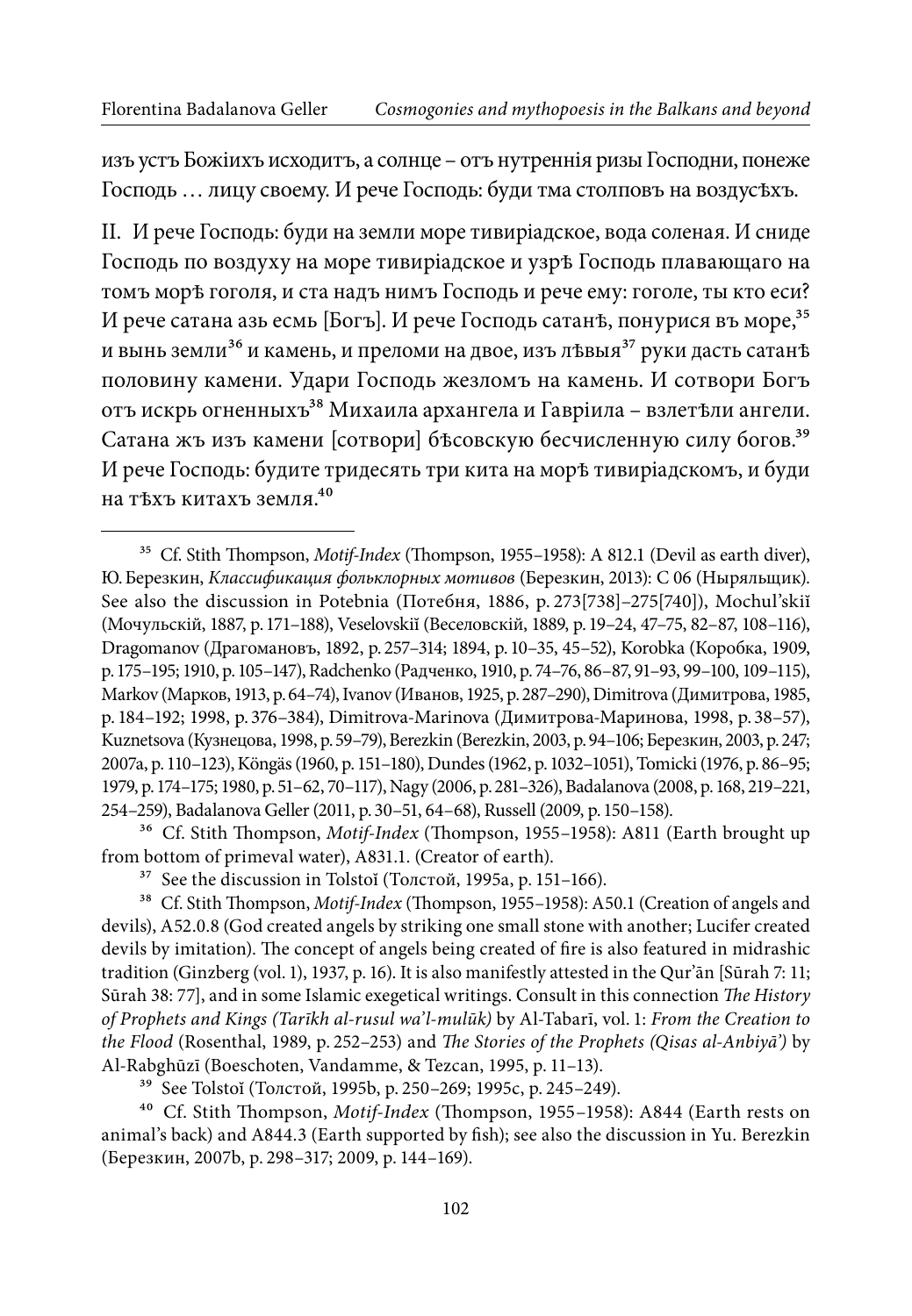I. Before Earth there was [only] the Lord Sabaoth, [residing] in three chambers in the air. The Lord Sabaoth, the Father uncreated, pondered within Himself and thus begot His beloved Son of God, our Lord Jesus Christ, who emanated from His heart. From His lips He released His Holy Spirit in the image of a dove. The Lord said, "May there be a crystal sky on iron pillars, seventy thousand myriads of them. May there be lakes and clouds and stars and light and wind." He exhaled from his bosom and planted Eden in the East. Frost is from the face of the Lord, thunder is from the voice of the Lord installed in the fiery chariot, and lightning is the Word of the Lord coming out from God's lips. The sun is from the inner garment of the Lord, because the Lord [touched it] to His face. Then the Lord said, "May there be a myriad of pillars in the air."

II. The Lord said, "May there be salty water on the Earth, the Sea of Tiberias" and God went down via the air to the Sea of Tiberias. The Lord saw there on the Sea a [bird]-diver<sup>41</sup> swimming, and the Lord stood above it and said, "Diver, who are you?"; and Satan said, "I am [God]."<sup>42</sup> The Lord said to Satan, "Dive into the Sea and fetch earth and stone." Then He cut [the stone] into two, and half the piece from His left hand He gave to Satan. The Lord hit [His half of] the stone with [His] sceptre and thus God created from the iery sparks the archangels Michael and Gabriel, and the angels ascended. Satan created from the stone countless demonic forces of gods, and the Lord said, "May there be thirty-three whales in the Sea of Tiberias, and may the Earth be [supported] on these whales."

#### **1.2. he Sea of Tiberias**

### (Russian redaction, Type B)

his account comes from MS № 21.11.3 (fols. 3a–5b) from the Archaeographic Department of the Library of the Academy of Sciences (Библиотека Академии наук, Рукописный отдел) in St. Petersburg. It is part of a Miscellany, the scribe of which, a certain "Andrey Fedorov, the son of Malyuta from the village of

<sup>&</sup>lt;sup>41</sup> It is noteworthy that in Russian oral tradition the noun *2020*7b generally denotes 'a water bird' (and more precisely, 'a duck'); on the other hand, in some folklore legends it is explicitly pointed out that Gogol' [Гоголь] is the name of the anthropomorphic angel-demiurge (emerging from Creator's spittle) who ascends to Heaven, following God's command, to bring on his wings earth, which is later scattered over the waters of the primordial sea, causing the emergence of dry land; see for instance Russian and Belarusian cosmogonic narratives recorded by G. Zavaritskiĭ (Заварицкiй, 1916, p. 67–69) and E. R. Romanov (Романов, 1891, p. 1–3); see also the discussion in Badalanova (2008, p. 235–240).

<sup>42</sup> Cf. Exodus [3:14].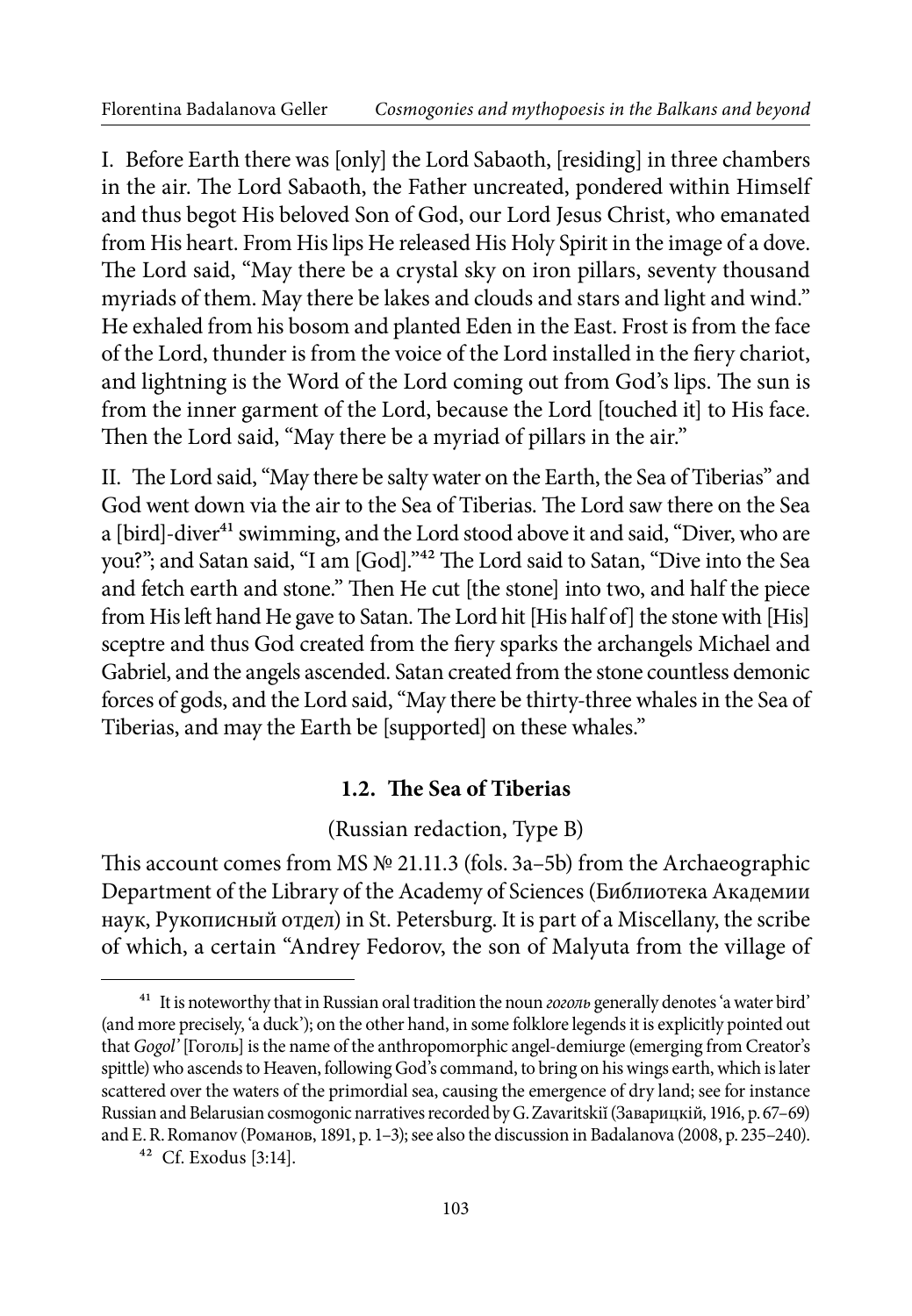Nefedovka" ["Сїя книга глаголемая соборъникъ крестьянина Андрея Деодорова сына Малютина деревни Не $\Theta$ едовка"] (fol. 97a),<sup>43</sup> compiled it in the period between 1776–1780 (see fols 6b, 7b, 81b, 96a, 96b); see also the note on fol. 97a: "Сию тетрать списывалъ Андреї сн҃ъ Феодорова деревни Нефедова Аз писалъ с настоащие книги минии богословла р $\κ$ . The text is published here for the first time.<sup>44</sup> The linguistic analysis of the Miscellany, from which The Sea of Tiberias is a part (i.e. MS № 21.11.3), shows that it contains certain distinctive stock phraseological formulae (such as «во веки веком», etc.);<sup>45</sup> these indicate that the copyist was most certainly an Old Believer, since he followed the scribal conventions from the period before the Schism, which was triggered by the reform of Patriarch Nikon in 1653. If he was not an Old Believer, he would have written «во веки веков», instead of «во веки веком».

#### Сотворения сотворие<sup>46</sup>

I. Когда несть тварїи и земли тогда <бысть одно $>^{47}$  море тивереское а береговъ  $\gamma$  него не было. Тогда сниде  $\widehat{\Gamma^c}$ дь на море по возд $\mathcal{S}\chi\mathcal{S}$  и виде на море гоголь плаваеще. Родился то(и) гоголь в море име Сотоноиль. И вопросе его Го<sup>с</sup>дь: ты кто еси?<sup>48</sup> И рече Сотоноиль:  $a3(b)$  есмь богъ. И рече ем $S \Gamma<sup>c</sup>$ дь: а минь (sic!) какъ неречеши? И рече ем $\mathcal S$  Сотоноилъ: ты Богъ Бо(го)мъ и Гедь Гедемь. А же бы не то рекълъ Сотоноилъ и Г<sup>с</sup>дь бы его тУтже искоренилъ. И рече Г<sup>с</sup>дь СотоноилУ: понырнись в море и <sup>в</sup>вынеси земли и камень. И Сотоноилъ понырн&ся в море и хотя взать земли и камень. И виде по<sup>л</sup> водами на престоле сидетъ цр̃ь девичимъ образамъ, в рYкахъ мечь золотъ аки сонлце сияетъ. Не диде (sic!) ем& земли и камени. И рече ем&: иди wкаянны

<sup>&</sup>lt;sup>43</sup> V. Kuznetsova clarifies that he was a peasant from the village of Nefedovo [Нефедово], the county of Vologda [Вологодский уезд]; see Kuznetsova (Кузнецова, 1998, p. 193–194). he MS was purchased in NorthWestern Russia, in the village of Purgi [Пурги], the county of Petrozavodsk [Петрозаводский уезд], the Olonets Governorate [Олонецкая губерния]; see also Sreznevskiĭ (Срезневскiй, 1913, p. 347–349), Dimitrova (Димитрова, 2014, p. 140–141).

<sup>&</sup>lt;sup>44</sup> My research in the Archaeographic Department of the Library of the Academy of Sciences (St. Petersburg) was carried out as part of a project, "Fiktionalität und Realität in den Darstellungen des Nordens von der Antike bis zur Renaissance", funded by the Center for International Cooperation of the Freie Universität (Berlin) and conducted in collaboration with the University of St. Petersburg. The first draft of the digitalized version of MS  $\mathbb{N}^{\circ}$  21.11.3 (fols. 3a-5b) was prepared by Dr. Iva Trifonova.

<sup>45</sup> See in this connection Uspenskiĭ (Успенский, 2002, p. 452).

<sup>&</sup>lt;sup>46</sup> Lectio difficilior; perhaps this should read сотворение.

<sup>47</sup> Interpolation from Barsovian redaction.

 $^{48}\,$  The scribe originally wrote here the noun гоголь, which subsequently was crossed out.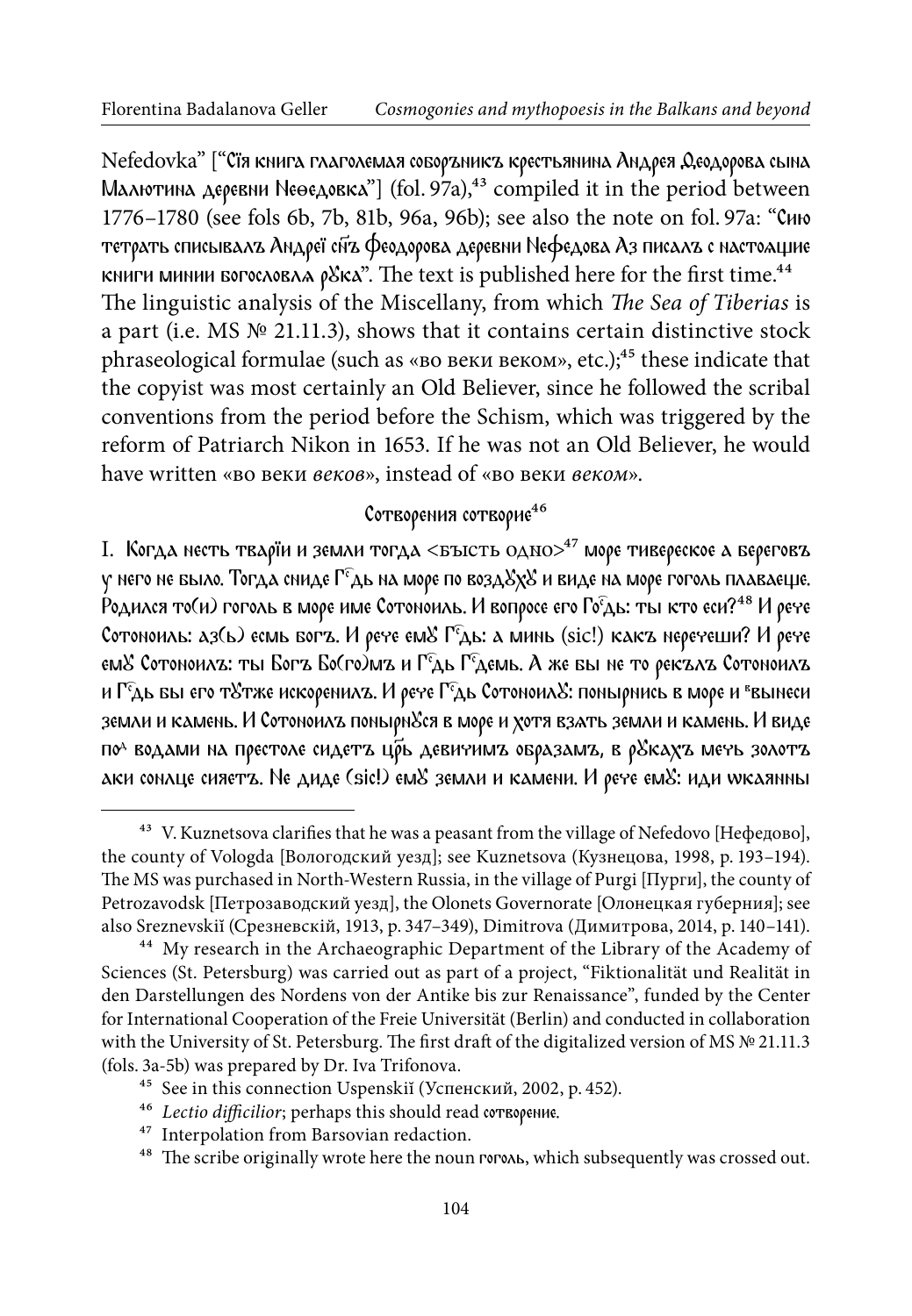ведаю твое л&кавство. И сотвориль (sic!)<sup>49</sup> не взя земли и камени. Вын&рн&ся и рече:  $\Gamma$ <sup>c</sup>ди, под водами царь девичьимъ образомъ и в р $\delta$ кахъ мечь ѕолотъ аки сонлце сияетъ, и не даде ем $\mathcal{S}^{50}$  земли и камени. Иди, цръ Г $^c$ дь повеле. И Сотоноилъ понырн $\mathcal S$  ся в мере  $(\mathrm{sic!})^{51}$  и рече црю:  $\Gamma^c$ дь повеле мне взяти земли и камени. И рече емУ: возми по Господию повелению и вынеси без лУкавства. Аще слУкавишъ, то не можешъ вынести. Цръ под водами Прем $\mathcal{S}_{\mathcal{A}}$ рость Бжия. И Сотоноилъ взя песк $\mathcal{S}% _{\mathcal{A}}$ и камень и вынеся Г $^{\rm c}$ дХ. И взя песокъ и ра $^{\rm s}$ сиявъ по мору и рече Г $^{\rm c}$ дь: на море зем^я толста и пространна. И взя Г<sup>с</sup>дь кремень, разломи на полы. Из левые р&ки ѿдаде Сотоноил $\mathcal{S}$ , ис правые р $\mathcal{S}$ ки wстави у Себа. Удари  $\Gamma^c$ дь скипетромъ кремень и рече: вылитите ис камени анггели и арханггели по wбраз& Моем& и по подобию, силни и безплотни. И вьілетите анггели и арханггели сильі небезньія. И виде Сотонилъ како сотвори  $\langle \Gamma\rangle$ с $\rangle^{52}$  и  $\langle \Gamma\rangle$ почалъ $\langle \rangle^{53'}$ своего камени  $\langle \Gamma\rangle^{54}$  что ем $\chi$  да Г $\langle \Gamma\rangle$ ь. И вылетела л&кавая сила и сотвори онъ себе <снл $8$ ><sup>55</sup> велик&ю.

II. И помысли въ себе: поставилъ<sup>56</sup> престолъ на облацехъ и бХдХ подобенъ вышнемХ. И видя  $\Gamma$ едь мысли его л $\mathcal S$ кавые и восхоте его  $\Gamma$ едь с нба сверзить и посла к нем $\mathcal S$ Архангела Михаила и велелъ ево ударить скипетромъ. И прииде Михаилъ к Сатоне и палитъ  $\tilde{w}$  него огнь. И прииде Михаилъ  $\tilde{w}$  Сотоны: Г $\tilde{c}$ ди, не мог $\tilde{s}$ , wгнь меня палитъ ѿ него. Г $\epsilon$ дь Михаила постригъ <въ черньцъ1>57 и послалъ <аг  $\epsilon$ тла своего>.<sup>58</sup> Повеле <Сотонанла><sup>59</sup> ударити <скнпетромъ н верги8тн его на zемлю со всею его снлою л8кавою>.<sup>60</sup> Ище не смог<sup>у</sup> ударить, палить огнь. И Гс͡дь поскимилъ. И прииде Михаилъ удари его скипетромъ, и спаде Сотоноилъ с престола своего ѿ нбси на землю и со всеми силами. И та л&кавия сила шла три дни и три нощи аки дождевныя капли, и в трети діяь рекоша Михаилъ: аминь. И затвориша ся нбса, и где кто засталъ, тУтъ и до скончания века пребывае<sup>т</sup> и до н҃не. Где слетелъ, тамъ и пребьіваетъ, ини в рекахъ, ини в озерахъ, ини в горахъ.

- 54 Interpolation from Barsovian redaction.
- <sup>55</sup> Interpolation from Barsovian redaction.
- 56 Should read: поставлю.

- 58 Interpolation from Barsovian redaction.
- 59 Interpolation from Barsovian redaction.
- $^{60}$  Interpolation from Barsovian redaction.

<sup>49</sup> Perhaps instead of сотвориль it should read Сотонаил?

<sup>50</sup> Perhaps мне?

<sup>51</sup> Should read море.

<sup>52</sup> Interpolation from Barsovian redaction.

<sup>&</sup>lt;sup>53</sup> Interpolation from Barsovian redaction.

 $^{57}\,$  Interpolation from Barsovian redaction.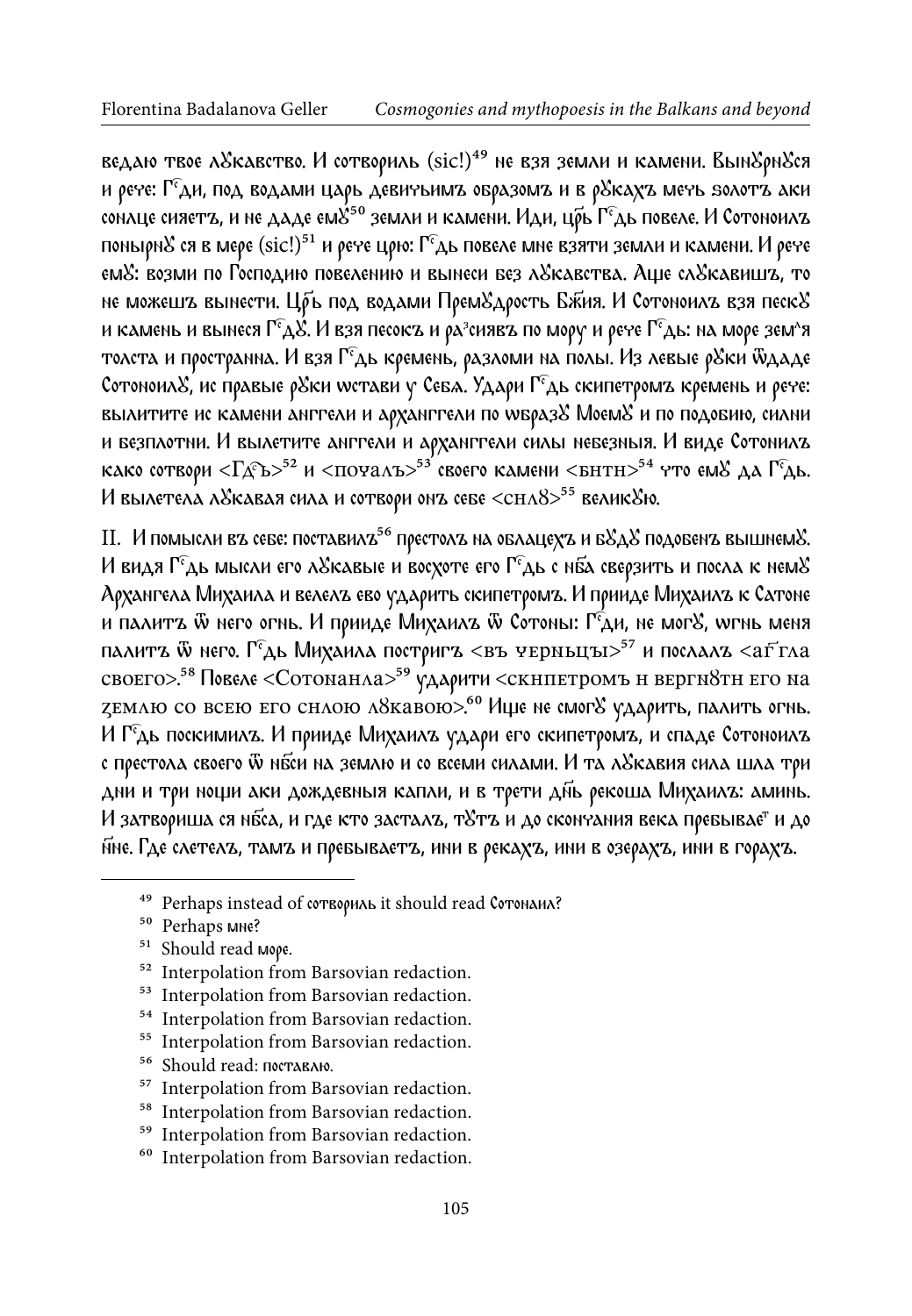III. И по то<sup>м</sup> насади Г<sup>е</sup>дь раи на востоцехъ во Едеме и сотвори Г<sup>е</sup>дь ѿ осми частеи человека:  $\tilde{\mathbf{a}}$  частъ  $\tilde{\mathbf{w}}$  землю тело,  $\tilde{\mathbf{g}}$   $\tilde{\mathbf{w}}$  камени кось, 3 чась  $\hat{\mathbf{o}}$  чермнаго моря кровь, 4 ô солнца wyи, 5 ô ветр $8$  дыхание, 6 ô облака мысли, 7 ô о'ня теплота, 8 ô л $8$ ны умъ. И какъ тело сотворилъ Адамово и поиде  $\Gamma$ а нбса ко ѿц $\mathcal S$  своем $\mathcal S$  <по  $\vec{\text{A}}$ ш $\mathcal S$  $A_{\rm A}$ ама $>$ .<sup>61</sup> И пріиде  $A_{\rm A}$ ияволъ х (sic!)<sup>62</sup> тел $8$  Адамов $8$  и не ведаетъ что ем $8$ сотворити истыкалъ тело ево перстомъ и сотворилъ язвы. И прїиде Г<sup>е</sup>дь с нб<sup>е</sup>си виде тело Адамово истыкано и рече  $\Gamma$ едь ко диявол $\mathcal{E}$ : како смел $\mathbf{z}$  еси сотворити на $^\mathrm{A}$ созданиемъ моимъ? И рече дияволъ: Г<sup>с</sup>ди, у Адами б&д&тъ дети, у Адамовыхъ детеи поид $\&$ тъ люди на земл $\&$ , ѿ техъ ранъ во всякомъ ч $\bar{\lambda}$ вке зародитца болезнь в породе Адама, а тотъ ч $\bar{\lambda}$ вкъ теба Г $\epsilon$ да заб $\bar{\lambda}$ д $\bar{\lambda}$ тъ а какъ чтъ у него болитъ и онъ воспоменетъ: w  $\Gamma^{\epsilon}$ ди wмил $\delta$ и поживи! Повороти  $A^{\text{AA}}$ ма ранами и ô того часа бысть во всякомъ члеке болезнь. И нне убо едипом<sup>у</sup> (sic!) АдамУ быти в Рае, и взя Г<sup>с</sup>дь в° сне у Адама ѿ левые страны по<sup>д</sup>пазХшное ребро и сотвори Г<sup>с</sup>ди<sup>63</sup> ô ребра с&пр&жниц& ем& Евв&. И вопроси Г<sup>с</sup>дь Адама: что еси виделъ? <Н рече Адамъ:  $\Gamma_{\!A}^{\!\!\!\!\!\!\!\!\times\, \times}$ н, внд $\pm$ хъ $>^{64}$  а во сне  $<$ ап $^{\rm c}\tau$ ла $>^{65}$  Петра в Риме  $<$ внн $z$ ъ главою $>^{66}$  распята,  $\alpha$  <ап $\epsilon$ тла $>$ <sup>67</sup> Павла повешена, тебя Г $\epsilon$ да во Иер $\mathcal{S}$ салиме на лобномъ месте роспята. И того Адамъ нарече ся первыи пррк на земли и егда созданъ бысть Адамъ всемь вещамъ Божиимъ имена нарече.

ІV. И украшено бьість тогда в Раи змия. Учини Адамъ в Рае три древа: первое себе, второе Евве, третие Г<sup>е</sup>дне. И вышла змия из Рая г&лять. И она ненавидяла родъ чл҃вчески. И приползе Сотона ко змие червемъ и рече змие: пожри мя в себя и внеси мя в Раи. <Пожре черва н несе в Ран.  $Z$ мна же оберн $8\land a$  са около запрещенного древа, и нача Сотона вопити змиевыми оустами: о Евѵа! Что твой Біъ повеле настн? Н рече Евуа: ѿ всехъ древъ настн повельлъ  $\Gamma_{\!A}^{\mathcal{E}}$ ь, а  $\ddot{\omega}$  того древа не повелелъ намъ Б $\ddot{\tau}$ ъ кастн, да смертїю оумрешъ. И рече Сотона: не смертїю оумрешъ, но будете аки бози, станете вѣдатъ добро и ѕло. [...] Н вза ѿ плода Евва и снаде и дасть Адам8 сыасти. Н Адамъ обнажн са ѿ Бґа слова бжїа, н вндѣша срамот8 свою н вдаша

<sup>&</sup>lt;sup>61</sup> Interpolation from Barsovian redaction.

<sup>&</sup>lt;sup>62</sup> Should read к.

<sup>&</sup>lt;sup>63</sup> The scribe originally wrote here the phrase "во сне Адама  $\ddot{\omega}$  левые", which subsequently was crossed out.

 $^{64}$  Interpolation from Barsovian redaction.

<sup>&</sup>lt;sup>65</sup> Interpolation from Barsovian redaction.

<sup>66</sup> Interpolation from Barsovian redaction.

<sup>67</sup> Interpolation from Barsovian redaction.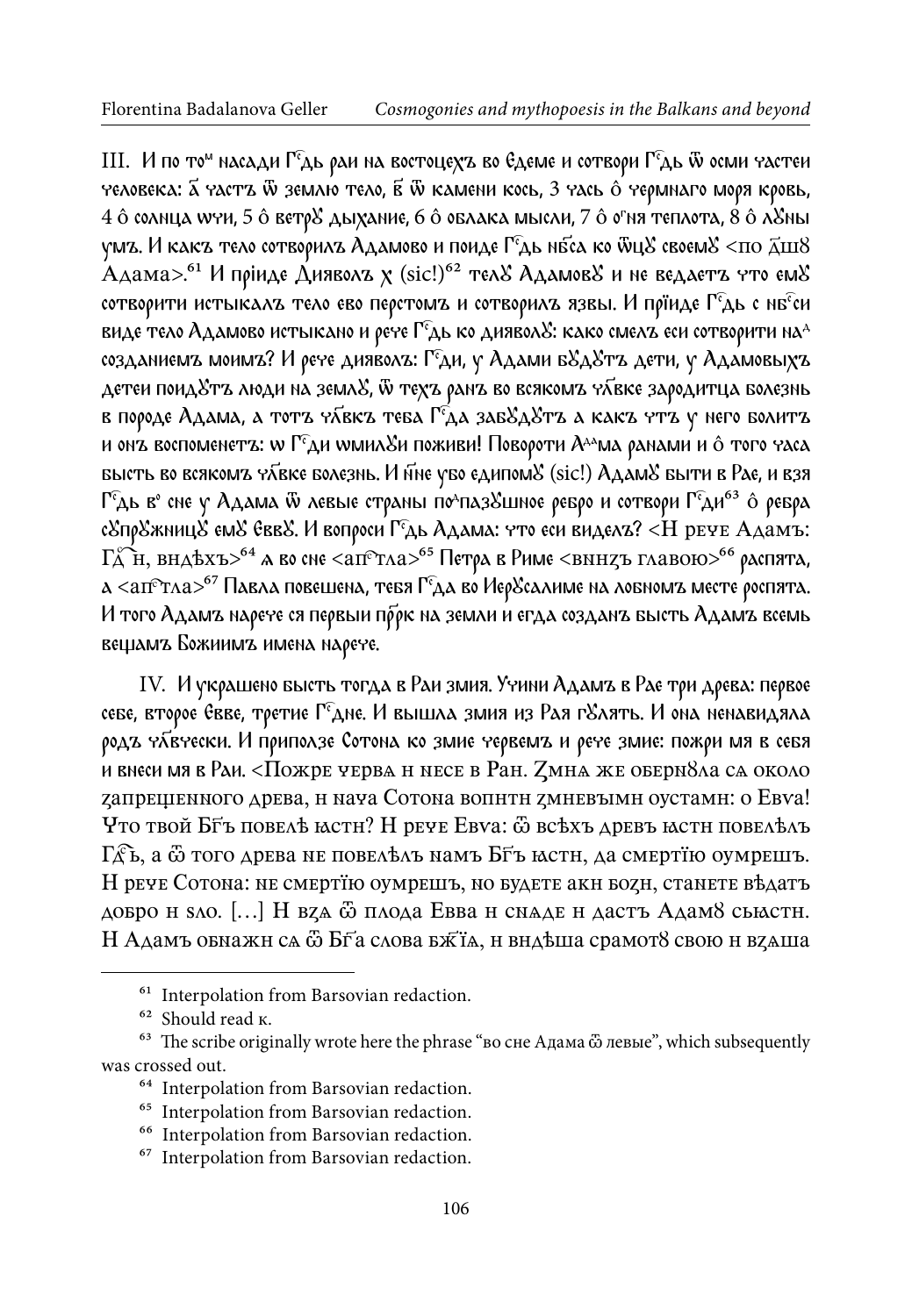трн листне смоковные и сотворнша на себе риды смоковные, да бы не внда срамот8 свою, н скрыша са. Н вниде Гдъ и тва: Адаме, Адаме, гдѣ вы? Н ѿвѣщавъ Адамъ: Гден, согрѣшнхъ, прест8пнхъ. Н ѿвѣщавъ Адамъ: Господн, жена ма прельстнла. Н рече (Гдб) Еввѣ: ты, окалнаа, что сотворнла? Н ѿвѣщавъ Евва: Гден, дмна ма прельстнла. Н рече Гдба: ты, прел8каваа, что сотворнла? Н ѿвѣщавъ дмна: Гдн, сотона ма прельстнаъ. Н рече Гдъ Адам8: Ѿселѣ ты снѣсн хлѣбъ свои въ поте лнца твоего; а ты, окалнал Евва, в печалн родншн детн; а ты, прел8кавал (дмна), ѿселѣ на чреве своемъ полъдаешн до скончанїа вѣка своего по  $\chi$ емлн $>$ .<sup>68</sup> Изгна Г $\epsilon$ дь из Рая Адама и Евв $\chi$  и змие и паде  $<$ н $\chi$ ъ раю двѣ частн его: Адамова часть паде во Едр8 рек8, а Еввнна въ Тнгръ рек8, а Г $\mathcal{\widehat{E}}$ не древо остало са въ раю>.<sup>69</sup>

V. Адамъ нача скорбити ѡ своемъ и о Евиномъ согрешенїе, и плака ся Адамъ спрямо к Раю три дни, и умилосерди ся  $\Gamma^c$ дь и посла анггела своего ко Адам $\mathcal S$  наставити на дело р&чное, и нача Адамъ землю пахати. И прииди к нем& дияволъ и рече Адам&: что тьі делаешъ? И Адамъ рече: землю пашꙋ. И рече диѧволъ: чело[веко]мъ еси соитворенъ? Адамъ рече: Бґомъ сотворенъ. И рече дияволъ: Богъ нбси<sup>70</sup> и ты поди нбсо, а земля моя. И рече Адамъ: земля твоя, а я твои же. И рече диаволъ ко адам&: даи мне р $\mathcal S$ кописание на себя и народъ свои весь.<sup>71</sup> <H напнса Адамъ на себя

Тако вьзжть волови и вьз∞ра, да створи себѣ храна. Тог^а днаволь приде и ста н не да $\widehat{ }$ Адамоу zем $\pi$  работатн н ре $^{\text{v}}$  Адамоу: мою н $\widehat{ }$ е $\widehat{ }$ zемнаю, а бж $\widehat{ }$ но с $\pi^{\text{v}}$  нб $\widehat{ }$ а н ран; да а<mark>цге шешн мон бн<sup>т</sup>, да работн zемѫ; а</mark>ще лн хошещн бж́н бнтн, подн в ран. Адамь ре<sup>ч</sup>: г^нѣ сѫ™ нбса<sup>с</sup>̀н zем'лѣ н ран, н вьсѣ в'селенаа. Дныволь ре<sup>ч</sup> емоу: не дамь тн zемлѫ работатн, аще не запншешн м'нѣ рѫкопнсанїе свое, да сн мон. Адамь ре": к<sup>т</sup>о земн гѣ́, тоговь ес'мь аzь н чѫда мою. Дныволь вьzра^ува сѫ. Адамь бо zнающе, юко Гь ⊂ннтн хощеть на zемѫ н  $\omega$ влѣщн $^{\mathbb{C}}$ хоще $^{\mathbb{T}}$  вь члѣ́чн  $\omega$ враzь н попратн хощеть дн $\kappa$ вола. Н ре $^{\mathbb{F}}$ дныволь: запншн м'нѣ рѫкопнсанїе свое. Н запнса Адамь: кто земн гь̄, тоговь н азь и чѫда моя. (Quoted ater Иванов, 1925, p. 215).

For the interpretation of the motif of Adam's writ in Bulgarian oral tradition, see Marko Tsepenkov's folklore versions of the apocryphal Life of Adam and Eve, published in SbNU, vol. 6 (СбНУ. Сборник за народни умотворения, наука и книжнина, 1891, p. 113) and vol. 7 (СбНУ.

<sup>68</sup> Interpolation from Barsovian redaction.

<sup>69</sup> Interpolation from Barsovian redaction.

<sup>&</sup>lt;sup>70</sup> In Barsovian redaction: господна небеса, а zемла моа.

 $71$  The topic of Adam's writ is also attested in Slavonic versions of The Life of Adam and Eve; compare the interpretation of this motif in the following passage from the 16th century Bulgarian recension of the apocryphon from the Panagiurishte Miscellany [Панагюрски сборник] (preserved in the National Library Sts Cyril and Methodius in Soia, No 433, f. 12–20):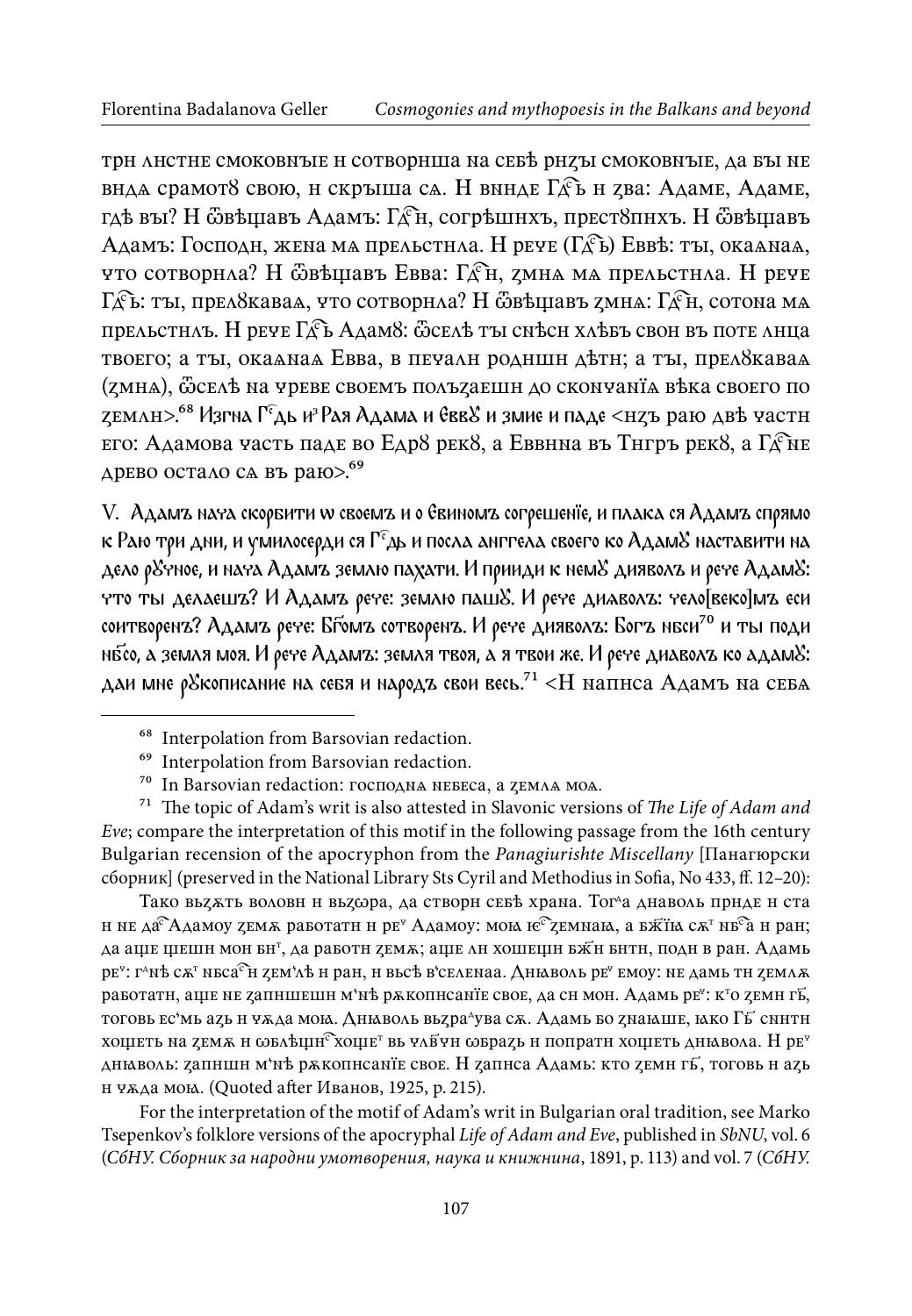р8 кописанїе и на весь родъ по нихъ б8д8щихъ, и ёдасть Сотонъ. Сотона радъ бысть н несе во адъ, н, по томоу р8копнсанїю,  $\ddot{\omega}$  Адамовы смертн и по Хр<sup>с</sup>͡тово распѧтїе, и примаше дїаволъ и приводитъ грѣшныхъ и правеныхъ во адъ всѣ равно.<sup>72</sup>>

VІ. И роди Адамъ двояхъ сна, Каина и Aвиля. Каинъ земляделенъ, Авилъ пасъ стада. И убии Каинъ брата своего Авиля каменемъ. И вопроси Г $\epsilon$ дь Каина: братъ тви (sic!). И рече Каинъ: Г $\widehat{f}$ ди, не стражь брат $\mathcal S$  своем $\mathcal S$ . И рече ем $\mathcal S$  Богь: Каине, кровь брата своего вопиешь.

VII. И  $\langle xH \rangle$  Адамъ девать сотъ<sup>73</sup> тридесять и умре. Евва слете<sup>74</sup> (sic!)  $A_A$ дмъ вибцъ<sup>75</sup> (sic!) аминь.

#### Creation of all Creatures

I. When there wеre nеither creatures nor Earth, there was a Sea of Tiberias which had no banks. The Lord then descended from the ether to the Sea and saw a duck floating. This duck was born in the Sea and its name was Sotonoil. And the Lord asked him, "Who are you?" And Sotonoil replied, "I am God." And God said to him, "And how will you then call me?" And Sotonoil answered, "You are the God of Gods and Lord of Lords." If Sotonoil had not said that {but something else}, the Lord would have eradicated him immediately. And the Lord said to Sotonoil, "Dive into the Sea and bring up earth and stone!" And Sotonoil dove into the Sea and wanted to take earth and stone, yet beneath the waters he saw a king – with a face of a maiden – sitting on a throne, in whose hands was a golden sword, shining like the sun. And he did not give him earth and stone but said to him, "Go away, forlorn one; I am aware of your cunning cratiness!" And Sotonoil did not take earth and stone, but surfaced and said to the Lord, "There is a king with a face of a maiden beneath the water, holding a golden sword in his hands, shining like the sun. And he did not give me earth and stone." The Lord-King commanded, "Go {into the Sea}!" And Sotonoil dived into the Sea and said to the king, "The Lord ordered me to take earth

Сборник за народни умотворения, наука и книжнина, 1892, p. 167–169). See also the next text in the appendix. For the employment of the motif of Adam's writ in apocryphal writings and Christian iconography in the Balkans and elsewhere, see Stone (2000b, p. 149–166; 2002).

<sup>72</sup> Interpolation from Barsovian redaction.

<sup>73</sup> Interpolation from Barsovian redaction.

<sup>74</sup> Should read: сплете.

<sup>75</sup> Should read: вѣнецъ.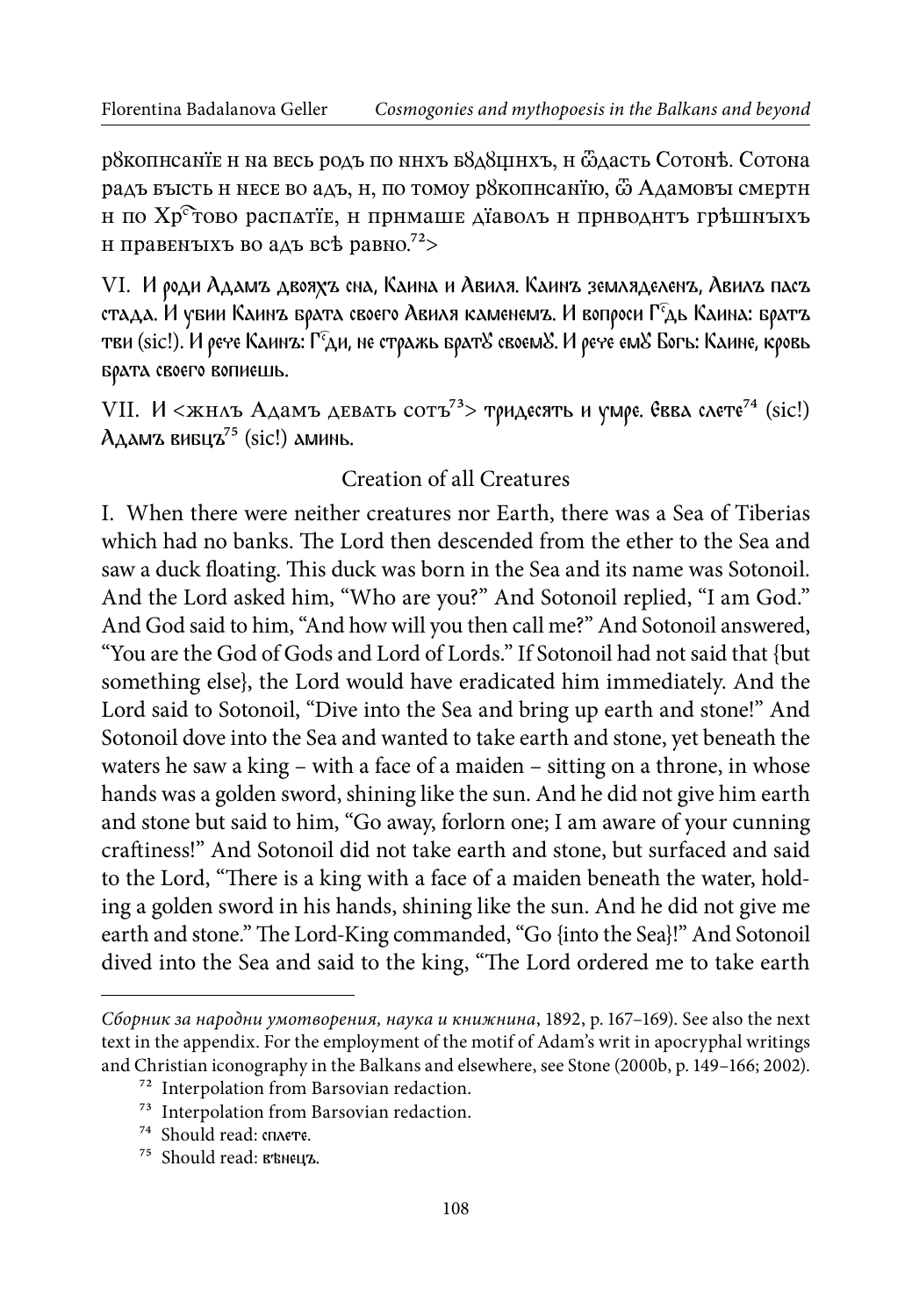and stone." And {the king} said to him, "Take according to the Lord's will and bring it up without being cunning, {because} if you are cunning, you will not be able to bring it up." The king who was under the water was Divine Wisdom.<sup>76</sup> And Sotonoil took sand and stone and brought it up to the Lord, who took the sand and strewed it over the Sea; and the Lord said, "May there be upon the Sea a thick broad Earth!" And the Lord took lint, broke it into two, and what was in His left hand he gave to Sotonoil, and what was in His right hand kept for Himself. With His sceptre, the Lord struck the lint and said, "Fly from out of this stone angels and archangels in My own image and likeness, strong and incorporeal. And angels and archangels – the host of heaven – fly out!" Having seen what <God> did, Sotonoil <br/>began striking> the stone which God gave him, and cunning forces began flying about. And {Sotonoil} created a great <host> for himself.

II. And {Sotonoil} thought to himself, "I will place my throne onto the clouds and I will be like the Most High!"<sup>77</sup> And the Lord saw his cunning thoughts, and the Lord wanted to evict him from Heaven; and He sent the archangel Michael to him, with orders to strike him {=Satanail} with {his} sceptre. And Michael approached Satona but was scorched by the ire emerging from him. And Michael returned from Sotona {and said to God}, "My Lord, I cannot {accomplish the assignment}. Fire from him burnt me." The Lord cut Michael's hair,<sup>78</sup> and sent <His angel to attack Sotona>, ordering him to hit <Sotonail with the sceptre and to push him to earth together with all his cunning host>. {Michael said,} "I still cannot strike him; his ire scorches me." And the Lord put a schema<sup>79</sup> on him. And Michael came and struck him  $=$  Sotonoil} with his sceptre, and Sotonoil fell from his heavenly throne to Earth, along with all his hosts. And this cunning force was falling like drops of rain for three days and three nights. On the third day, Michael said, "Amen!" And the heavens closed and wherever each {among the cunning forces} stood at that moment, there they will remain until the end of days; and wherever they lew, they remain there until now: some are in rivers, others are in lakes, others in mountains.

<sup>76</sup> I.e. Sophia, hence a female face.

<sup>77</sup> Cf. Isaiah [14:13–14]: "For thou hast said in thine heart, «I will ascend into heaven, I will exalt my throne above the stars of God: I will sit also upon the mount of the congregation, in the sides of the north: I will ascend above the heights of the clouds; I will be like the most High!»"

<sup>&</sup>lt;sup>78</sup> That is, 'ordaining him'.

<sup>&</sup>lt;sup>79</sup> That is, 'habit'.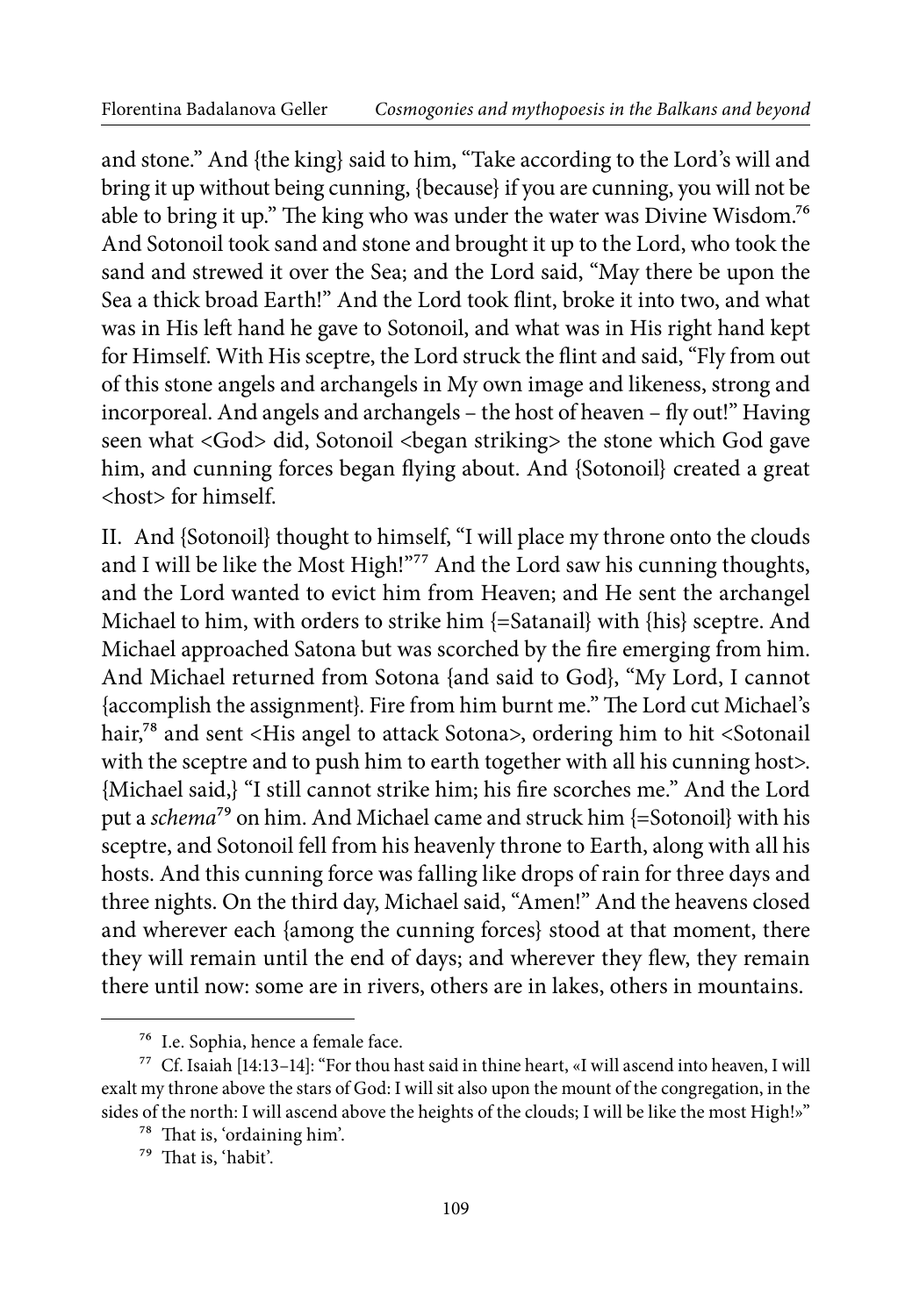III. And the Lord planted Paradise in Eden to the East,<sup>80</sup> and Lord created Man from eight components: first, a body from earth; second, bones from stone; third, blood from the Red Sea; fourth, eyes from the sun; fifth, breath from wind; sixth, thoughts from clouds; seventh, warmth from fire; eighth, reason from the moon. Having created the body of Adam, the Lord went to Heaven, to His Father <for Adam's soul>. And the Devil came to Adam's body, and not knowing what to do with him, poked his body with his finger, causing wounds in it. The Lord came from Heaven and saw Adam's pierced body and the Lord said to the Devil, "How dare you do that to my creation!" And the Devil replied, "My Lord, Adam will have children, and they will have children and from them people will breed on Earth. From these wounds, sickness will originate in man, in Adam's kin. If people forget you, Lord, as soon as something aches in them, they will remember you, saying "God have mercy on me and save me!" {The Lord} turned Adam inside out with his wounds within {and vivified him}, and from this moment, there is sickness inherent in every human.

By this time, Adam was alone in Paradise and the Lord took a lower left rib from the bosom of the slumbering Adam, and the Lord created a spouse from this rib - Eve.<sup>81</sup> And the Lord asked Adam, "What did you see in your dream?" <And Adam said,> "In my dream, <God, I saw> Peter crucified < with his head lowered> in Rome, and <apostle> Paul being hung and You, Lord, crucified on Golgotha in Jerusalem." This is why Adam was called the first prophet on Earth. When Adam was created, he gave names to all creatures created by God.<sup>82</sup>

IV. The most handsome of all in Paradise was the serpent. Adam planted three trees in Paradise: the first – for himself, the second – for Eve, and the third was God's. The serpent went out from Paradise for a walk; she hated humankind. And Sotona crawled to the serpent in the form of a worm and said to the serpent, "Swallow me and take me into Paradise." <It ate the worm and took it into Paradise. The serpent then coiled around the forbidden tree and Sotona started calling out from the serpent's mouth, "O Eve, what did your God order

<sup>80</sup> Cf. Genesis [2:8].

<sup>&</sup>lt;sup>81</sup> Cf. Genesis 2: 21-22: "And God caused a deep sleep to fall upon Adam, and he slept: and he took one of his ribs, and closed up the lesh instead thereof; and the rib, which God had taken from man, made he a woman, and brought her unto the man."

<sup>&</sup>lt;sup>82</sup> Cf. Genesis 2: 20: "And Adam gave names to all cattle, and to the fowl of the air, and to every beast of the field; for Adam there was not found an help meet for him."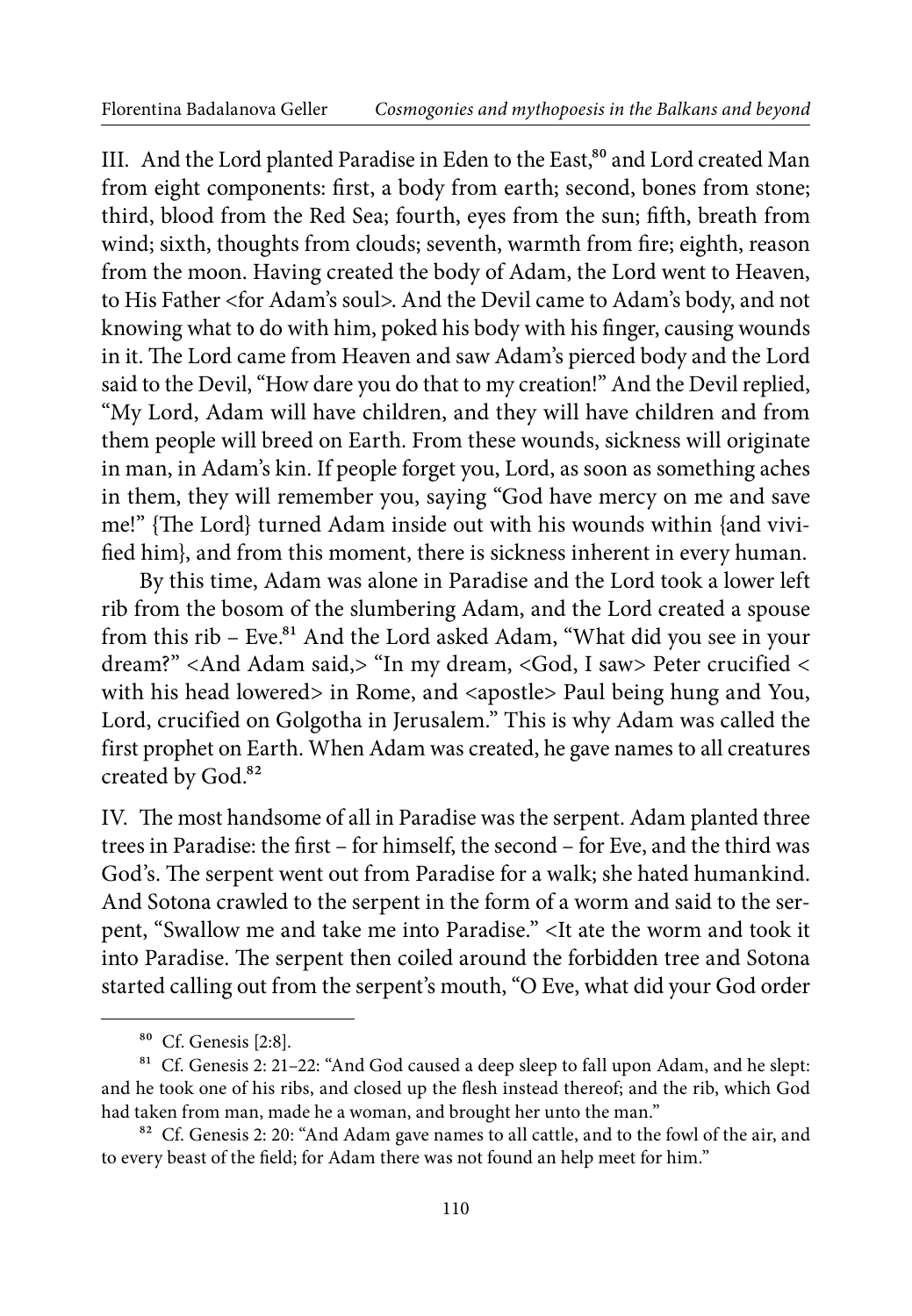you to eat?"<sup>83</sup> And Eve said, "The Lord commanded us to eat from all the trees but from this tree God did not wish us to eat, or we will sufer death!" And Sotona said, "You will not suffer death but will be like gods, knowing good from evil." […] And Eve picked fruit and ate a bit of it, and gave it to Adam to eat. And Adam became stripped of God – the Divine Logos – {and became naked} and saw his own shame {i.e. his genitalia}<sup>84</sup> and took three fig leaves and made for himself a shirt of igs, so that his shame was not visible, and hid. God then entered and called out, "Adam, Adam, where are you?" And Adam answered, "God, I sinned, I trespassed." And Adam answered, "Lord, the woman enticed me." And He {God} said to Eve, "You forlorn one! What did you do?" And Eve answered, "Lord, the serpent enticed me!". And the Lord said, "You, the most cunning, what did you do?". And the serpent answered, "Lord, Sotona enticed me!" And the Lord said to Adam, "From now on, you will earn your bread with the sweat of your brow.<sup>85</sup> And you, forlorn Eve, will give birth to children in sorrow.<sup>86</sup> And you, most cunning {serpent}, from now on will crawl on your abdomen until the end of your days on the earth!"> The Lord chased Adam and Eve and the serpent from Paradise. And there fell off <then two parts of Paradise; the part of Adam's {tree} fell into the {River} Jordan and that of Eve's {tree} part fell into the {River} Tigris, while God's tree remained in Paradise.>

V. Adam started lamenting on account of his and Eve's sin, and Adam cried for three days in front of Paradise. The Lord was reconciled and sent his angel to Adam, in order to teach him handcraft {of agriculture}. And Adam began to plough the earth, and the Devil came to him and said to Adam, "What are you doing?" Adam answered, "I am ploughing the earth." The Devil said, "Are you created to be human {or divine}?" And Adam replied, "I am created by the Lord." The Devil said, "The Lord is the master of heaven, but you are under heaven, and the earth is mine." And Adam replied, "Since the earth is yours, I am also yours." And the Devil said to Adam, "Give me a chierograph for

<sup>&</sup>lt;sup>83</sup> Cf. Stith Thompson's Motif-Index (Thompson, 1955–1958): A 63.6. (Devil in serpent form tempts first woman: Satan and Eve), and G 303.3.3.15.1 (The Devil in form of snake tempts Eve).

<sup>&</sup>lt;sup>84</sup> Cf. Stith Thompson's *Motif-Index* (Thompson, 1955–1958): A 1313 (Origin of sex organs) and A 1383 (Origin of shame for nakedness).

<sup>&</sup>lt;sup>85</sup> See Stith Thompson's Motif-Index (Thompson, 1955–1958): A 1346 (Man to earn bread by sweat of his brow).

<sup>&</sup>lt;sup>86</sup> Cf. Stith Thompson's Motif-Index (Thompson, 1955-1958): A 1351.1. (Origin of childbirth pains).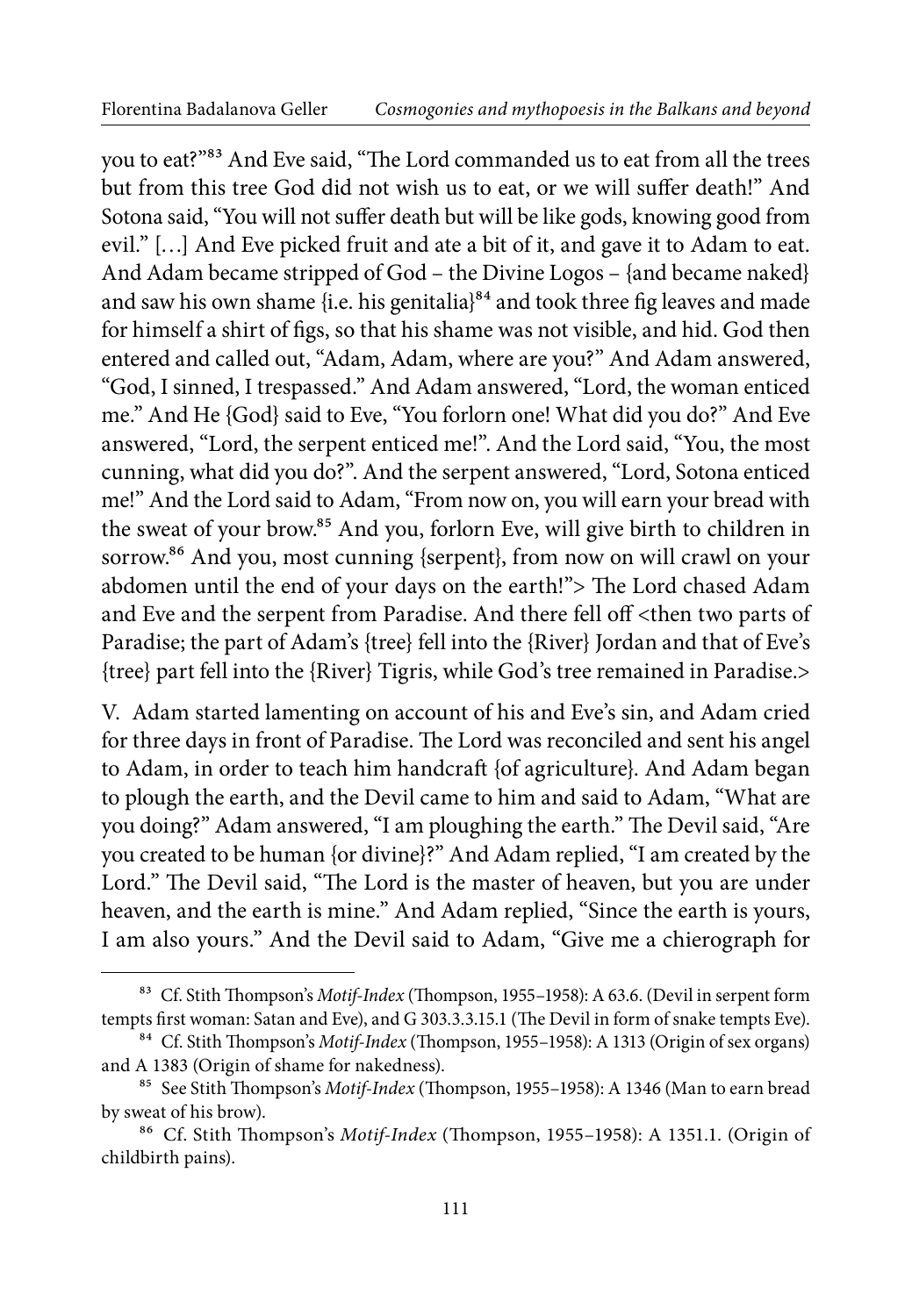yourself and all your kin." <And Adam wrote a writ for himself and for all of his descendants after him and gave it to Sotona. Sotona rejoiced and took it to Hell. According to this writ, from Adam's death until Christ's Crucifixion, the Devil received both the righteous and sinful and took them to Hell, regardless.>

VI. Adam begot two sons, Cain and Abel. Cain worked the earth and Abel was shepherding flocks. And Cain killed his brother Abel with a stone. And the Lord asked Cain, "Where is your brother?" And Cain replied, "My God, I am not my brother's keeper!" And the Lord said, "Cain, the blood of your brother calls out."

VII. <And Adam lived 900 and> 30 years and died.<sup>87</sup> And Eve wove a wreath for Adam.

### **Part 2: FOLKLORE TRADITION**

#### **Богъ и дяволътъ създаватъ другарски свѣта,**  посл*ѣ* враждуватъ помежду си<sup>88</sup>

The legend was recorded on the first day ("на Суровак-ден") of year 1868 among Bulgarian settlers in Bessarabia (Буджак), in the village of Dyulmeny (Дюлмени, Дюльмени, Гюльмян), currently Yarove (Ярове, also spelled in Russian as Яровoе), Tarutin region (Тарутинский район), Odessa district (Одесская область) in Ukraine. Тhey emigrated from the Ottoman Empire in 1829–1830 from the village of Гюлмян/ Дюлмян, the name of which varied in diferent historical periods; it was spelled as Дюльмени, Дюлемен, Гюлемен, Гюльмян, Гюлюмяново, Гюлово (currently the village of Роза, община Тунджа, област Ямбол). The text was published the same year in the city of Bolgrad (the then intellectual centre of Bulgarian Diaspora in the Russian Empire) in the periodical «Общи Труд» (edited by Теодосий Икономов), in Vol. II, p. 73-78.89 The description of circumstances under which the account was registered is rather brief. It does not clarify who recorded the legend and submitted the transcription for publication to Теодосий Икономов; it is only mentioned that the storyteller

<sup>&</sup>lt;sup>87</sup> Cf. Genesis 5: 5 (So all the days that Adam lived were nine hundred and thirty years, and he died).

<sup>&</sup>lt;sup>88</sup> See also related cosmogonic accounts published by Kovachev (Ковачев, 1914, р. 54), Ivanov (Иванов, 1925, p. 329–336, texts №1, № 2, № 3), Daskalova, Dobreva, Kotseva and Mitseva (Eds.) (Даскаловa, Добревa, Коцевa, Мицевa, 1985, p. 363–364, texts № 336, № 337), Badalanova (Бадаланова, 1993, p. 117–119), Badalanova (2008, p. 234–259), Badalanova Geller (2011, p. 134–136, texts № 3, № 4).

 $89$  I am grateful to my colleague N. Aretov for his help in tracking down this particular issue of «Общи Труд».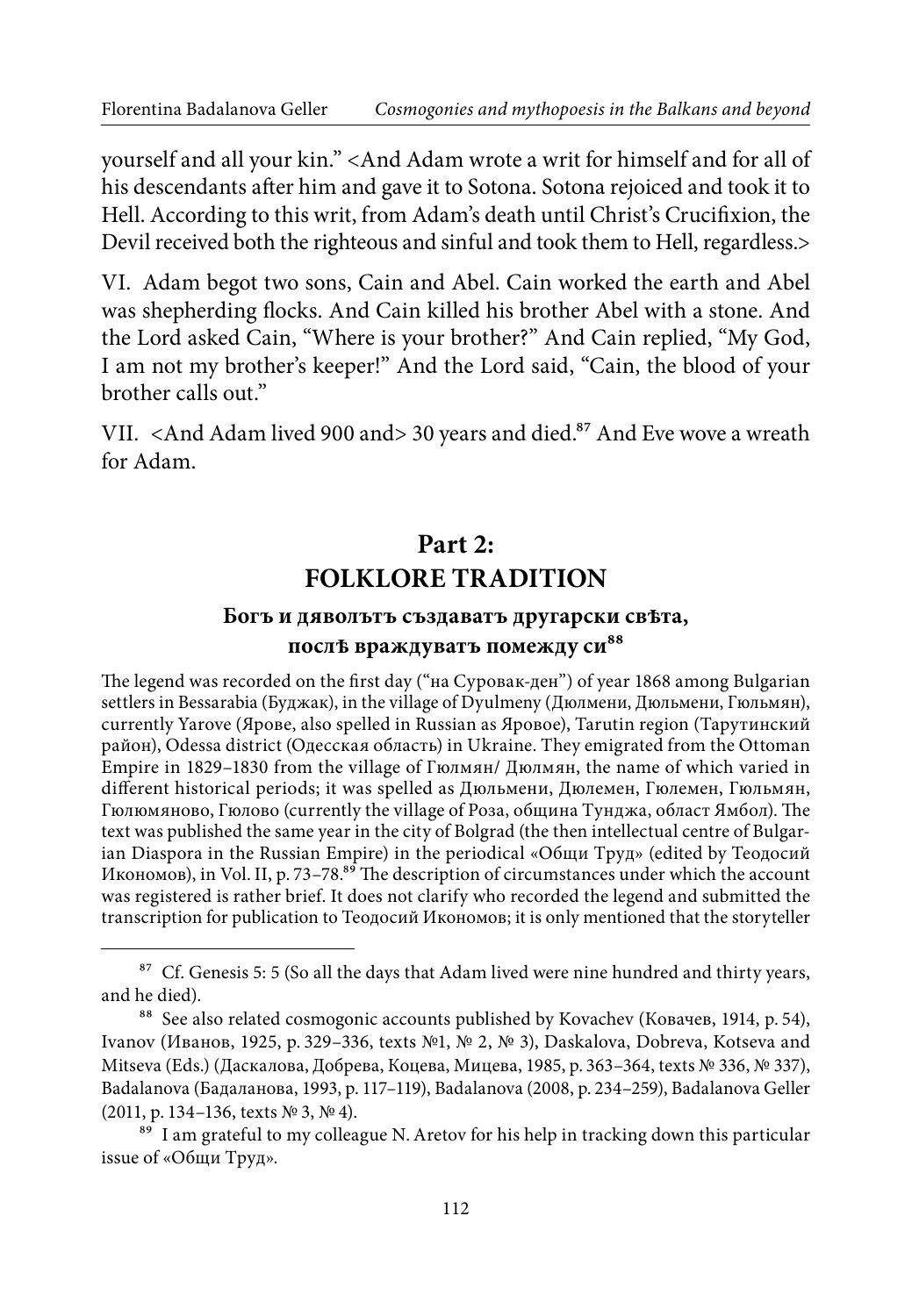was a Bulgarian whose name was Деньо. His narrative might have been recorded by one of the associates of Теодосий Икономов.

Испървенъ земia и хора нѣмало. На сѣкадѣ било вода. Имало само Господъ и діаволъ, които живъяли тогава наедно.<sup>90</sup>

Единъ пѫть Господь рекълъ дiаволу:

"Хайде да направимъ земь и хора."

,,Да направимъ, отговорилъ дьяволътъ, ами отъ дѣ да земемъ пръсть?" ,,Подъ водата има пръсть, рекълъ Господъ. – Влѣзъ та извади малко." ,,Добре," отговорилъ дiаволатъ.

,,Прѣди да се пуснешъ ама, казалъ Господъ дiаволу, кажи: съ Божи*ѭ* сил*ѫ* и съ мо*ѭ*! Tогава ти ще стигнешъ дъно и ще намѣришъ пръсть."

Дiаволътъ се пуснѫлъ, но не рекълъ първо: съ Божи*ѭ* сил*ѫ* и съ мо*ѭ*! ами: ,,съ съ моѭ силѫ и съ Божиѭ силѫ!" За това не стигнѫлъ дъно. На вториа пѫть пакъ тъй направилъ и пакъ дъно не стигнѫлъ. На третia пѫть вече казалъ: съ Божи*ѭ* сил*ѫ* и съ мо*ѭ*! И тогава стигнѫлъ дъно и съ нокти си закачилъ малко пръсть.<sup>91</sup> Неь пръсть Господъ ь к турил на водата и станъло малко земя.92 Дiавола, като видѣлъ това, намислилъ хитрость такъва: поканилъ Господа да спытъ, 93 та като заспи Господъ, да го бутне въ водата, <sup>94</sup> че да остане самъ той и да се прослави, какво той ужъ да е направилъ земiaта. Господъ знаiалъ това, но легнѫлъ и се престорилъ че спи. Tогава дiаволътъ става, зима Господа на рѫцѣ и тръгва кѫдѣ водата, за да го хвърли; той вѫрви кѫдѣ водата, а земята расте. Като не стигнѫлъ водата, обърнѫлъ се къмъ другата страна, но пакъ до водата не стигнѫлъ. Тогава се обърнѫлъ

<sup>&</sup>lt;sup>90</sup> Cf. Stith Thompson, *Motif-Index* (Thompson, 1955–1958): A2 (Multiple creators), Ю. Березкин, Классификация фольклорных мотивов (Березкин, 2013): B 01 (Двое создателей).

<sup>&</sup>lt;sup>91</sup> Cf. Stith Thompson, Motif-Index (Thompson, 1955-1958): A 811 (Earth brought up from bottom of primeval water), A 812.1 (Devil as earth diver), Ю. Березкин, Классификация фольклорных мотивов (Березкин, 2013): C 06 (Ныряльщик).

<sup>&</sup>lt;sup>92</sup> Cf. Stith Thompson, Motif-Index (Thompson, 1955–1958): A831.1. (Creator of earth), A141.4 (God lays foundations of earth).

<sup>&</sup>lt;sup>93</sup> Cf. Stith Thompson, *Motif-Index* (Thompson, 1955–1958): A63.1. (Devil works during God's sleep at creation).

<sup>&</sup>lt;sup>94</sup> Cf. Stith Thompson, *Motif-Index* (Thompson, 1955-1958): A63.2. (Devil plans to drown God at time of creation), Ю. Березкин, Классификация фольклорных мотивов (Березкин, 2013): B 03С (Попытка утопить Бога. Создав сушу, Создатель ложится отдохнуть. Антагонист пытается его утопить, тащит к краю земли. От этого земля расширяется, антагонист не в силах достичь ее края).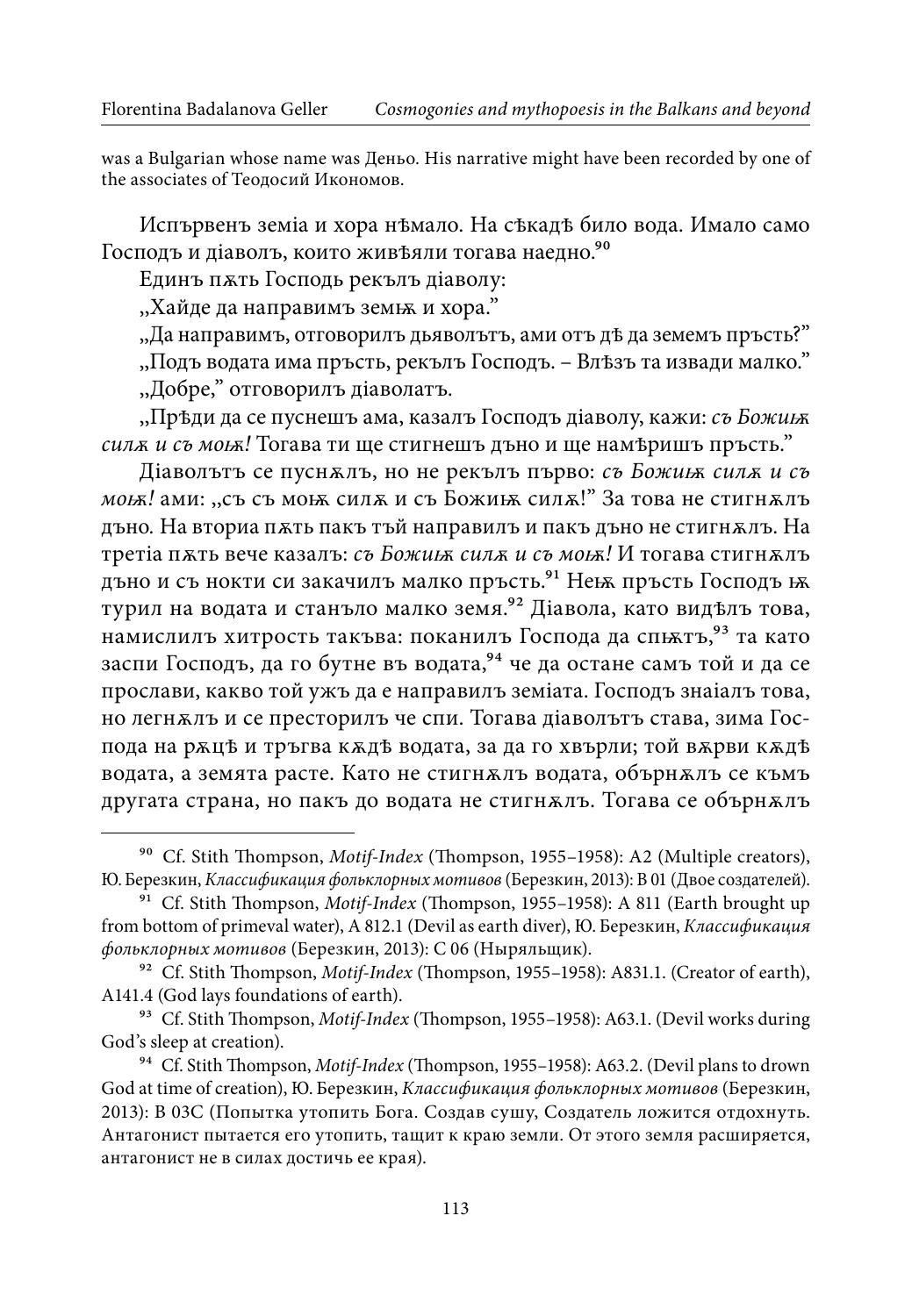и на третя страна, и като не стигнѫлъ пакъ водата, турилъ Господа на земiaта па легнѫлъ и той. Кaто поспалъ малко, румнѫло му, че останала още и четвърта страна; зема Господа и го поносилъ кѫдѣ водата, но се пакъ не стигнѫлъ до неѭ. Tогава дiаволътъ разбужда Господа: ,,Стани, Господи, да благословимъ земiата; вижь, колко тя порасте, додѣ ние спахме!"

,,Когато ти ма носи на всѣ четири страни, за да ме хвърлишъ въ водата, и направи кръсть с мене, азъ благословихъ земята," казалъ Господъ.

Дiаволътъ се разсърдилъ за това, оставилъ Господа и побѣгнѫлъ отъ него.

Kато останѫлъ Господа самичъкъ и като пораснѫла земiата тъй много, штото слънце не можало да ь покрий, той сътворилъ въ духъ ангели<sup>95</sup> и проводилъ ангела война, <sup>96</sup> за да повика діавола, да го попита, какво да стори, за да прѣстане земiaта да расте.97 Въ това врѣме дiaволътъ сътворилъ козѫтѫ,98 и, като идѣлъ при Господiа, осѣдлалъ пърчьтъ, комуто направилъ юздѫ отъ прасѫ: отъ тогава и до сега козитѣ имѫтъ бради.

Ангелитѣ, като видѣли дiaволътъ да ѣзди на пърча, присмѣли му се, а той се разсърдилъ и върнѫлъ се назадъ.

Господъ тосъ часъ сътворилъ пчелж<sup>99</sup> и казал ѝ: "иди скоро, та кацни дiаволу на рамо и слушай, какво ште приказва, че доди да ми обадиш."

Пчелата отишла, кацнѫла дiаволу на рамо, а той прикaзвалъ: ,,Ехъ, глупавъ Господь! Не знай да земе единъ прѫтъ, па да кръстоса на сѣ четире страни и да каже: стига толкова земiа, ами се чюди какво да прави."100

Пчелата като чюла това, избрънчала и хвръкнѫлa отъ рамото му. Дiаволътъ се обърнѫлъ, та ѭ видѣлъ и рекълъ: ,,Да ти ѣде … онъзи, който та испратилъ."

<sup>&</sup>lt;sup>95</sup> Cf. Stith Thompson, *Motif-Index* (Thompson, 1955–1958): A52 (Creation of angels).

<sup>&</sup>lt;sup>96</sup> Cf. Stith Thompson, Motif-Index (Thompson, 1955-1958): A165.2.3 (Angels as God's messengers).

<sup>&</sup>lt;sup>97</sup> Cf. Stith Thompson, Motif-Index (Thompson, 1955-1958): A852 (Making the Earth smaller: Earth made too large, God learns from Devil by trickery how to make it smaller).

<sup>&</sup>lt;sup>98</sup> Cf. Stith Thompson, *Motif-Index* (Thompson, 1955-1958): A63.4 (Devil and God create animals).

<sup>&</sup>lt;sup>99</sup> Cf. Stith Thompson, *Motif-Index* (Thompson, 1955-1958): A2012 (Creation of bee), A33.3 (Insect as Creator's companion), A33.3.1. (Bee as God's spy: God, the Creator, sends a bee to overhear the Devil's secrets).

<sup>100</sup> Cf. Ю. Березкин, Классификация фольклорных мотивов (Березкин, 2013): C 29 (Обиженный обладатель знаний: подслушанный секрет).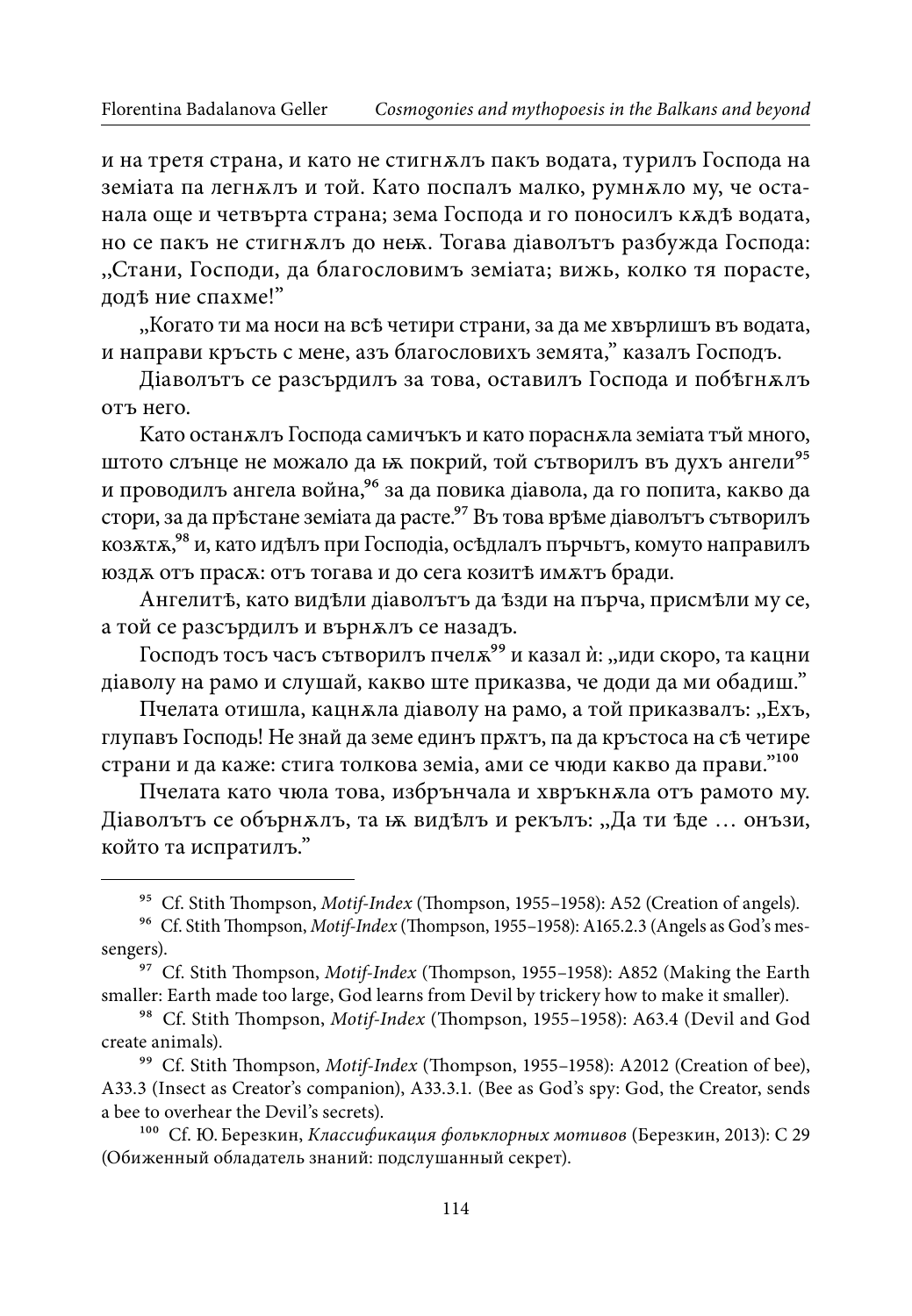Kaто отишла при Господiа, пчелата му обадила, че дiаволътъ приказвалъ: ,,Ехъ, глупавъ Господь! Не знаилъ да земе единъ прѫтъ, па да кръстоса земѭтѫ на всѣ четире страни и да каже: стига толкось земiа! али сa чюди, какво да прави!!" – A заради мене, рекла пчелата, каза: ,,Да ти ѣде … онъзи, който тя проводи."

Господь направилъ това и земята прѣстанѫла да расте. На пчелѫтѫ казалъ: отъ твойтѣ ... да нѣма отъ сега на татакъ по-сладки!"<sup>101</sup>

Слѣдъ това Господь направилъ отъ калъ челѣкъ,102 отъ когото се размножили по земь та много хора; а като захван жли да умиратъ, Господь повикалъ дiавола и го поканилъ, да живѣѭтъ наедно. Дiавoлътъ се съгласилъ подъ такъвъ сговоръ: живити хора да бѫдѫтъ на Господia, а умрѣлити негови. Господь се съгласилъ на това, а за да не умирѫтъ хората скоро, направилъ да живѣятъ по 200 и по 300 години.103

Слѣдъ много врѣме, като видѣлъ Господь, че умрѣлити станѫли по вече отъ живити, а дiаволътъ има по много хора отъ него, той поискалъ да развали съ него сговорътъ, а не знаiалъ какъ. Заради това питалъ нѣкои отъ своити хора, като Авраама, Мойсеiа и Юзупа104 – питалъ и ангелити, нъ никой не могълъ да му обади, какъ да развали тосъ сговоръ. Зели да испитувѫтъ за това дiавола и веднъшъ единъ отъ Господевити хора го попиталъ: "Дъкато сте направили сговоръ съ Господіа, живити хора да сѫ негови, а умрѣлити твои, може ли Господь развали тосъ сговоръ?" – "Самъ Господь не може, отговорилъ діаволътъ, а неговътъ синъ може, ако само направи, да му се роди синъ отъ духътъ му, а не, какъто се раждѫтъ и другити хора."

Като обадили това на Господіа, Той зелъ да мисли: "какъ може, само съ духътъ Mой да ми се роди Синъ на земѭтѫ прѣдъ сички свѣтъ!" Мислилъ, мислилъ и не можалъ да намисли. Споради това той самъ единъ п $\pi$ ть попиталъ діаволътъ: $^{105}$  "какъ мог $\pi$  да направь, да ми се роди Синъ само отъ духътъ Ми?" Твърдѣ лесно, отговорилъ Му дiа-

 $101$  Cf. Stith Thompson, *Motif-Index* (Thompson, 1955–1958): A 2385.3 (Honey as excrement of bees), A 2541.1 (Why bee is sacred), A 2813 (Origin of honey).

<sup>&</sup>lt;sup>102</sup> Cf. Genesis [2:7]; Stith Thompson, Motif-Index (Thompson, 1955–1958): A 1241 (Man made from clay/earth).

<sup>&</sup>lt;sup>103</sup> Cf. Stith Thompson, *Motif-Index* (Thompson, 1955–1958): A 1323 (Long span of life for first man).

<sup>&</sup>lt;sup>104</sup> Юзуп = Йосиф (Joseph)

<sup>&</sup>lt;sup>105</sup> Cf. Stith Thompson, *Motif-Index* (Thompson, 1955–1958): A 43 (Devil as adviser of God).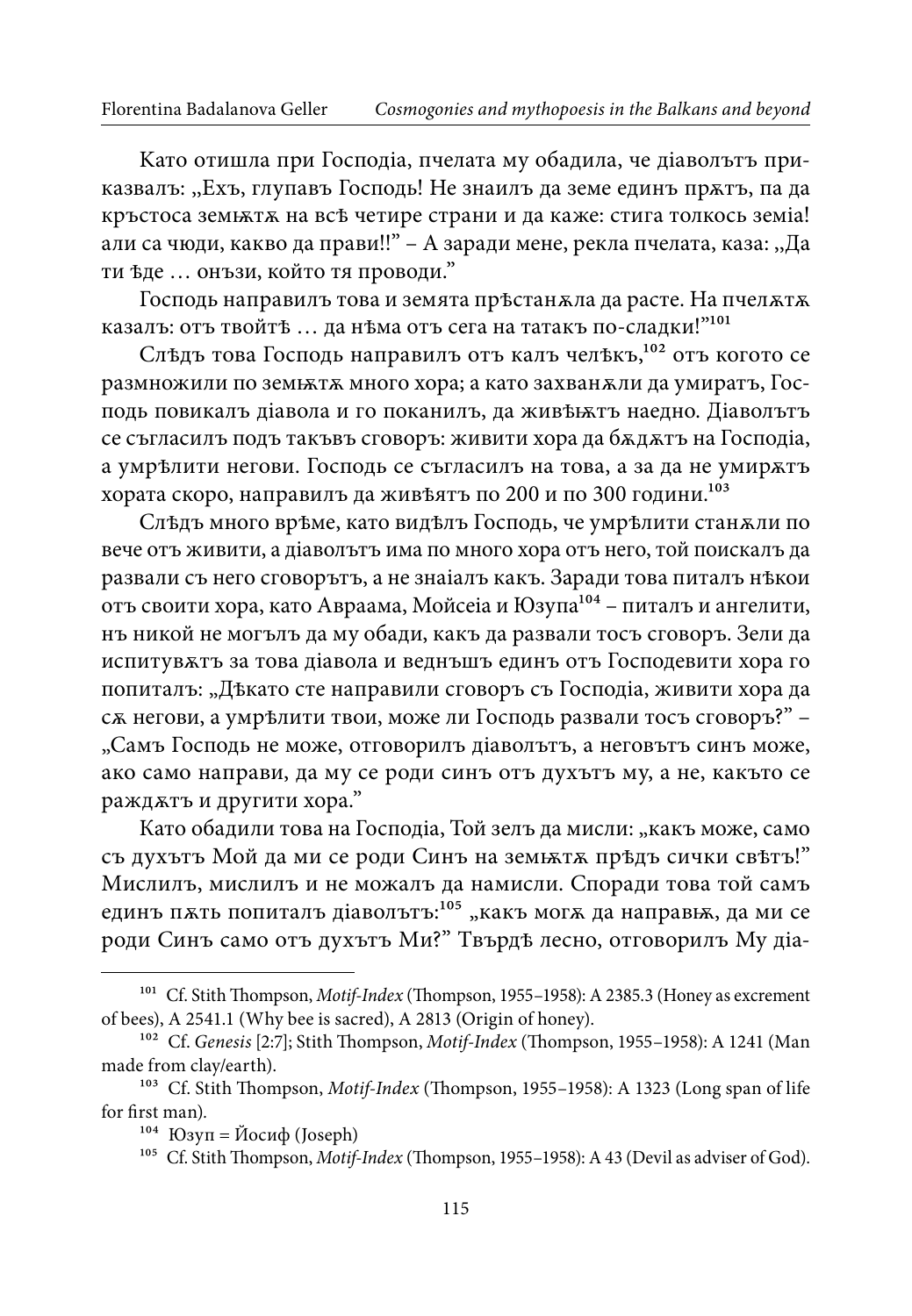волътъ: "Земи, че направи отъ босилiакъ<sup>106</sup> цвѣте еднѫ киткѫ, тури ѭ въ пазухѫ, и да прѣспишъ съ неѭ iеднѫ ношть, като си намислишь, че желаiешь да ти се роди Синъ отъ Духъ Божи, и, щомъ като станешь, да ѭ проводишь на благочестивѫ, цѣломѫдрѫ Мариѭ, сестрѫ Юрдановѫ, за да ѭ подуши, и тя ште стане непразна. Господь направилъ тъй, какъто му казалъ дяволътъ, и проводилъ съ ангела Гавраила<sup>107</sup> босиліавжтж киткѫ на цѣломѫдреннѫтѫ Мариѭ, който ѝ казалъ: "носѭ ти отъ Бога дарбѫ отъ хубаво цвѣтѣ киткѫ; подуши ѭ, че да видишь, какво хубаво мериши!" Тя зела киткѫтѫ и ѭ помирисала. Слѣдъ два три дена Маріа станѫла лѫфуска.108

Веднъшь тръгнѫла Мария заiедно съ брата си Юрдана да иде въ черковѫ, и като приближили до църковѫтѫ, Юрдану му румнѫло, какво ще му се смѣѭтъ хората, като върви съ сестра си, тъй като тя още е мома, а е лжфуска, и той ѝ казалъ: "Почакай, сестро, тукъ малко: азъ ще се върнѫ до дома, и сега ще додѫ пакъ." Отишѫлъ дома, възсѣднѫлъ коня си и зелъ си сулица въ рѫка, па като пристигнѫлъ до сестра си Мария, мушнжлъ ѭ съ сулицата надъ мамжтж. Тя му уловила съ ржка сулицата, измъкнала ъ изъ гръдитъ си и му казала: "Почакай, братко, да ти утриъх сулицата, за да не та набедѭтъ хората, че си ме ти мушнѫлъ", и съ скута на дрѣхата си ѭ утрила отъ кръвьта.

Юрданъ забѣгнѫлъ тогава, а отъ раната Марийна, що се откри надъ мамата ѝ отъ сулицата на брата ѝ, роди се Исусъ Христосъ по Духъ Божи, а Мария си останѫ пакъ цѣломѫдренна.109

Като чулъ Господь, че се родилъ Исусъ Христосъ, порѫчалъ подирь 33 годинъ да го кръстѭть.

Юрданъ забѣгнѫлъ въ далечни страни, и подирь много врѣме, като чулъ отъ хората, какво чудо Божиево станѫло съ сестра му Мария, завърнжлъ се дома и молилъ сестра си да го прости. Тя му казала: "Като се познавашъ, че си сгрѣшилъ, отрѣжи си рѫката, съ която ме прободе, – тогасъ ще те простѭ." Той си отрѣзалъ рѫката, за това се и посветилъ.

<sup>106</sup> Ocimum basilicum.

<sup>&</sup>lt;sup>107</sup> Cf. Luke 1:26-39; Stith Thompson, Motif-Index (Thompson, 1955-1958): A165.2.3 (Angels as God's messengers).

<sup>&</sup>lt;sup>108</sup> Cf. Stith Thompson, Motif-Index (Thompson, 1955–1958): A112.7.4 (God born after prematurely short pregnancy).

<sup>&</sup>lt;sup>109</sup> Cf. Stith Thompson, *Motif-Index* (Thompson, 1955–1958): A112.7 (God born from peculiar part of parent's body).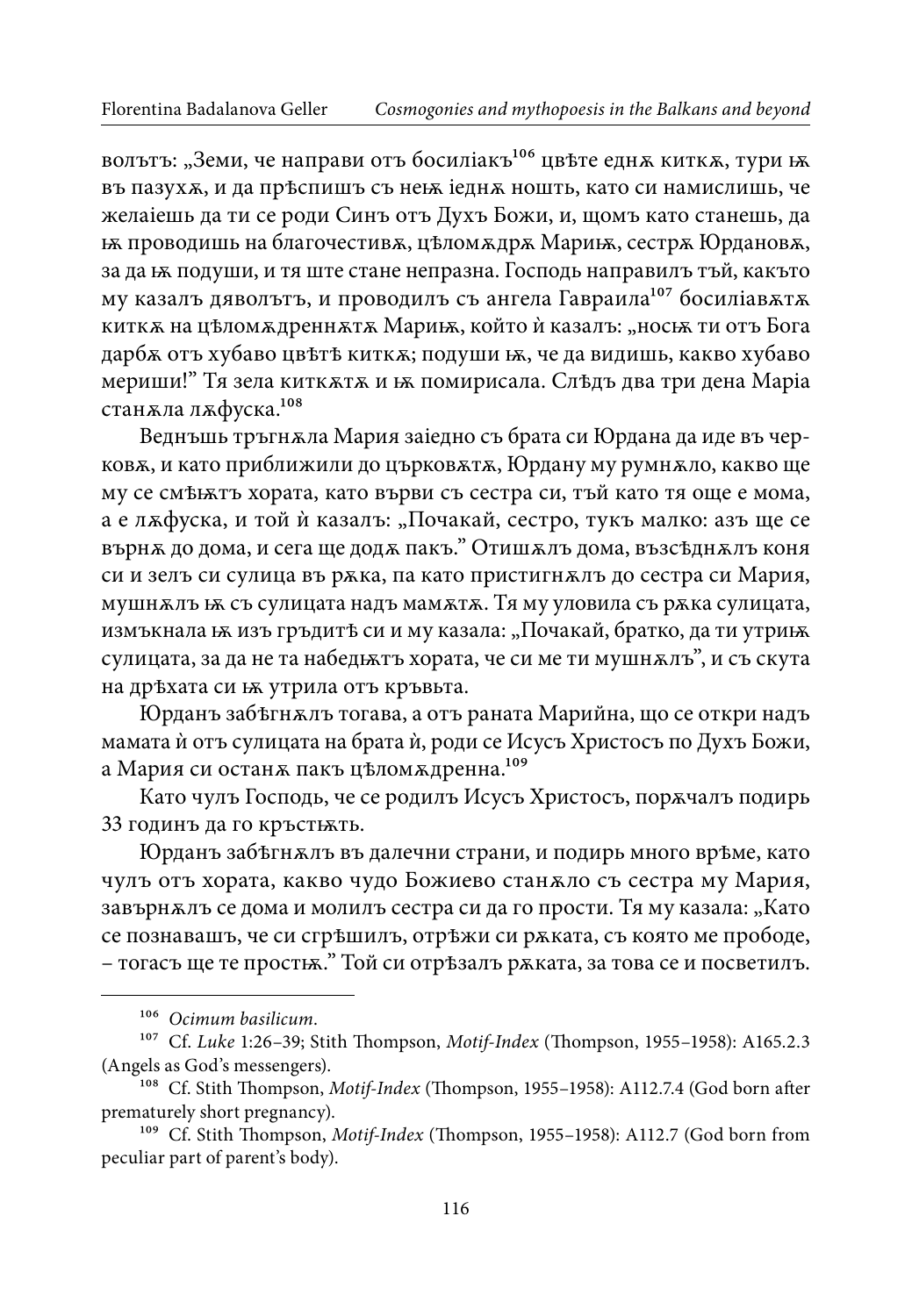Исусъ Христосъ застжпалъ мъстото на Бога и казалъ діаволу: "Азъ ще ти отнема умрѣлитѣ хора, за да станжтъ сичкитѣ мои." – "Какъ ще ги отнемешъ" – отговорилъ му діавола – "когато азъ имамъ сговоръ съ баща ти, живитѣ да сж негови, а умрѣлитѣ мои." - "Ти имашь сговоръ за това съ баща ми, а не съ мене" – казалъ му Исусъ.

Дiаволътъ нѣмало какво да стори – самъ се излъгалъ.

И тъй се развалило вече съвсѣмъ другарството на Бога съ дiавола, което другарство траiало по между имъ осемстотинъ хилiади години отъ сътворението на свъта до ражданието Исусъ-Христово.

Като му отнелъ Христосъ умрѣлити хора дiаволътъ тогава наговорилъ пакъ Евреити, да не го вѣрвѫтъ въ ништо. Евреити послушали дiаволътъ и зели да търсѭтъ Христа да го убиѭтъ. Като не могли да го намѣрѭтъ, заштото го не познавали, подканили едного отъ неговити служители – Iюдж, да имъ го прѣдаде.<sup>110</sup> Iюда имъ казалъ: додѣти iеди на коiеси мѣсто съ мене, дѣто ште бѫде и Христосъ, и азъ штѫ земж да черпых съ вино апостолити заiедно съ него, штж сж искашлых, и обѫрнѫ кѫдѣ васъ: вий ште познаiете, че това е Христосъ, пуснѣте са, та го уловъте.<sup>111</sup>

Iюда прѣдалъ Христа, но знаiалъ, какво той ште въскръсне; за това отишълъ та се объсилъ, 112 че като доде Христосъ да избави изъ адътъ мрьтвити,113 съ тѣхъ заiедно и него да избави. Но додѣ Iюда се обѣсилъ и отишьлъ въ пъклото, Христосъ въскрьснѫлъ и избавилъ умрѣлити изъ него, а Iюда не достигнѫлъ, – и тъй той си останѫлъ тамъ въ пъклото.

#### **God and the Devil Create the World Amicably but then Fall Out**

Initially, there were neither Earth nor people. Water was everywhere. There were only the Lord and the Devil, who at that time lived together.

Once the Lord said to the Devil, "Let's make Earth and people." "Let's do it", replied the Devil, "but from where shall we take the soil?" "Under the water is soil," said the Lord. "Go there and fetch some." "Fine", replied the Devil.

<sup>&</sup>lt;sup>110</sup> Cf. Matthew [10: 4; 26: 3-5, 14-16, 25]; Acts [1: 16].

<sup>&</sup>lt;sup>111</sup> Cf. Matthew [26: 47-50]; for vernacular traditions, see Zowczak (2007, pp. 122-134, 142).

<sup>&</sup>lt;sup>112</sup> Cf. Matthew [27: 3-5]; Acts 1: 16-18; see also the discussion in Drzewiecka (2012).

<sup>&</sup>lt;sup>113</sup> Cf. The Gospel According to Nicodemus (22: 2, 24, 25, 26, 27); see Starowieyski, ANT 1 (2) (Starowieyski, 2003, pp. 660–664).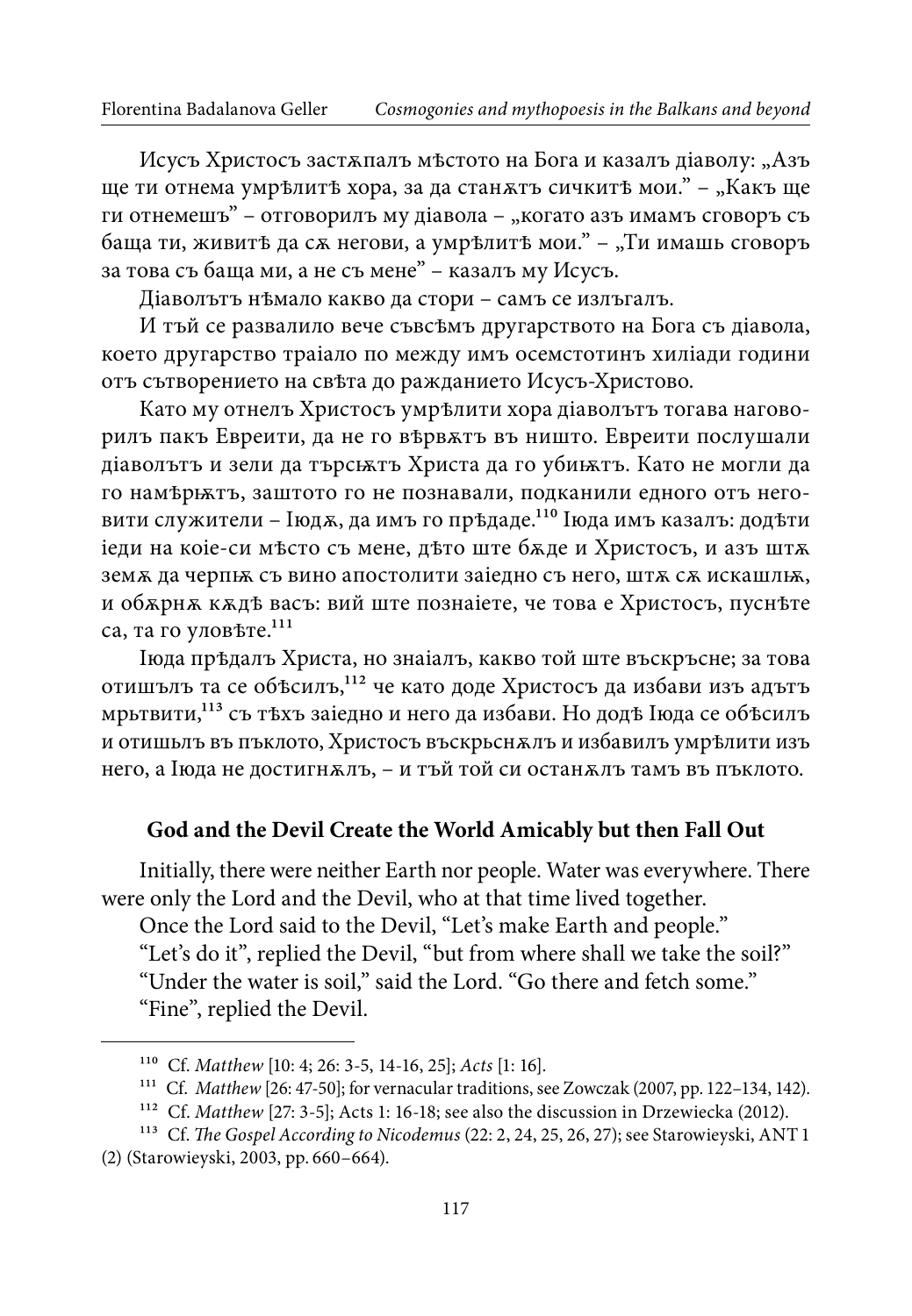"But before you go down", the Lord told the Devil, "You should say, 'With God's power and mine.' Then you will reach the bottom and you will find soil."

The Devil descended but the first time he did not recite, "With God's power and mine" but "with my power and God's power," and he therefore did not reach the bottom {of the primordial waters}. On the second occasion he did the same and again did not reach the bottom {of the primordial waters}. On the third time, he – at long last – said, "With God's power and with mine". And then he reached the bottom {of the primordial waters} and scratched some soil with his nails. The Lord put this soil on the water and a small Earth appeared.

Having seen that, the Devil thought of the following treachery: he invited the Lord to sleep so that when the Lord fell asleep, he would push Him into the water so that he {the Devil} would remain alone and be glorified as if he {single-handedly} had fashioned the Earth. The Lord was aware of this {plot} but nevertheless lay down and pretended to be asleep.

Then the Devil got up, took the Lord in his arms and began walking towards the water in order to throw Him in, but as he was walking towards the water {carrying Him}, the Earth was growing {below them}. When he did not reach the water, {the Devil} turned away to another direction, {still walking with God in his arms}, but again he did not reach the water. Then he turned to yet another direction, and when again he could not reach the water, he placed the Lord on the Earth and lay down as well {next to Him}. When he had slept a bit, it occurred to him that one more direction remained – the fourth one. He took the Lord and carried Him towards the water but again did not reach it. The Devil then woke up the Lord: "Wake up, Lord, so that we may bless the Earth! Look how big it grew while we slept!" The Lord then said, "When you carried Me in all four directions, in order to cast Me into the water, you made the sign of a cross with Me and I blessed the Earth."

The Devil became angry because of this, abandoned the Lord and ran away from Him.

When the Lord remained by Himself and the Earth grew so much that the sun could not cover it, He then created angels in {His} spirit, and sent an angelic warrior to summon the Devil and to ask him what to do, so that the Earth would stop growing. At that time the Devil had created the goat and while coming towards the Lord, he mounted the billygoat, for which he had made a bridal from leeks. Since then until now goats have beards. Having seen the Devil riding the billygoat, the angels laughed at him and he got angry and turned back. The Lord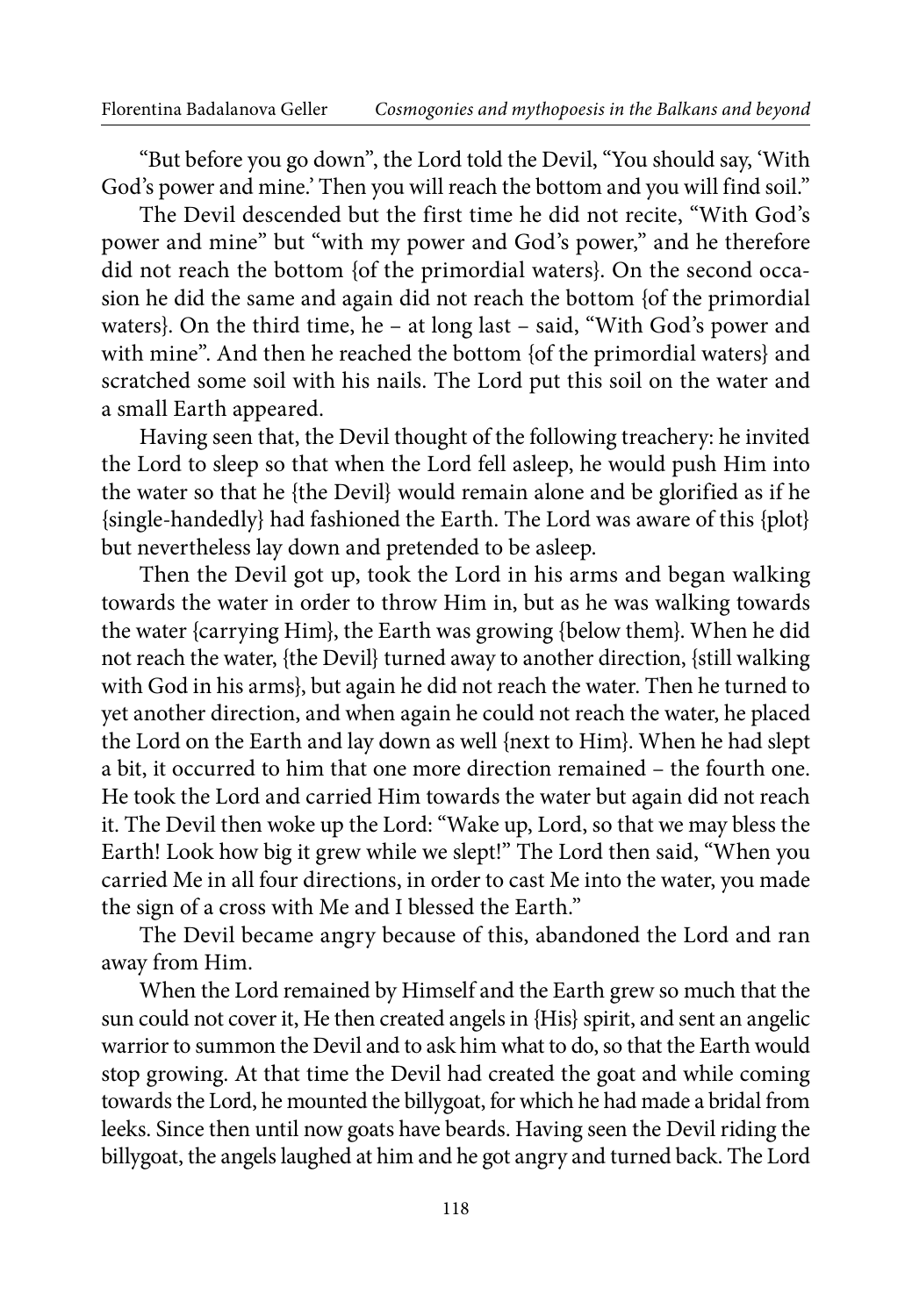straight away created the bee and told it, "Go quickly, land on the Devil's shoulder, listen to what he says and come back to tell Me." The bee went, landed on the Devil's shoulder while he was talking to himself, "Blimey, the Lord is so silly! It does not occur to Him to take a rod and make with it a cross in all four directions and say, 'Enough, Earth!' Instead, He is wondering what to do." Having heard this, the bee buzzed and flew off his shoulder. The Devil turned, saw it and said, "May the one who sent you eat your {excrement}!". When the bee came back to the Lord, it reported what the Devil had said {and repeated his words}, "Blimey, the Lord is so silly! It did not occur to him to take a rod and make with it a cross on Earth in all four directions and say, 'Enough, Earth!' Instead, He is wondering what to do." "But about me," uttered the bee, "he said, 'May the one who sent you eat your {excrement}!'".

The Lord did this and the Earth stopped growing. He said to the bee, "May there be nothing sweeter than your {excrement}."

After that, the Lord made man from clay, from which many people multiplied on Earth. Yet when they began to die, the Lord invited the Devil to live together. The Devil agreed under the following condition: living people would be the Lord's and the dead would be his. The Lord agreed with that, but in order for humans not to die in a short span of time, He arranged that they live {between} 200 and 300 years. After a considerable time {had passed}, when the Lord saw that the dead had become more numerous than the living and the Devil had more people than He had, He wished to undo the contract with {the Devil}, but did not know how. He sought advice on this matter from some of His people – such as Abraham, Moses, and Joseph; He also asked the angels about this, but no one could tell Him how to annul the contract. They began questioning the Devil about this and once one of the Lord's people posed the question to him: "Since you and the Lord have a contract according to which the living are to be His and the dead yours, can the Lord now annul this contract?" "The Lord cannot do it on His own," answered the Devil, "but His Son will be able to do it, if only He can make a Son to be born of His own Spirit, but unlike the manner of other people being born."

When this was told to the Lord, He began pondering to Himself, "How can it be possible for My Son to be born with only My Spirit, before the entire world?" He thought and thought but could not figure it out. This is why He Himself once asked the Devil, "How can I do it, so that a Son is born from My Spirit only?" "It is rather easy," replied the Devil, "make a nosegay from the flower of basil, put it into Your bosom and sleep overnight with it, thinking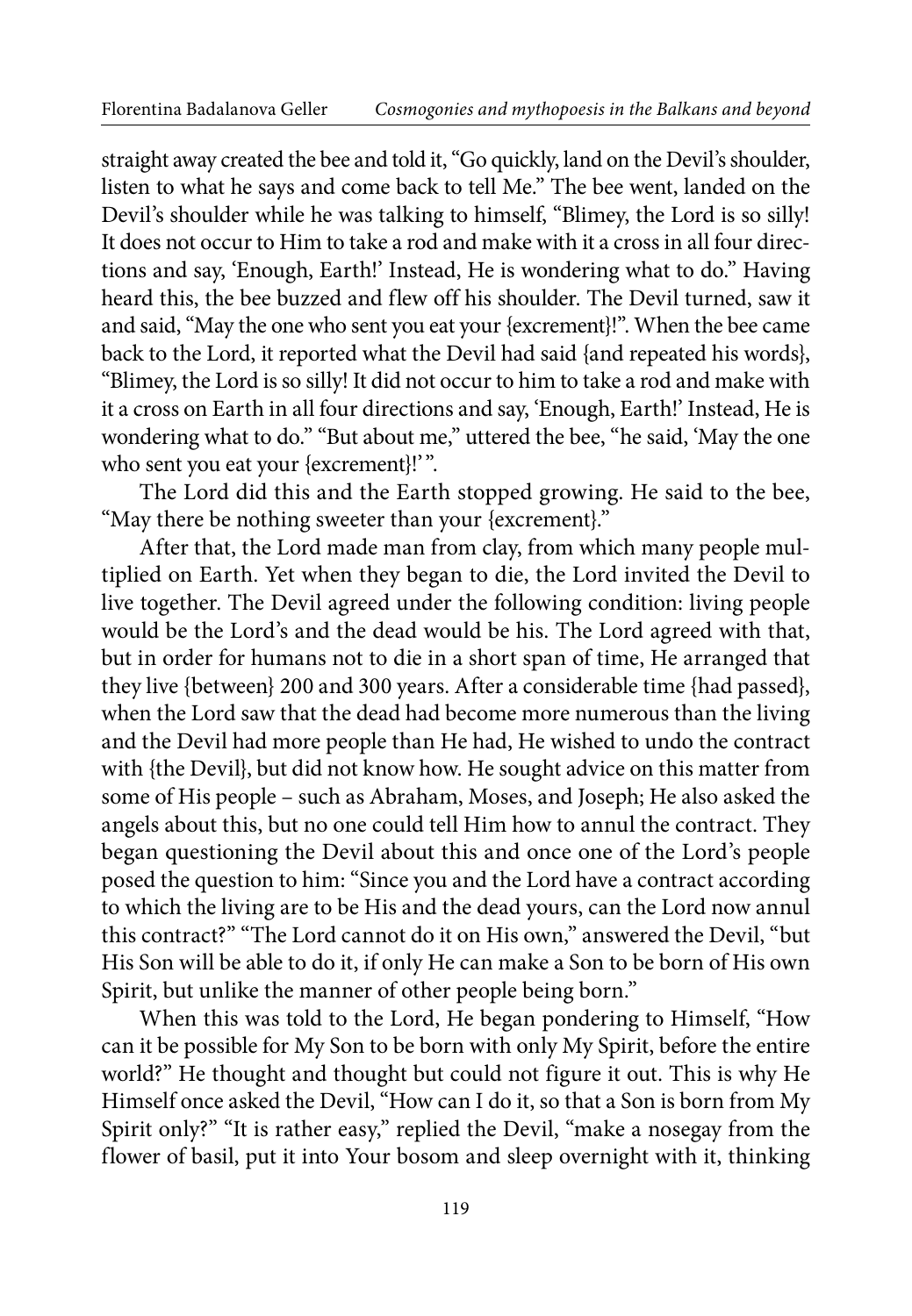that You wish for a Son to be born from God's Spirit, and as soon as You wake up You should send it {i.e. the nosegay} to the pious chaste Mary, the sister of Jordan, so that she may smell it and become pregnant."

The Lord did as the Devil suggested and sent to the chaste Mary the basil nosegay via the Archangel Gabriel, who said to her, "I am bringing you as a gift from God, a beautiful nosegay of flowers. Smell it so that you may see how beautiful is its scent." She took the nosegay and smelled it. After two or three days Mary was ready to give birth.

Mary once set off with her brother Jordan to go to church and when they approached the church, it occurred to Jordan that people would laugh at him, since he was accompanying his maiden sister who was pregnant. He said to her, "Wait here for a while, my sister. I will go home and return soon." He went home, mounted his horse, took his lance in his hand, and when he approached his sister Mary, he pierced her with his lance above her breast. She grasped his lance in her hand, removed it from her breast and said, "Wait for a while, my brother, let me clean your lance, so that people may not accuse you of stabbing me." She cleansed it from blood with the lap of her garment. Then Jordan fled; and Jesus Christ was born in God's spirit from Mary's wound, which was opened above her breast by her brother's lance, while she remained chaste.

When the Lord heard that Jesus was born, He ordered that He be baptised after 33 years. Jordan fled to distant lands and after a long time had passed, having heard from people about the divine miracle involving his sister Mary, he returned home and begged her for forgiveness. She told him, "Since you acknowledge that you committed a sin, cut off your own hand with which you stabbed me, and then I will forgive you." He cut off his hand and became a saint.

Jesus Christ took over the place of God {the Father} and said to the Devil, "I am going to take the dead from you so that they all become Mine." The Devil answered Him, "How are You going to deprive me of them, since I and Your Father have a contract according to which the living belong to Him and the dead to me." Jesus replied to him, "You have an agreement with My Father about this but not with Me." There was nothing that the Devil could do. It appeared that he had tricked himself.

This is how the friendship between God and the Devil completely dissipated. This friendship lasted for 800,000 years from the creation of the world, until the birth of Jesus Christ.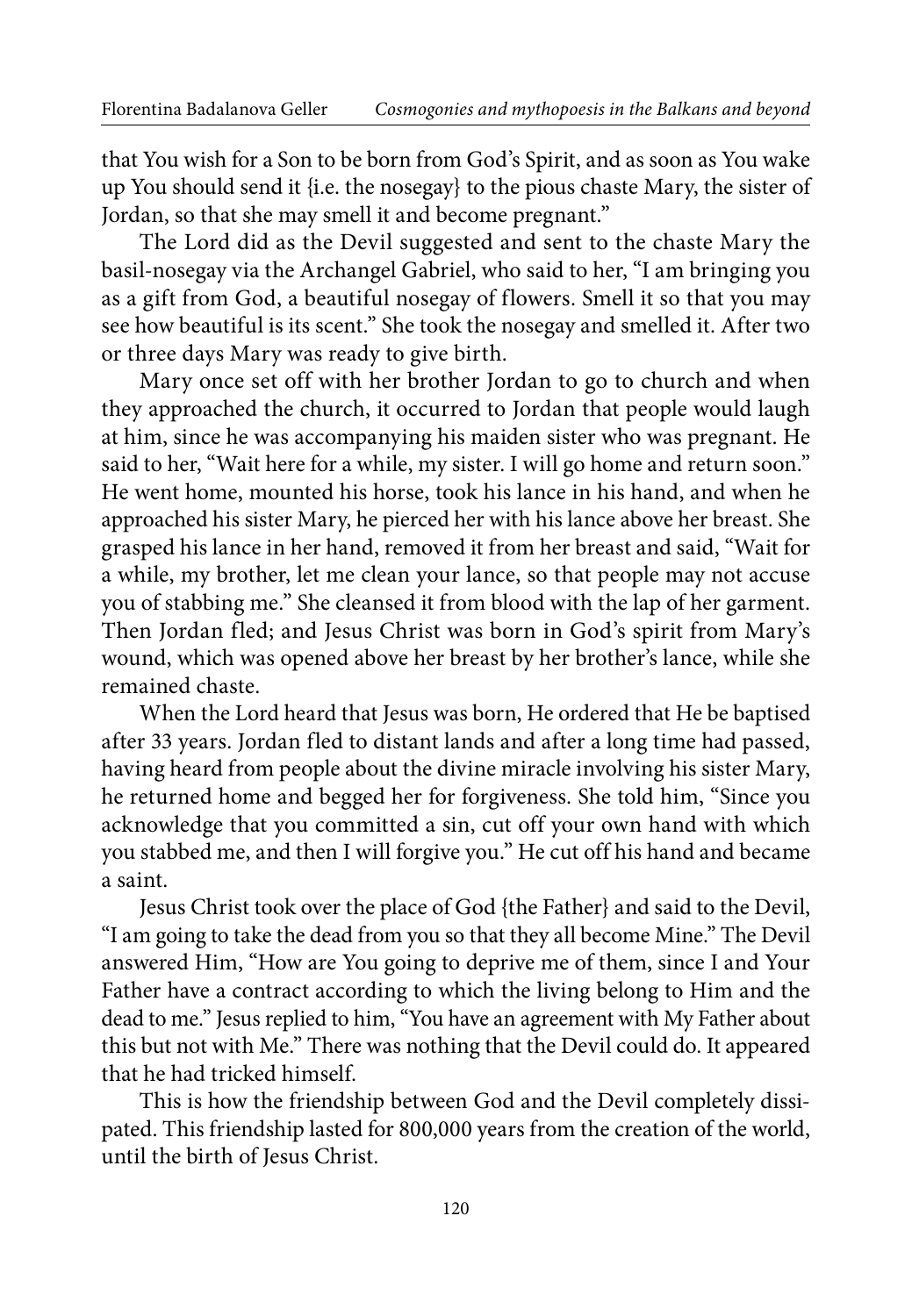When Jesus took the dead away from him, the Devil persuaded the Jews not to believe in anything {He advocated}. Jews obeyed the Devil and began searching for Jesus, to kill Him. When they could not find Him because they did not know what He looked like, they inquired of one of His subordinates, Judah, to betray Him to them. Judah said to them, "Come to such-and-such a place with me, where Jesus will also be. I will begin giving out wine for the apostles and for Him, and I will cough {when I approach Him}, and then I will turn to you. Thus you will recognise that this is Jesus. Run and catch Him." Judah betrayed Jesus, but he knew that He would be resurrected, which is why he went and hanged himself, so that when Jesus would come to save the dead from Hell, he would be saved together with them. But while Judah hanged himself and went to Hell, Jesus was resurrected; He saved the dead from Hell before Judah arrived there, which is why he remained in Torment.

## **Part 3: CONTEMPORARY POETRY**

Poem from Pencho Slaveykov's anthology "On the Island of the Blessed" ["На Острова на блажените"(Славейков, 2001–2002)]

#### **Как Господ Бог даде воля да стане земя и какво подир това стори Сатанаил**

(Богомилска легенда)

Огледа Бог в тъмата своя лик и в светлина тъмата се превърна – и поглед впи, и с погледа си той вселената от край дo край обгърна.

И погледа му нийде се не спре, и върна се, отдето бе излязъл – тогаз пред него спре Сатанаил, во погледа скръбта му забелязъл.

И рече му с усмивка: "Няма де да спре твореца, – уморено чело да сложи, да отдъхне! Сътвори твърд. И това да бъде Твое дело.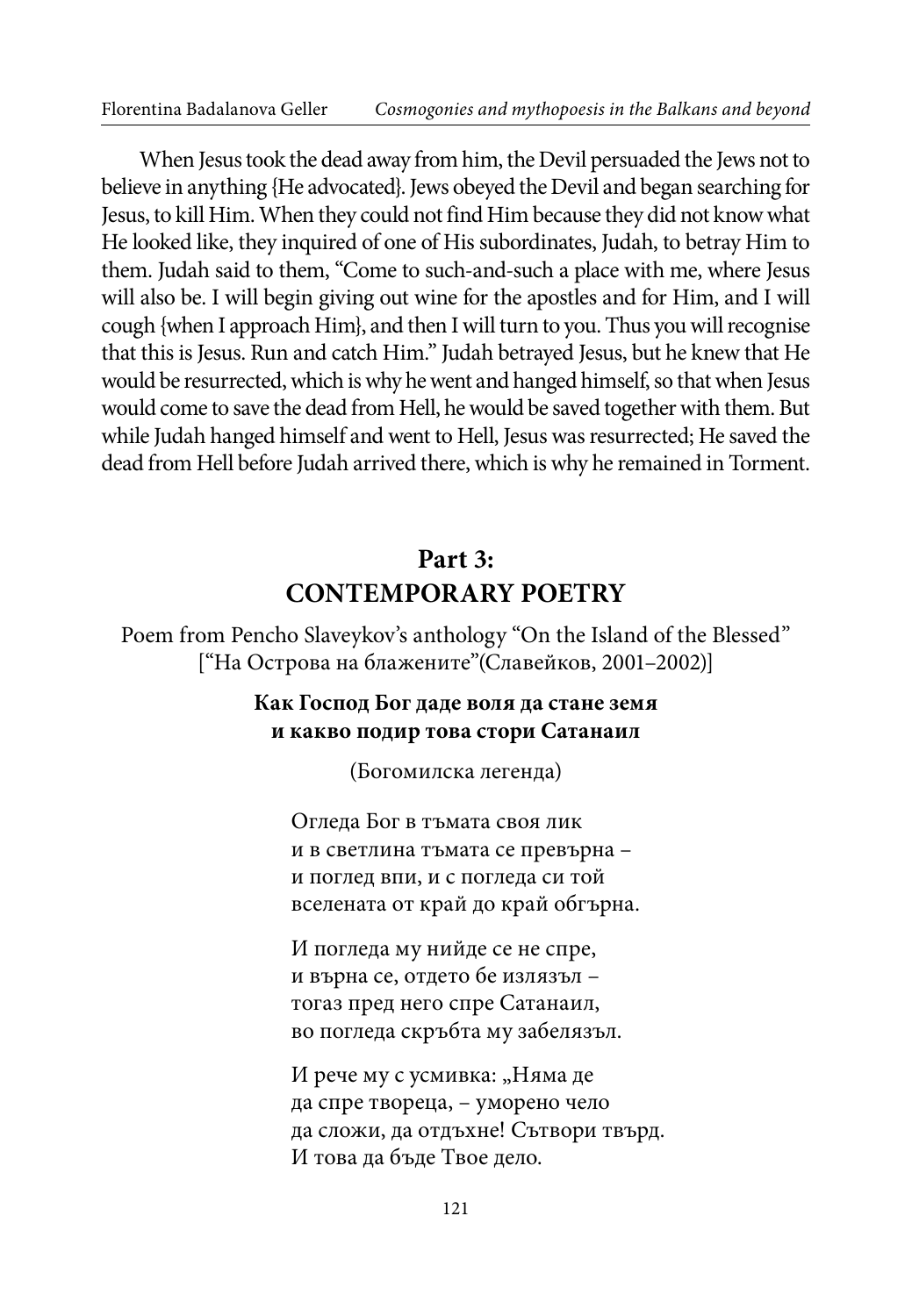Небитие створи за битие и утвърди на него Свойта воля. Твърд сътвори – и завърши това, що е в душа Ти свършено отколя."

Сатанаилу во словата Бог чу правдата на Своето желание, чу ясността на смътний си купнеж, и рече: "Нека, както казваш, стане!

Слез в бездната на тъмното море, и там земи, от кърмленото виме на вечността, мая за земна твърд – слез, и земи от нея – в Мое име."

Уста в усмивка сви Сатанаил, и в бездната се хвърли той и втъна… И дълъг беше неговия път – и нищо го во пътя му не спъна.

Все подълбоко той, – и вечността пò на дълбоко все пред него слягва и вимето ѝ не достигна той, макар стотина пъти да посягва.

Не стига той което стигнал би, но в името на Всетвореца само. И върна се. И се опита пак, – и върна се, нестигнал пак до тамо.

И трети път се спусна – тоя път не в свое – в име Божие посегна; и с нокътя на пръста си мая на вечността от вимето отчекна.<sup>114</sup>

И с нея той пред Бога се яви, и Бог я взе и сложи на дланта си,

<sup>&</sup>lt;sup>114</sup> Cf. Stith Thompson, Motif-Index (Thompson, 1955-1958): A 811 (Earth brought up from bottom of primeval water), A 812.1 (Devil as earth diver), Ю. Березкин, Классификация фольклорных мотивов (Березкин, 2013): C 06 (Ныряльщик).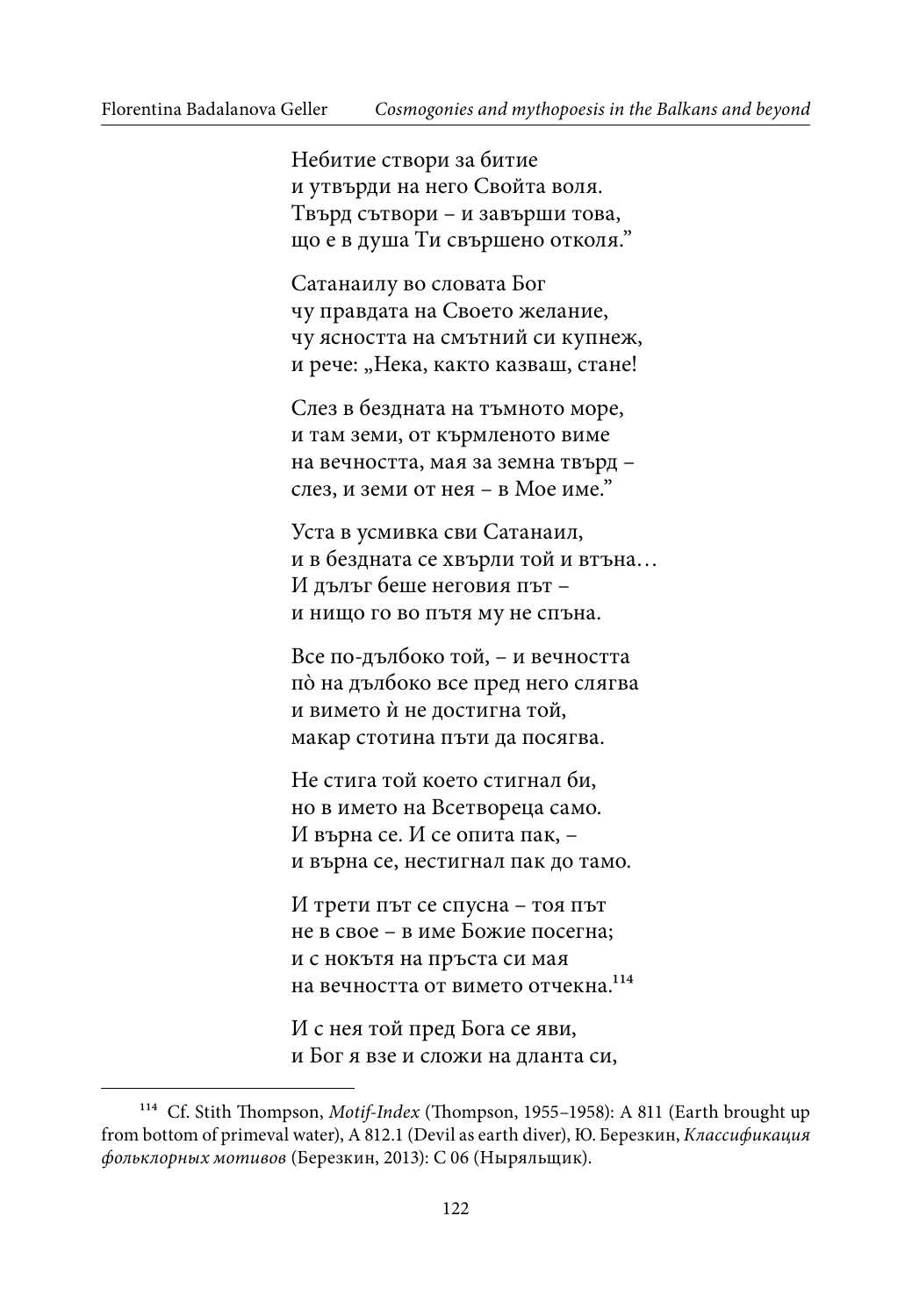и с слюнката на Своите уста маята твърда за твърдта разкваси.

И тури я на тъмното море върху вълните вече умирени, благослови – и благослова в миг постла земята со килим зелени.<sup>115</sup>

И както беше уморен – и Той като творците земни, слаби хора, в творението вложи Свойта мощ, в творението сети и умора, –

и седна Той. И сън Го надделя, сън на купнежи и на будно бдене – сън на творец все носящ во душа недотворено своето творене:

когато е душата насаме и в тишина изпълнена с тревога – когато на преходност вечността самовещай таинствена и строга:

и образи, движения, мечти, извън от нас или во нас самите, се отразяват като бръз полет от чайка на морето в глъбините…

Сатанаил, извардил миг, сега над Господа полека се изправи и дигна Го – към тъмното море той с бързи крачки с него се отправи.116

<sup>&</sup>lt;sup>115</sup> Cf. Stith Thompson, *Motif-Index* (Thompson, 1955–1958): A831.1. (Creator of earth), A141.4 (God lays foundations of earth).

<sup>&</sup>lt;sup>116</sup> Cf. Stith Thompson, Motif-Index (Thompson, 1955–1958): A63.2. (Devil plans to drown God at time of creation), Ю. Березкин, Классификация фольклорных мотивов (Березкин, 2013): B 03С (Попытка утопить Бога. Создав сушу, Создатель ложится отдохнуть. Антагонист пытается его утопить, тащит к краю земли. От этого земля расширяется, антагонист не в силах достичь ее края).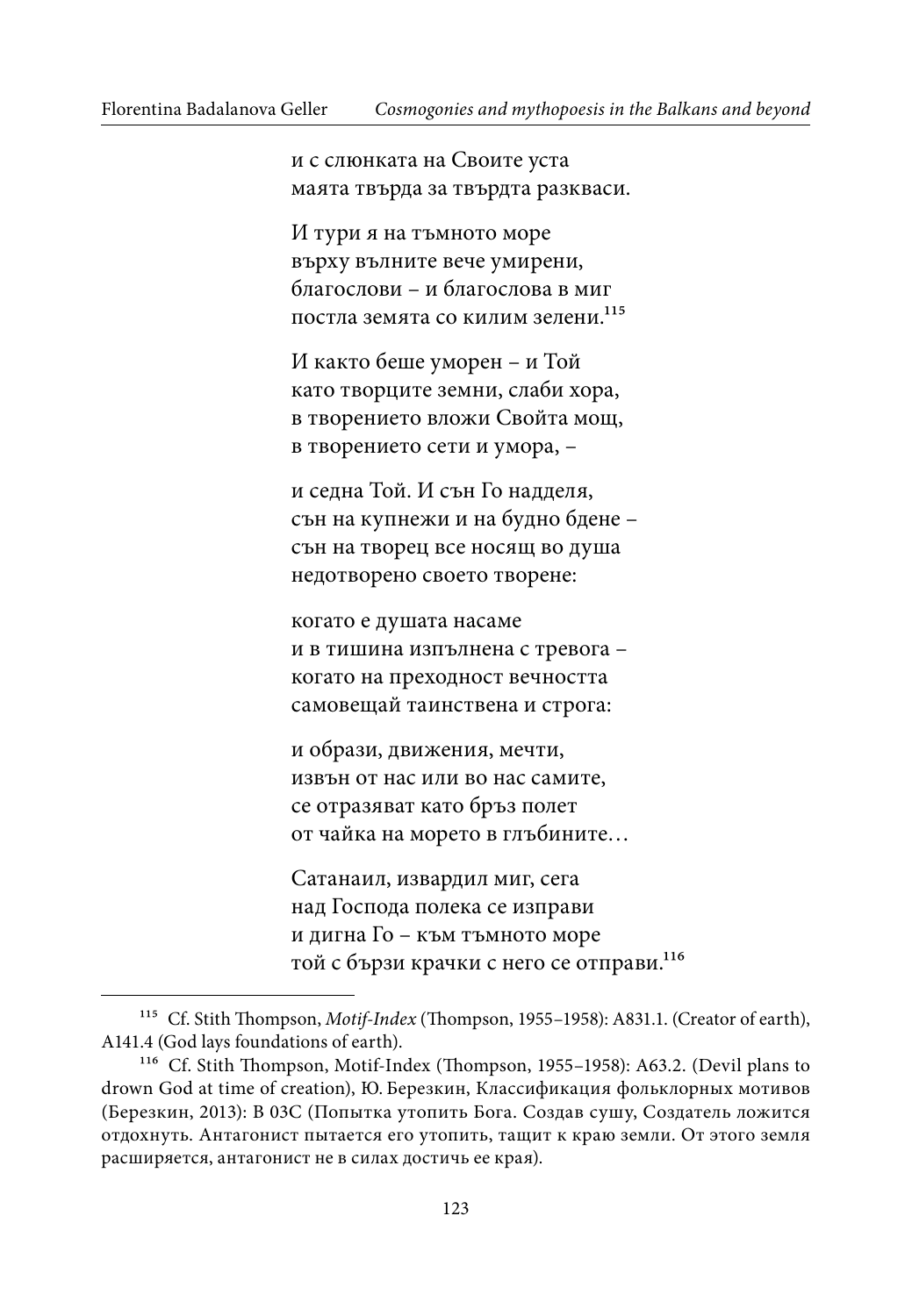"Небдящ творец – над него гибел бди" – пошепна той – "Това му е награда! Твореца е творец за да твори, Сатанаил – твореното да влада!"

Понесе Го на север – и на юг повърна се и полетя веднага… Но пак, и там: земята все расте пред стъпките му – и морето бяга.

И връща се на изток – все това: морето бяга и расте земята, обърна се на запад – все това… И болка сви и стегна му душата.

Като преди, когато за мая на вечността от вимето да земе – от него бяга вечност и море, като че той на грях да носи бреме.

И спре. И сложи Бога. И се с пръст той до ръката Божия досегна: "Стани и виж! Порасна земна твърд, Ти от когато на почивка легна.

Порасна, – още все расте, и край неискан негли и от Теб ще земе… Стани! И Свойта воля приложи – запри я още докато е време!"

Изгледа Бог лукавият и тъй продума: "В сън когато Сатаната Ме носеше на север и на юг, на изток и на запад: над земята

направи кръст – с Мой кръст благослови живота ѝ, и с вечността сроди го, и кръста – кръст на нейния живот – ще да превие теб под вечно иго.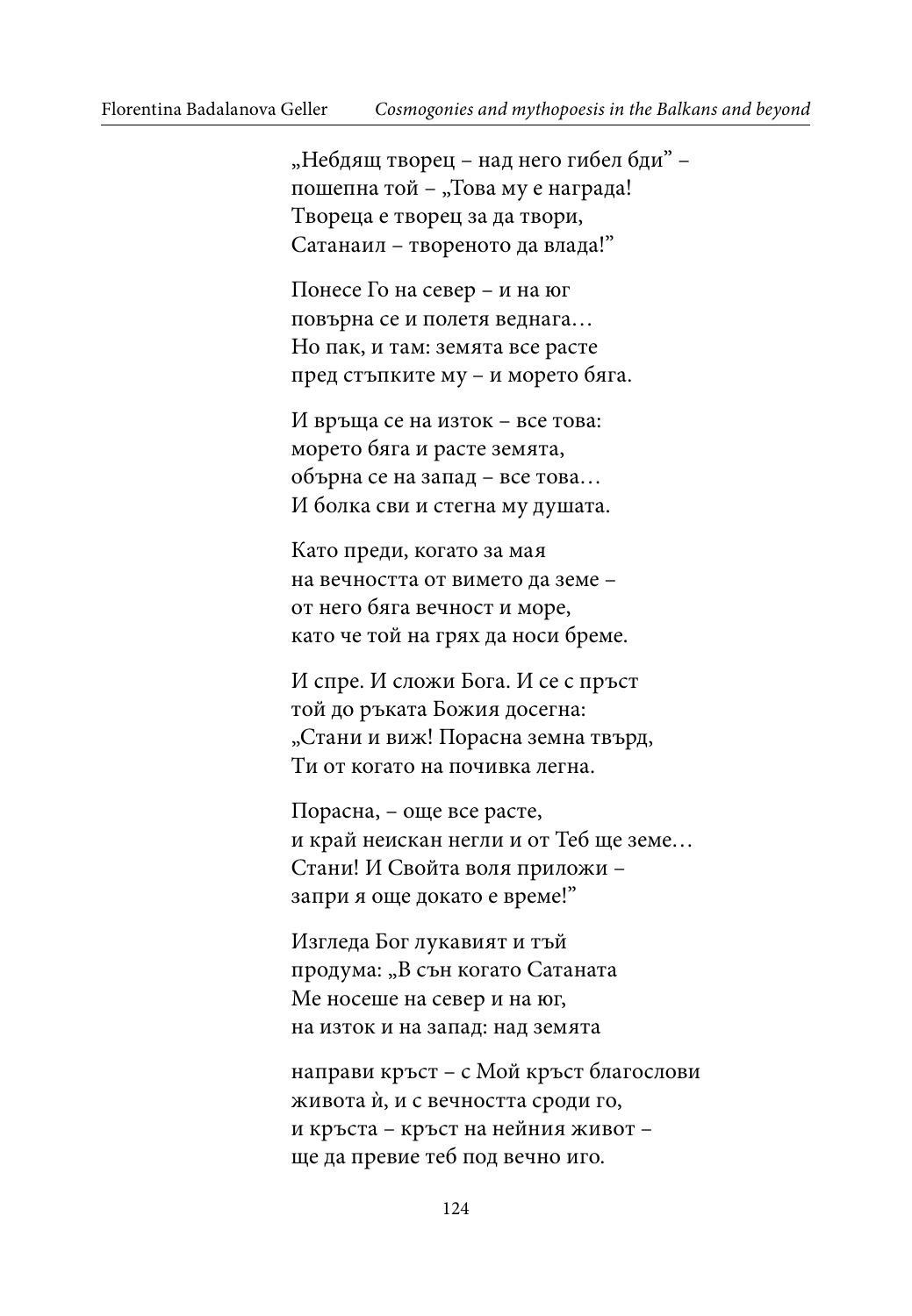Направи го за Моя гибел ти, но себе си на тоя кръст разпъна… От Мен да се избавиш, в Моя кръст ти своята лукава воля спъна.

Аз в хаоса отивам да творя, привързал теб на кръста на земята, другар на тоя, който ще роди тя да изпълни волята ми свята:

Другар на тоя, който се зачна там, дето твойта с Мойта сянка смеси, когато Ме за гибел дигна ти и към морето на ръце понесе.

Не с Мен, а с него сила ти мери, на тая твърд родения – човека, той нека е проклятие за теб во век веков и до скончане века!"

Усмихнат се изви Сатанаил: "Да, с дар желан твореца ме дарява. И Твоя кръст и моя нов другар, не моя гибел: те са моя слава.

Ще мръкне Твоя ден. И уморен от въплъщене и превъплъщене ще пожалиш, че даде чест такваз, нерада чест, на Своето творене.

И в негов образ Ти ще се родиш, да го спасиш – когото сам отвъргна… Но даденото с първа воля Ти ще можеш ли от моя власт изтъргна?

На Твоя кръст тогаз ще Те разпна: и Твойта воля би ще во човека – на Теб за смърт, на мене за живот во век веков и нескончане века."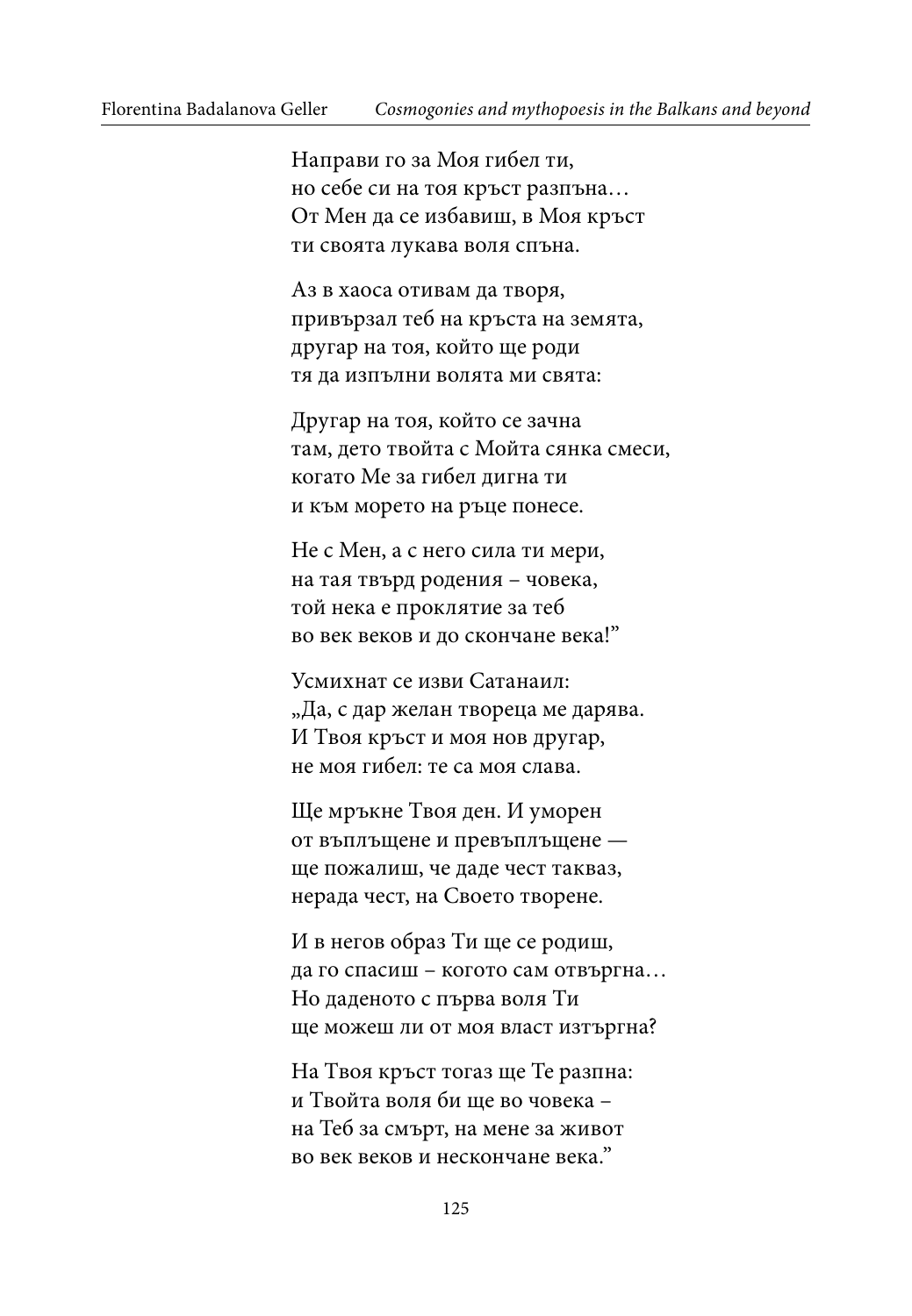И с бесен смях изви Сатанаил и се изгуби татък из тъмата… И дълго с поглед Господ го следи, прозрял на думите му правотата.

### **How God willed the Earth to come to be and what did Satanail do ater that?**

(A Legend of the Bogomils)

God gazed at His visage relected in darkness And darkness then turned into light; He stared at it – and His vision Embraced the World from end-to-end.

His gaze halted nowhere But returned to where it issued forth. hen Satanail stopped in front of Him, Having spotted sadness in His eyes.

Smiling, he told Him, "There is nowhere For the Creator to stop and rest His weary head, In order to relax. Create a firmament And may this be Your feat.

Create the immaterial as matter, And assign to it the power of Your will. Create the firmament, and finish What was composed in your soul ages ago."

In Satanail's words God Heard the truth of His own desire, He heard the clarity of His own yearning, And uttered, "May it be as you have said.

Go to the abyss of the dark sea And take from the nursing udder Of Eternity yeast for the earthly firmament. Descend and fetch it in My name."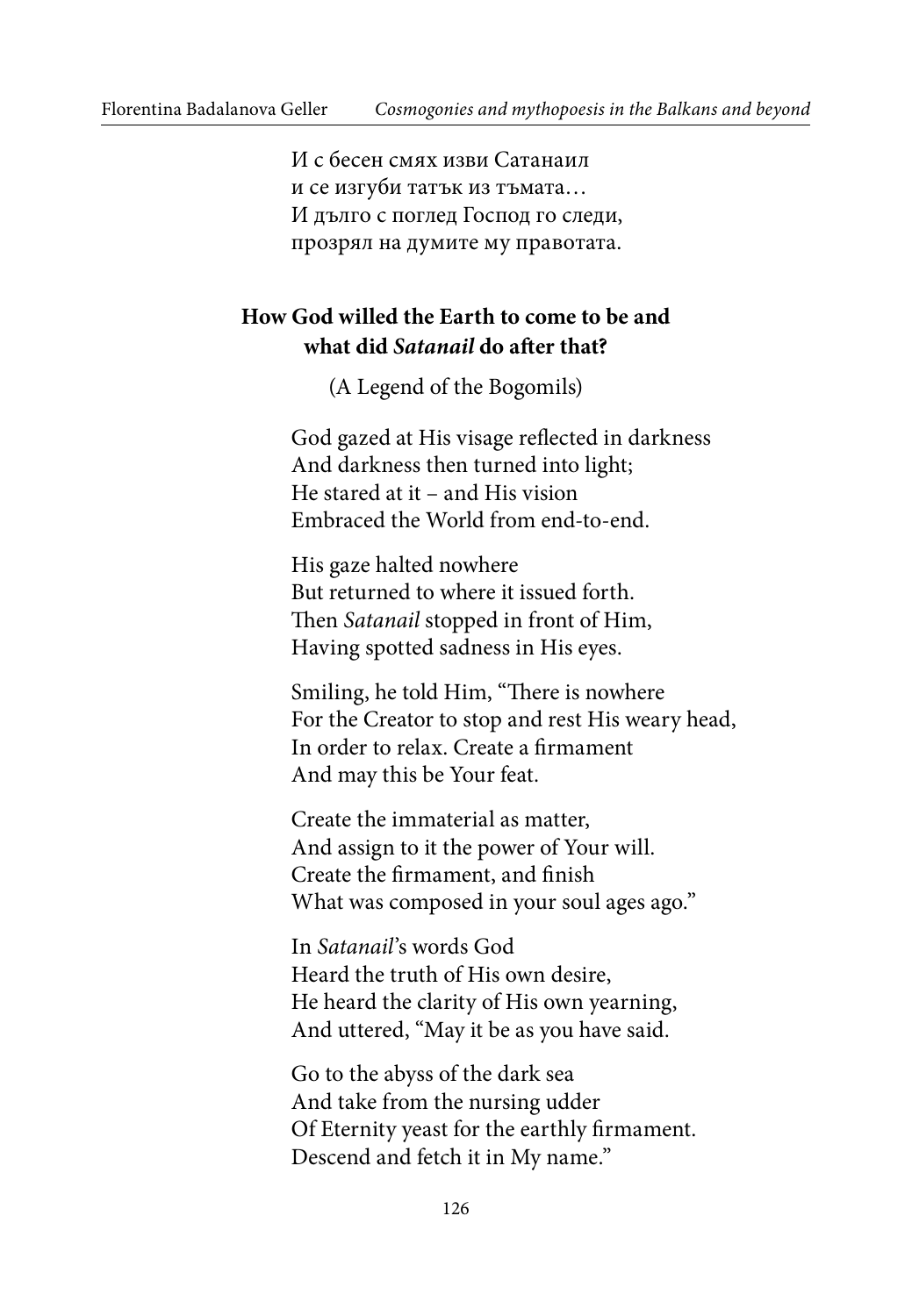With his mouth in a crooked smile, Satanail sprang up and dived into the abyss… His journey was long But nothing impeded the way.

He was going deeper and deeper, yet Eternity Was sliding deeper and deeper away from him, And he could not reach its udder, Although he was stretching out for it hundreds of times.

He did not grasp that which he could have Only attained in the name of the Creator, And he returned and tried again, And again came back without reaching it.

For the third time he descended, but this time He reached it, not in his own name but in God's name, And he grasped with his fingernail the yeast Issuing from the udder of Eternity.

And he appeared in front of God with it, And God took this yeast in his palm And with His mouth's saliva He fermented it for the firmament.

He placed it on the dark sea, On the already tamed waves, And His blessing suddenly Covered the earth in a green carpet.

And as He was tired, since He – Like earthly creators, weak human beings Invested into creation His strength And through creation felt weariness.

He sat down and sleep overcame Him, A sleep of dreams and waking vigil, — A dream of a Creator eternally bearing His unfinished creations in His soul: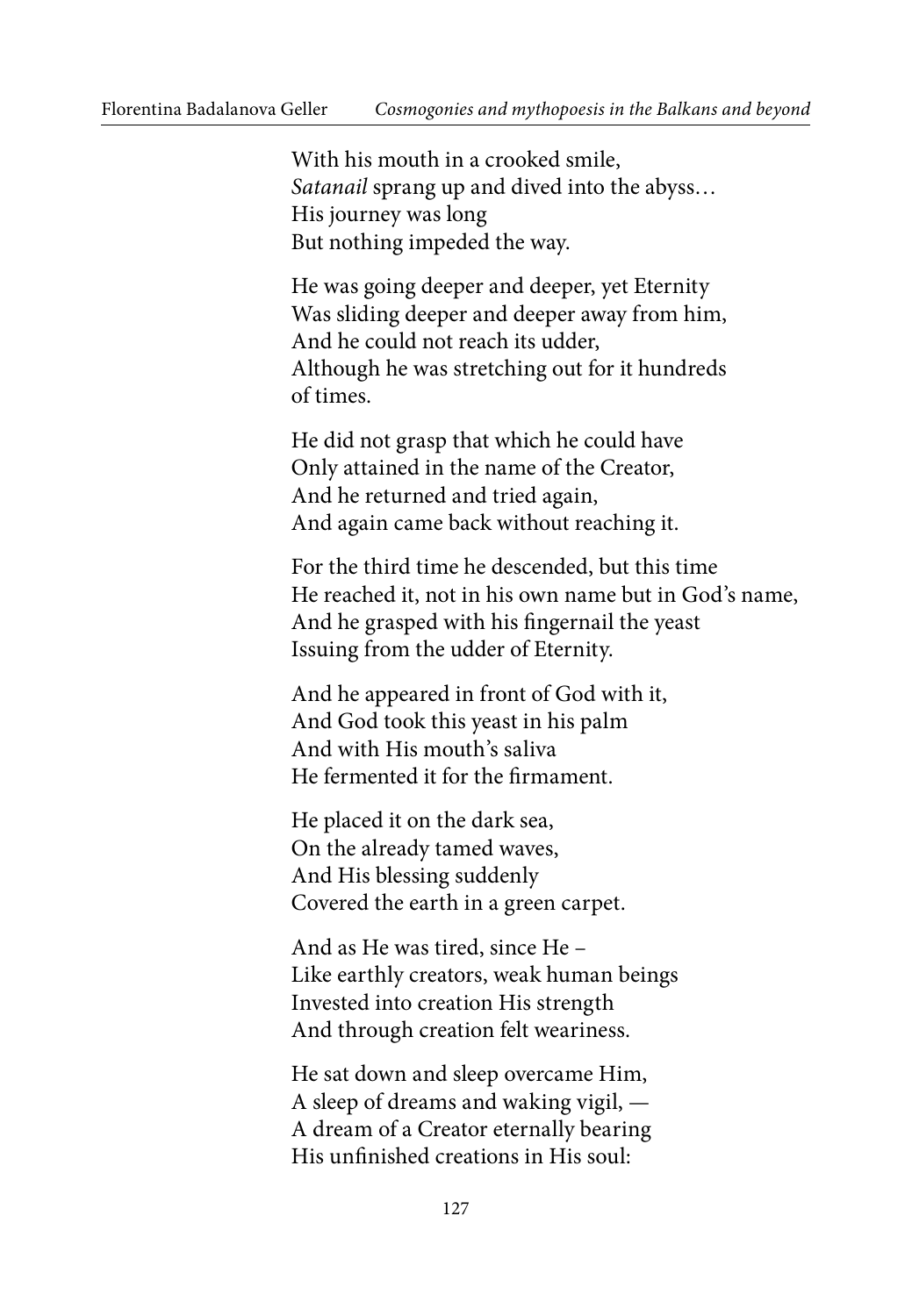When the soul is on its own, And in silence filled with angst,-When Eternity is transient, Self-professing, mystical, and drastic,

And images and movements and dreams, Outside or inside of us, produce Reflections, as does the quick flight Of a seagull within the abyss of the sea…

Finding the right moment, Satanail Slowly rose and stood above God, Liting Him and with quick steps Carried him to the dark sea.

"Peril keeps a vigil over the unvigilant Creator", he Whispered. "This is His reward! The Creator is there to create, Satanail is there to have power over the created."

He took Him to the North and to the South And returned, and flew at once... Yet then and there again the earth was expanding Under his feet and the sea was receding.

Turned he to the East and again he sea was receding and the earth was expanding. Turned he to the West and it happened again… And an ache pained him and grasped his soul.

And as before when he went to fetch yeast From the udder of Eternity, Both Eternity and the sea withdrew, As if he was carrying the burden of sin.

And he stopped and put God down. With his finger he Touched God's hand.

"Get up and look! The earthly firmament has grown while You lay down to rest!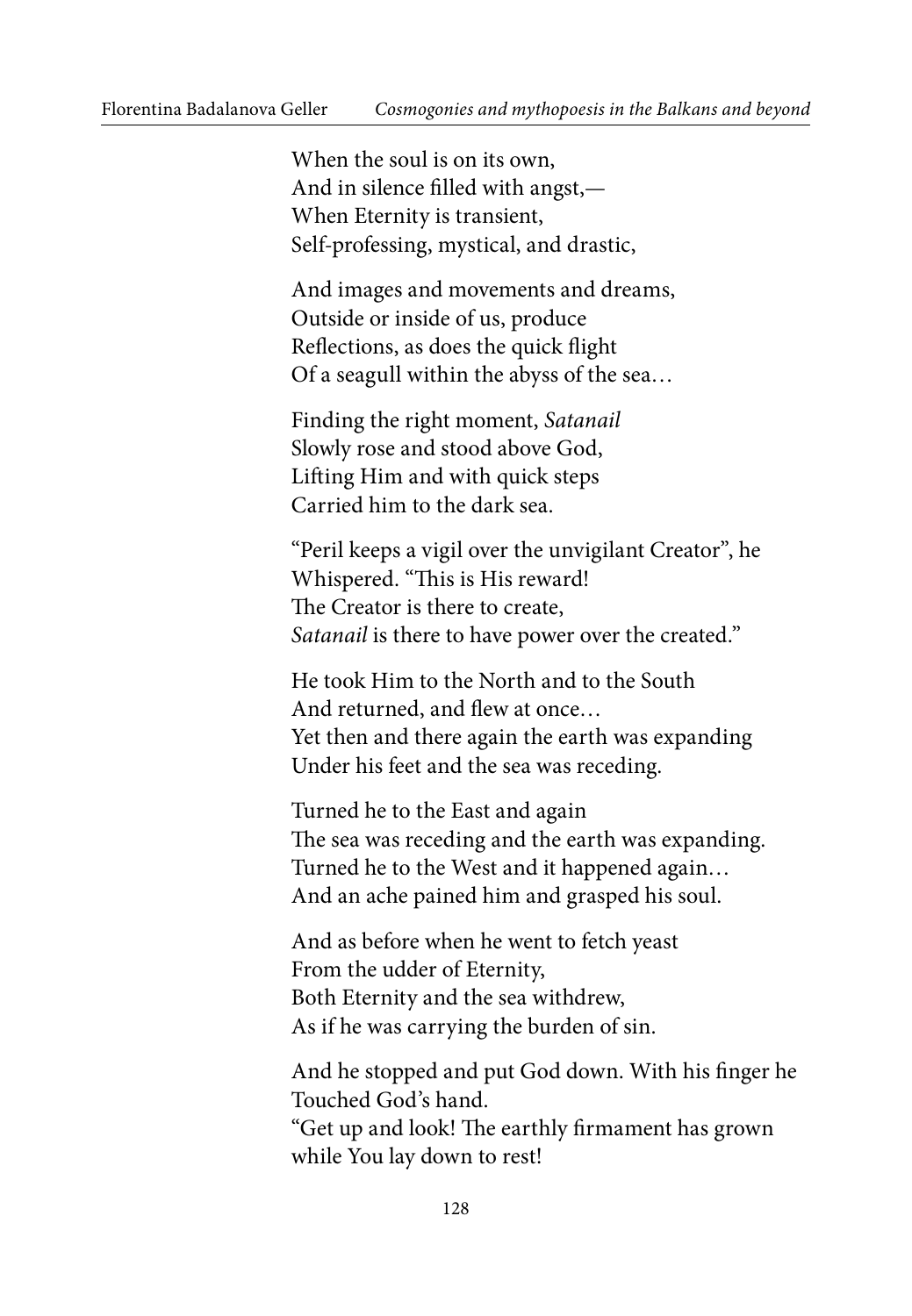It has grown and continues to grow, It may cause Your unwanted end… Get up, apply your will – And stop it in time!"

God looked at the Cunning one And spoke as follows, "When in My dream Satan Was carrying Me to the North and the South, To the East and to the West, above the earth,

He made a cross – and with My Cross he blessed Its life and made it kin to Eternity. he cross – the Cross of its life – Will become your yoke and make you bend.

You did this for My peril, But instead you crucify yourself on this Cross… By trying to dispose of Me, My Cross Tripped up your cunning will.

I am going to crat creation amidst the chaos, While leaving you harnessed on the Cross on earth, As a friend to whom she gives birth, So that My holy will is fulfilled.

A friend to the one conceived Where your shadow was mixed with Mine, When you took to carry Me towards My peril, In your arms towards the sea.

You will wrestle, not with Me, but with him, With man born on this firmament, May he be your curse, Forever and ever, until the end of days!"

Smiling, Satanail turned to Him, "Yes, the Creator offered me the wished-for gift, And Your Cross and my new friend Will be my glory but not my peril.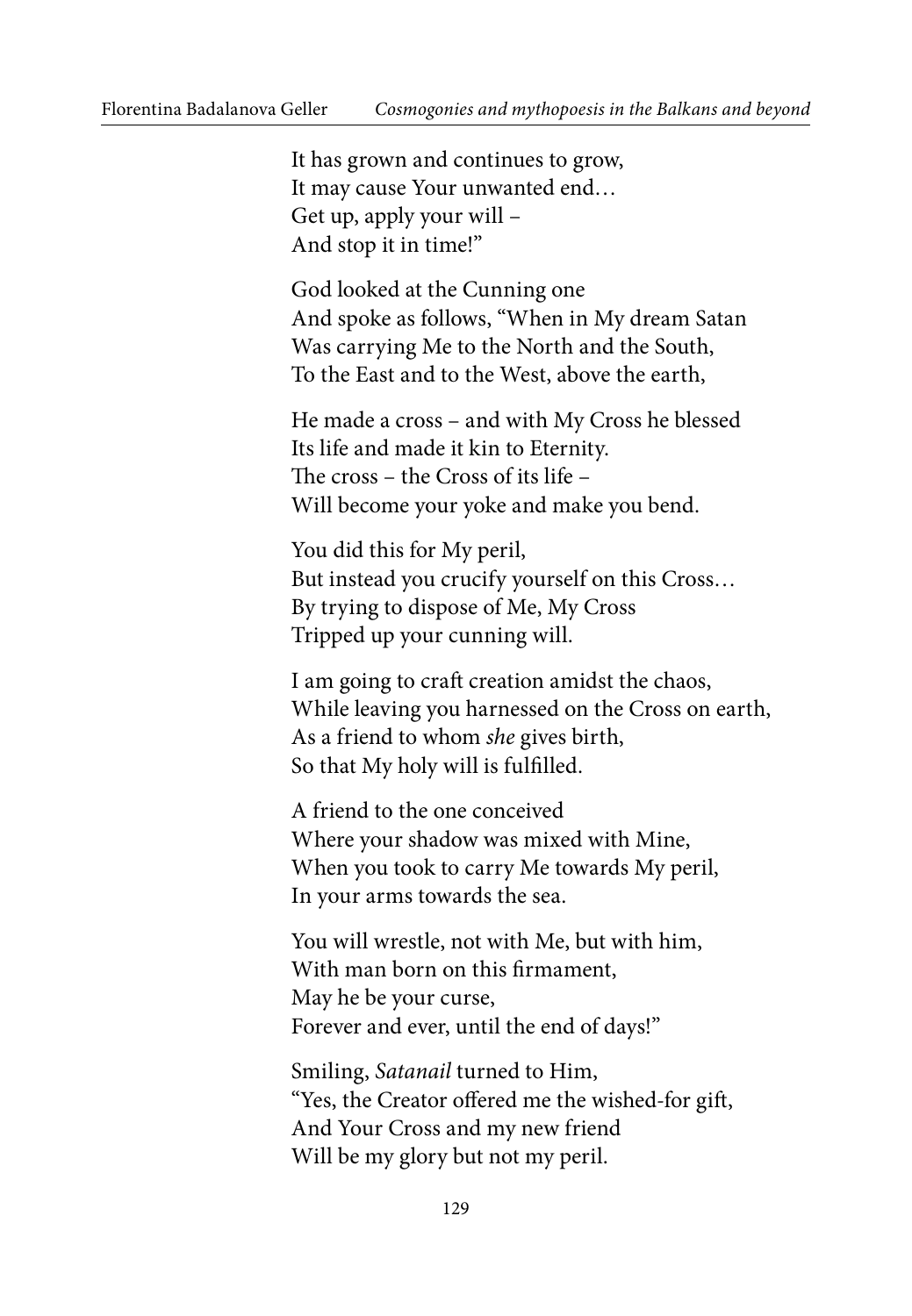Your day will darken and, exhausted From incarnation and reincarnation, You will feel sorry that You gave such honour, Such a sad honour – to Your creation.

You will be born in his image, To save the one whom You Yourself denied… But what You offered me with Your first wish: Would You be able to remove it from my power?

I will crucify You on the Cross And Your will shall be among man, For You – the dead, and for me – the living, Forever and ever until the end of days."

And with demonic laughter, Satan twisted And disappeared somewhere into darkness. And the Lord's gaze followed him, Having seen the truth in his words.

#### **BIBLIOGRAPHY**

- Anderson, G. A. (1998). Adam and Eve in "The Life of Adam and Eve." In: M. Stone & T. Bergen (Eds.), Biblical Figures Outside the Bible (p. 7–32). Harrisburg, PA: Trinity Press International.
- Anderson, G. A. (2000a). Ezekiel 28, the Fall of Satan, and the Adam Books. In: G. A. Anderson, M. Stone, & J. Tromp (Eds.), Literature on Adam and Eve (p. 133–147). Leiden, Boston, Köln: Brill.
- Anderson, G. A. (2000b). The Exaltation of Adam and the Fall of Satan. In: G. A. Anderson, M. Stone, & J. Tromp (Eds.), Literature on Adam and Eve (p. 83–110). Leiden, Boston, Köln: Brill.
- Anderson, G. A. (2000c). The Penitence narrative in "The Life of Adam and Eve." In: G. A. Anderson, M. Stone, & J. Tromp (Eds.), *Literature on Adam and Eve* (p. 3–42). Leiden, Boston, Köln: Brill.
- Anderson, G. A. & Stone, M. (Eds.). (1994). A Synopsis of the Books of Adam and Eve. (Second Revised Edition). Society of Biblical Literature. Early Judaism and Its Literature, № 17. Atlanta, Georgia: Society of Biblical Literature.
- Anderson, G. A., Stone, M., & Tromp, J. (Eds.). (2000). Literature on Adam and Eve. Leiden, Boston, Köln: Brill.
- Badalanova, F. (2003). The Word of God, by Word of Mouth: Byelorussian Folklore Versions of the Book of Genesis. New Zealand Slavonic Journal [Festchrift A. McMillin], 37, 1–22.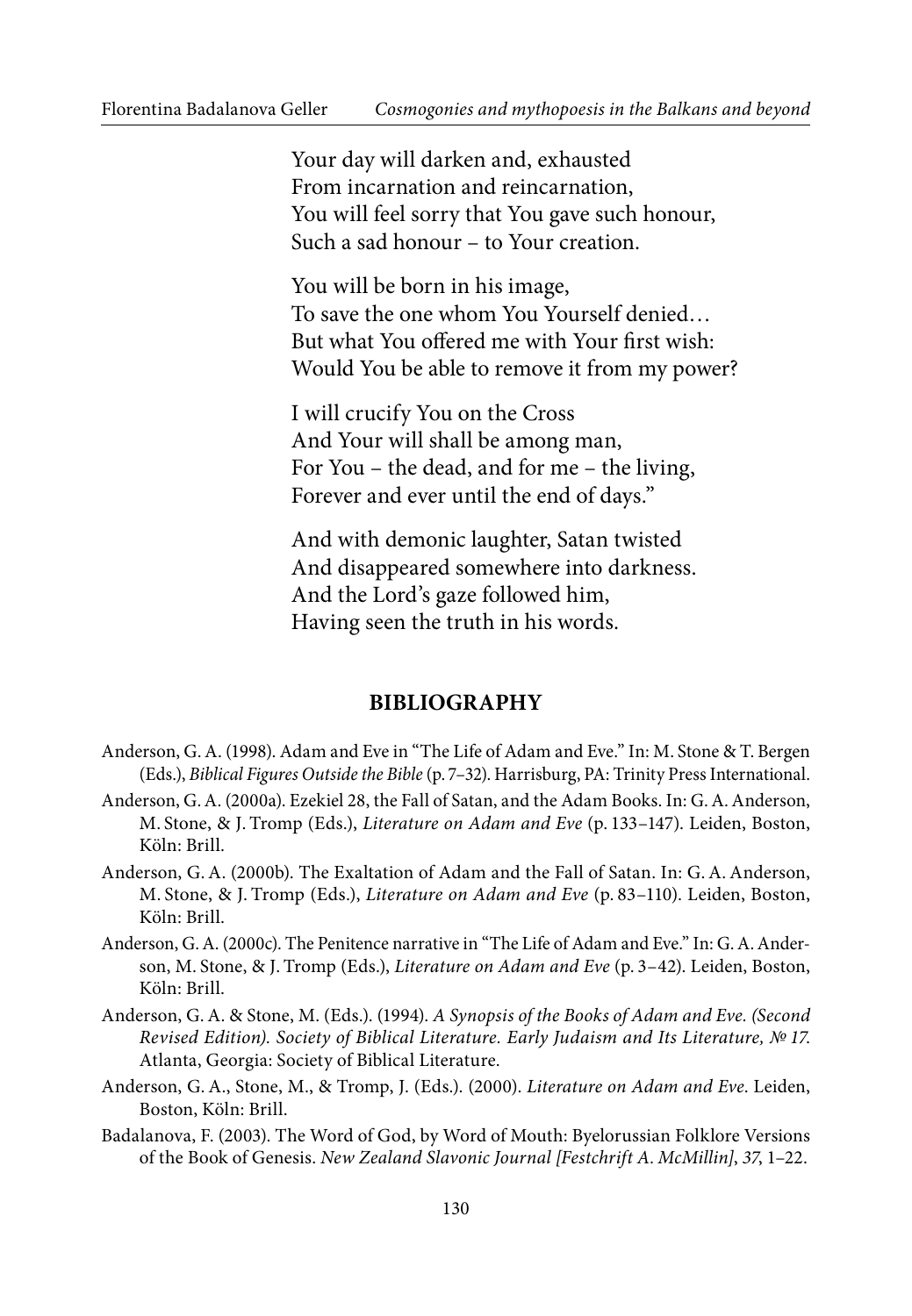- Badalanova, F. (2008). The Bible in the Making: Slavonic Creation stories. In: M. Geller & M. Schipper (Eds.), Imagining Creation (p. 161–365). Leiden, Boston: Brill.
- Badalanova Geller, F. (2010). 2 (Slavonic Apocalypse of) Enoch: Text and Context. Berlin: Max-Planck-Inst. für Wissenschaftsgeschichte (PrePrint 410).
- Badalanova Geller, F. (2011). The Sea of Tiberias: Between Apocryphal Literature and Oral Tradition. In: L. Di Tommaso & C. Böttrich (Eds.), The Old Testament Apocrypha in the Slavonic Tradition: Continuity and Diversity (p. 13–157). Tübingen: Mohr Siebeck.
- Badalanova Geller, F. (2013). These Blasphemous Rustic Scriptures (Indigenous Apocryphal Heritage of Slavia Orthodoxa). In: В. Панайотов (Ed.), ΤΡΙΑΝΤΑΦΥΛΛΟ. In Honorem Hristo Trendafilov (p. 66–106). Шумен: Шуменски университет "Константин Преславски."
- Berezkin, Y. (2003). Southern Siberian North American links in mythology. Archaeology, Ethnology and Anthropology of Eurasia, 14, 94–106.
- Boccaccini, G. & Orlov, A. (Eds.). (2012). New Perspectives On 2 Enoch: No Longer Slavonic Only. Leiden, Boston: Brill.
- Boeschoten, H. E., Vandamme, M., & Tezcan, S. (Eds.). (1995). The Stories of the Prophets (Qisas al-Anbiyā) by Al-Rabghūzī. An Eastern Turkish Version (Vol. 1–2). Leiden: Brill.
- Böttrich, C. (1995). Adam als Mikrokosmos: eine Untersuchung zum slavischen Henochbuch. Frankfurt: Peter Lang.
- Böttrich, C. (1996). Das slavische Henochbuch. Jüdische Schriften aus hellenistisch-römischer Zeit (Vol. 5/7, Apokalypsen). Gütersloh: Gütersloher Verl.
- Brinner, W. (Ed.). (2002). Lives of the Prophets ("Arā"is Al-Majālis Fī Quisas Al-Anbiyā') by Al-Tha'labi. Leiden: Brill.
- Charles, R. H. (Ed.). (1913). Apocrypha and Pseudepigrapha of the Old Testament (Vol. 2). Oxford: Clarendon Press.
- Charlesworth, J. H. (Ed.). (1983–1985). The Old Testament Pseudepigrapha (Vol. 1–2). Garden City, N. Y.: Doubleday.
- Dozon, A. (1875). Chansons populaires bulgares inédites. Paris: Maisonneuve & Comp.
- Dragomanov, M. (1961). Notes on Slavic Religio-Ethical Legends: The Dualistic Creation of the World. Trans. E. W. Count. Bloomington: Indiana University Publications.
- Drzewiecka, E. (2012). Śmierć Judasza w Biblii i tradycji chrześcijańskiej. Warszawa: VERBINUM.
- Dundes, A. (1962). Earth-Diver: creation of mythopoeic male. American Anthropologist, 64(5/1), 1032–1951.
- Easton, D. F. (1998). Heinrich Schliemann: Hero or Fraud? The Classical World, 91(5), 335–343. doi:10.2307/4352102
- Gaylord, H. E. (1982). How Satanael lost his –el. Journal of Jewish Studies, 33(1–2), 303–309.
- Ginzberg, L. (1937–1968). The Legends of the Jews (Vol. 1–7). Philadelphia, PA: The Jewish Publication Society of America. (Vol. 1 first published in 1909, Vol. 2 in 1920, Vol. 3 in 1911, Vol. 4 in 1913, Vol. 5 in 1925, Vol. 6 in 1928, Vol. 7 in 1938.)
- Gutmann, J. (1998). On Biblical Legends in Medieval Art. Artibus et Historiae, 19(38), 137–142. doi:10.2307/1483588
- Heuck Allen, S. (1999). Finding the Walls of Troy: Frank Calvert and Heinrich Schliemann at Hisarlik. Berkeley, Los Angeles, London: University of California Press.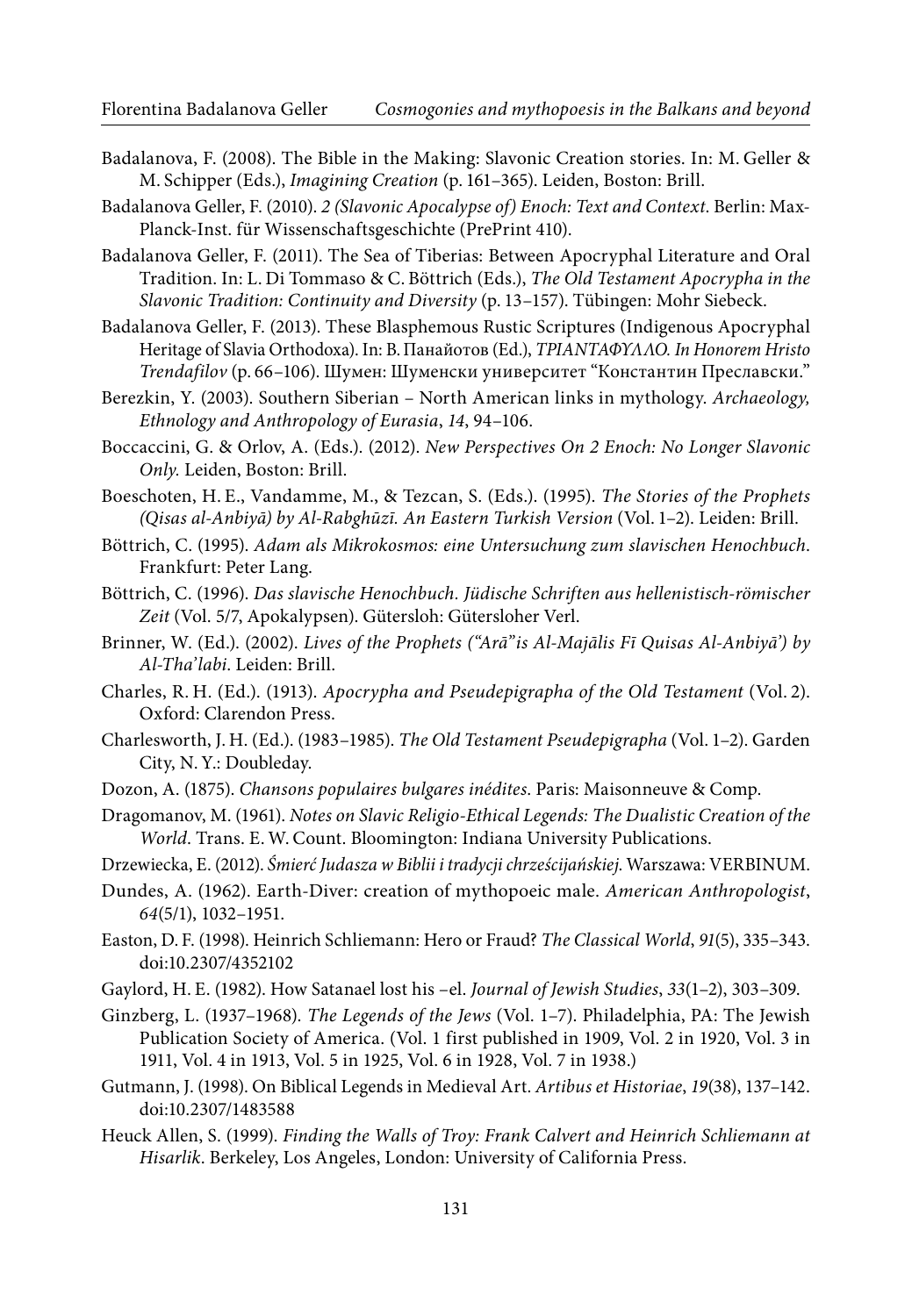Joвановић, Т. (1995). Траг апокрифа о борби са ђаволом у српској народној књижевности. Књижевност и језик, 43(3–4), 33–55.

Köngäs, E. K. (1960). The Earth-Diver (Th. A 812). Ethnohistory, 7(2), 151-180. doi:10.2307/480754

- Kulik, A. (2010). 3 Baruch: Greek-Slavonic Apocalypse of Baruch. Berlin, New York: DE GRUYTER. Retrieved from [http://www.degruyter.com/view/books/9783110212495/97](http://www.degruyter.com/view/books/9783110212495/9783110212495/9783110212495.xml) [83110212495/9783110212495.xml](http://www.degruyter.com/view/books/9783110212495/9783110212495/9783110212495.xml)
- Lincoln, B. (1986). Myth, Cosmos, and Society: Indo-European Themes of Creation and Destruction. Cambridge, MA and London, England: Harvard University Press. Retrieved from [http://](http://www.degruyter.com/view/books/harvard.9780674864290/harvard.9780674864290/harvard.9780674864290.xml) [www.degruyter.com/view/books/harvard.9780674864290/harvard.9780674864290/](http://www.degruyter.com/view/books/harvard.9780674864290/harvard.9780674864290/harvard.9780674864290.xml) [harvard.9780674864290.xml](http://www.degruyter.com/view/books/harvard.9780674864290/harvard.9780674864290/harvard.9780674864290.xml)
- Lord, A. (1960). The Singer of Tales. Cambridge, MA: Harvard University Press.
- Mianecki, A. (2002). Ludowe kosmogonie a problem religii Słowian zachodnich. Literatura Ludowa, 46(4/5), 21–29.
- Minczew, G. (2011). John Chrysostom's Tale on How Michael Vanquished Satanael a Bogomil text? Studia Ceranea, 1, 23–54.
- Morfill, W. R. & Charles, R. H. (1896). The Book of the Secrets of Enoch. Translated from the Slavonic by W. R. Morfill and edited, with introduction, notes and indices by R. H. Charles. Oxford: Clarendon Press.
- Murdoch, B. (2009). The Apocryphal Adam and Eve in Medieval Europe. Oxford University Press. Retrieved from [http://www.oxfordscholarship.com/view/10.1093/acprof:](http://www.oxfordscholarship.com/view/10.1093/acprof:oso/9780199564149.001.0001/acprof-9780199564149) oso/9780199564149.001.0001/acprof-9780199564149
- Nachtigall, R. (1902). Ein Beitrag zu den Forschungen über die sogenannte "Беседа трехъ святителей" (Gespräch dreier Heiligen). Archiv für Slavische Philologie, 24, 321–408.
- Nagy, I. (2006). The Earth-Diver Myth (Mot. 812) and the Apocryphal Legend of the Tiberian Sea. Acta Ethnographica Hungarica, 51(3), 281–326. doi:10.1556/AEthn.51.2006.3–4.4
- Rosenthal, F. (Ed.). (1989). The History of Prophets and Kings (Tarīkh al-rusul wa'l-mulūk) by Al-Tabarī. From the Creation to the Flood (Vol. 1). Albany, NY: State University of New York Press.
- Russell, J. (2009). The Rhyme of the Book of the Dove (Stikh o Golubinoi Knige): From Zoroastrian Cosmology and Armenian Heresiology to the Russian Novel. In: C. Allison, A. Joistein-Pruschke, & A. Wendtland (Eds.), From Daena to Dîn. Religion, Kultur und Sprache in der iranischen Welt. Festschrift für Philip Kreyenbroek zum 60. Geburtstag (p. 141–208). Wiesbaden: Harrassowitz.

Schischmanoff, L. (1896). Légendes religieuses bulgares. Paris: E. Leroux.

- Slaveykov, P., Bernard, H., & Dillon, E. J. (1904). The Shade of the Balkans. London, Edinburgh: Ballantyne, Hanson & Co.
- Šmitek, Z. (1998). Slovensle ljudske predstave o stvarenju sveta. Traditiones: Acta Instituti Ethnographiae Slovenorum, 27, 111–123.
- Sparks, H. F. D. (Ed.). (1984). The Apocryphal Old Testament. Oxford: Clarendon Press.
- Starowieyski, M. (Ed.). (2003). Apokryfy Nowego Testamentu (Vol. 1, Ewangelie Apokryficzne. Part 2). Kraków: Wydawnictwo WAM.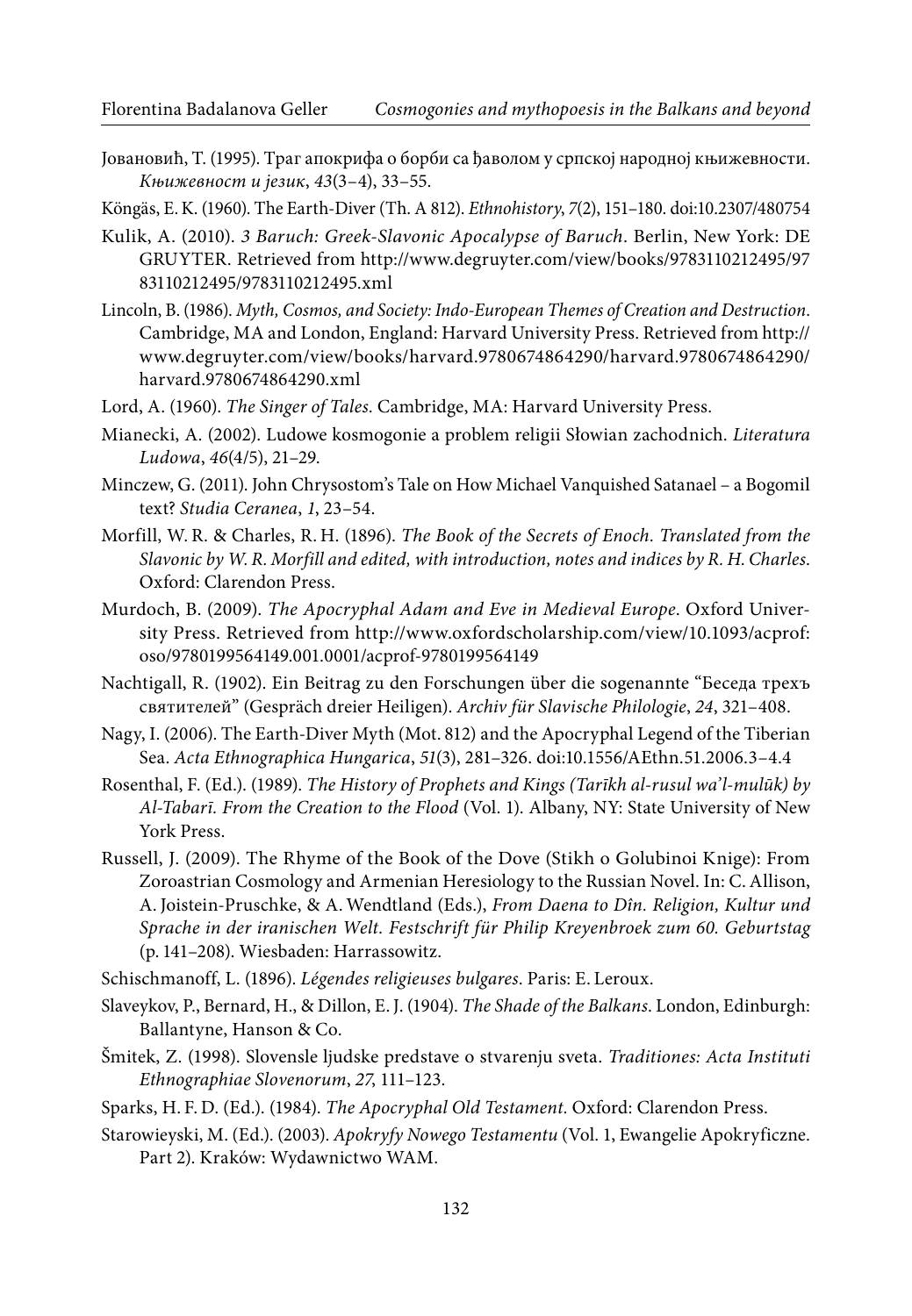- Starowieyski, M. (Ed.). (2007). Apokryfy Nowego Testamentu (Vol. 2, Apostołowie. Part 1–2). Kraków: Wydawnictwo WAM.
- Stone, M. (2000a). The Fall of Satan and Adam's Penance. In: G. A. Anderson, M. Stone, & J. Tromp (Eds.), Literature on Adam and Eve (p. 43–56). Leiden, Boston, Köln: Brill.
- Stone, M. (2000b). The Legend of the Cheirograph of Adam. In: G. A. Anderson, M. Stone, & J. Tromp (Eds.), Literature on Adam and Eve (p. 149–166). Leiden, Boston, Köln: Brill.
- Stone, M. (2002). Adam's Contract with Satan: The Legend of the Cheirograph of Adam. Bloomington: Indiana University Press.
- Strausz, A. (1895). Bulgarische Volksdichtungen. Vienna and Leipzig: Graeser.
- Szwat-Gyłybowa, G. (2005). Haeresis Bulgarica w bułgarskiej świadomości kulturowej XIX i XX wieku. Warszawa: SOW.
- Thompson, S. (1955–1958). Motif-Index of Folk Literature. A Classification of Narrative Elements in Folktales, Ballads, Myths, Fables, Medieval Romances, Exempla, Fabliaux, Jest-Books and Local Legends (Vol. 1–6). Copenhagen: Rosenkilde and Bagger.
- Tomicki, R. (1976). Słowiański mit kosmogoniczny. Etnografia Polska, 20(1), 47–97.
- Tomicki, R. (1979). Ludowa kosmogonia dualistyczna Słowian w świetle samojedzkich mitów stworzenia. Etnografia Polska, 23(2), 169–184.
- Tomicki, R. (1980). Ludowe mity o stworzeniu człowieka. Z badań nad synkretyzmem mitologicznym w Europie Wschodniej i Południowej oraz w Azji Północnej. Etnografia Polska, 24(2), 49–119.
- Zowczak, M. (2000). Biblia ludowa: Interpretacje wątków biblijnych w kulturze ludowej. Wrocław: FUNNA.
- Zowczak, M. (2007). Ludowe warianty opowieści biblijnych i apokryficznych (Judasz, Piotr i Maria Magdalena. Apostołowie jako biesiadnicy. Apostołowie w zaświatach). In: M. Starowieyski (Ed.), Apokryfy Nowego Testamentu (Vol. 2, Apostołowie. Part 1, p. 122–143). Kraków: Wydawnictwo WAM.
- Zwemer, S. M. (1939). Studies in Popular Islam. London: The Sheldon Press & New York: The Macmillan Company.
- Арнаудов, М. (1933). Михаилъ Драгомановъ: животъ, идеи, значение за българския фолклоръ. Речь, държана на 30 октомврий 1932 г., по случай на освещаване паметника на Драгомановъ в София. Годишникъ на Софийския университетъ, Историкофилологически факултетъ, XXIX(5), 1–31.
- Афиногенова, О. (2006). Греческий вариант апокрифа о борьбе Архангела Михаила и Сатанаила. Scripta & e-Scripta, 3–4, 329–348.
- Бадаланова, Ф. (1993). Фолклорен Еротикон (Vol. 1). София: РОД.
- Барсовъ, Е. В. (1886). О Тивериадскомъ морѣ (по списку 16 в.). Чтенiя въ Императорскомъ Обществѣ исторіи и древностей россійскихъ при Московскомъ Университетѣ, 2, 3–8.
- Березкин, Ю. E. (2003). О путях заселения Нового Света: некоторые результаты сравнительного изучения американских и сибирских мифологий. Археологические вести, 10, 228–289.
- Березкин, Ю. E. (2007a). Космогонические сюжеты «ныряльщик за землей» и «выход людей из земли» (о гетерогенном происхождении американских индейцев) (English version: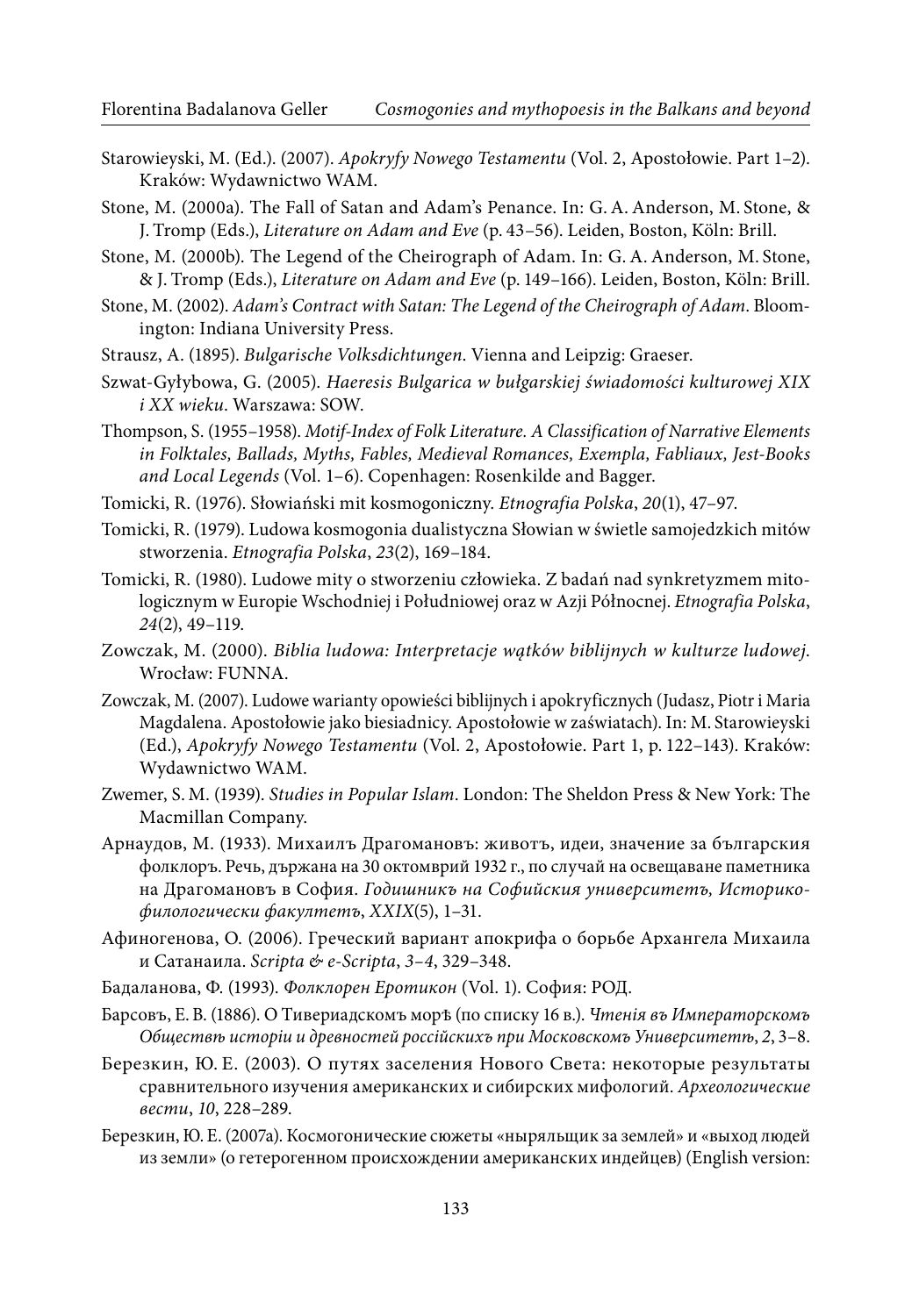"Earth-diver and «emergence from under the earth»: cosmological tales as an evidence in favor of the heterogenic origins of American Indians."). Археология, этнография и антропология Евразии/Archaeology, Ethnology & Anthropology of Eurasia, 4(32), 110–123.

- Березкин, Ю. E. (2007b). Три кита: мотив опоры земли в европейском фольклоре и его восточноазиатские параллели. АБ-60. Сборник Статей К 60-Летию Альберта Кашфулловича Байбурина. СПб: Европейский Университет в Санкт-Петербурге (Studia Ethnologica, Вып. 4), 298–317.
- Березкин, Ю. E. (2009). Рыба и бык: зооморфная опора земли в фольклоре Евразии. Годишник на асоциация "Онгъл", 7, 144–169.
- Березкин, Ю. E. (2013). Классификация фольклорных мотивов. Тематическая классификация и распределение фольклорно-мифологических мотивов по ареалам. Аналитический каталог. ruthenia.ru. Retrieved March 26, 2014, from [http://ruthenia.](http://ruthenia.ru/folklore/berezkin/) [ru/folklore/berezkin/](http://ruthenia.ru/folklore/berezkin/)
- Бойчева, П. (1985). Григорович, Виктор Иванович. In: П. Динеков (Ed.), Кирило-Методиевска Енциклопедия (Vol. 1, p. 546–548). София: Издателство на Българската Академия на науките.
- Бончев, Н. (1942). Съчинения. София: к-т Бележити панагюрци и Панагюрско.
- Буслаевъ, Ф. (1861). Историческiе очерки русской народной словесности и искусства. Русская народная поэзiя. Сочиненiе Ф. Буслаева. Санктпетербургъ: Въ типографiи Tоварищества "Общественная польза."
- Вазов, И. & Величков, К. (1884). Българска христоматия. Пловдив: Издателство Д. В. Манчов.
- Веселовскiй, А. Н. (1883). Разысканiя въ области русскаго духовнаго стиха. Сборникъ Отдѣленія Русского Языка и Словесности Императорской Академіи наукъ, 32(4), 1–461.
- Веселовскiй, А. Н. (1889). Разысканiя въ области русскаго духовнаго стиха. Сборникъ Отдъленія Русского Языка и Словесности Императорской Академіи наукъ, 46(6), 1–367 (with an appendix, 1–106).
- Городцовъ, П. А. (1909). Западно-сибирскія народныя легенды о творении міра и борьбъ духовъ. Этнографическое обозрњніе, 80(1), 50-63.
- Григорович, В. (1848). Очерк путешествия по Европейской Турции. Ученые записки Казанского университета, 3 (1848), second edition Москва, 1877.
- Даскалова, Л., Добрева, Д., Коцева, Й., & Мицева, Е. (Eds.). (1985). Народна проза от Благоевградски окръг. (Нови записи). СбНУ. Сборник за народни умотворения и народопис, 58.
- Димитрова, Д. (1985). Космогоничната легенда за Тивериадското море и старобългарската апокрифна литература. Старобългарска литература, 18, 184–192.
- Димитрова, Д. (1998). Медиаторът в старобългарската апокрифна традиция и в българския фолклор: въпроси на типологията. In: А. Ангушева-Тиханова et al. (Ed.), Медиевистика и културна антропология. Сборник в чест на 40-годишната творческа дейност на проф. Донка Петканова (p. 376–384). София: Издателство "Мнемозина."
- Димитрова, Д. (2014). Сказанието за Тивериадското море: текстологическо изследване и критическо издание. Studia Mediaevalia Slavica et Byzantina, 4.
- Димитрова-Маринова, Д. (1998). Богомильская космогония в древнеславянской литературной традиции. In: В. Я. Петрухин (Ed.), От Бытия к Исходу. Отражение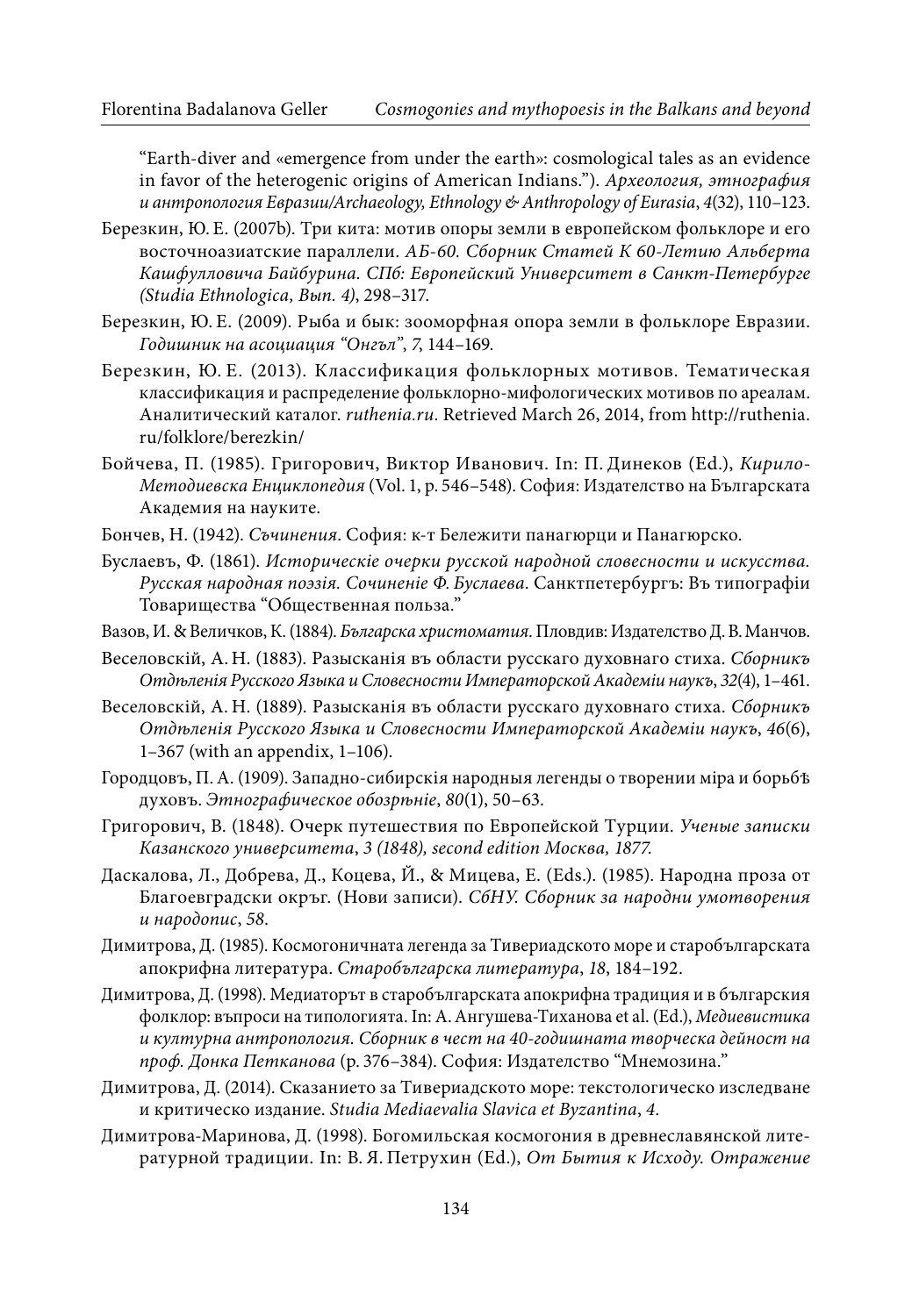библейских сюжетов в славянской и еврейской народной культуре. Сборник статей (p. 38–57). Москва: Центр науч ных работников и преподавателей иудаики в вузах "СЭФЕР", Международный Центр университетского преподавания еврейской цивилизации (Еврейский Университет, Иерусалим), Институт славяноведения Российской Академии наук.

- Динеков, П. (Ed.). (1985). Кирило-Методиевска Енциклопедия (Vol. 1). София: Издателство на Българската Академия на науките.
- Драгомановъ, М. (1876). Малорусскиiя народныя предания и рассказы. Киевъ: Типография М. П. Фрица.
- Драгомановъ, М. (1892). Забележки върху славянските религиозно-етически легенди (2): Дуалистическото миротворение (1–3). Сборникъ за народни умотворения, наука и книжнина, 8, 257–314.
- Драгомановъ, М. (1894). Забѣлѣжки върху славянскитѣ религиозноетически легенди (2): Дуалистическото миротворение (4–6). Сборникъ за народни умотворения, наука и книжнина, 10, 3–68.
- Заварицкий, Г. К. (1916). О томъ свѣтѣ и объ этомъ: рассказы Саратовскаго Поволжья. Этнографическое обозрѣнiе, 109–110(1–2), 67–83.
- Иванов, Й. (1925). Богомилски книги и легенди. София: Придворна печатница (Издава се от фонда Д. П. Кудоглу).
- Иванов, Й. (1935). Старобългарски разкази: текстове, новобългарски превод и бележки. София: Придворна печатница.
- Иванова, К. (2004). Един литургичен паралел към апокрифа «Как Михаил победи Сатанаил». In: Ц. Степанов & В. Вачкова (Eds.), Civitas Divino-Humana. In honorem annorum LX Georgii Bakalov (p. 397–404). София: ТАНГРА ТанНакРа ИК.
- Ковачев, Й. (1914). Народна астрономия и метеорология. СбНУ. Сборник за народни умотворения и народопис, 30.
- Коробка, Н. И. (1909). Образъ птицы, творящей мiръ, в русской народной поэзiи и письменности. 1. Сказанiе о Тиверiaдскoмъ морѣ и колядки о двухъ голубяхъ, творящихъ мiръ. А) Образъ птицы, творящей мiръ, в Сказанiи о Тиверiадскомъ морѣ. Извѣстiя Отдѣленiя Русскаго Языка и Словесности Императорской Академiи наук, 14(4), 175–195.
- Коробка, Н. И. (1910). Образъ птицы, творящей мiръ, в русской народной поэзiи и письменности. 1. Сказанiе о Тиверiaдскoмъ морѣ и колядки о двухъ голубяхъ, творящихъ мiръ. Б) Колядки о голубяхъ, творящихъ мiръ. Извыстiя Отдыленiя Русскаго Языка и Словесности Императорской Академiи наук, 15(1), 105–147.
- Кузнецова, В. С. (1998). Дуалистические легенды о сотворении мира в восточнославянской фольклорной традиции. Новосибирск: Издательство СО РАН.
- Марков, А. (1913). Море Тиверiадское в дуалистический легендѣ о сотворенiи мiра. Этнографическое обозрѣнiе, 96–97(1–2), 64–75.
- Милтенова, А. (1981). Апокрифът за борбата на Архангел Михаил със Сатанаил в две редакции. Старобългарска литература, 9, 98–113.
- Милтенова, А. (1983). Неизвестна редакция на апокрифа за борбата на Архангел Михаил със Сатанаил. In: Л. Грашева et al. (Ed.), Литературознание и фолклористика (В чест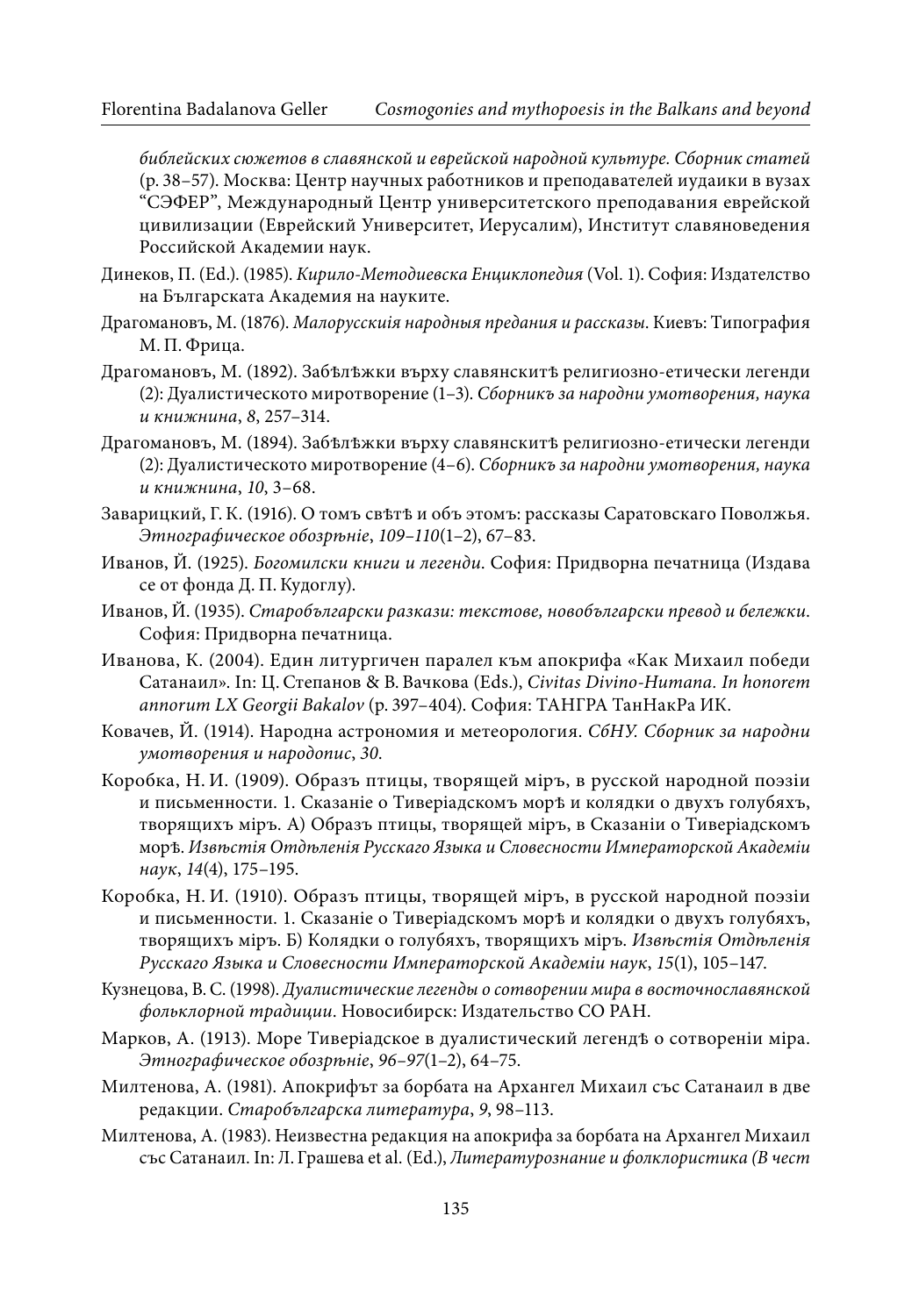на 70-годишнината на академик Петър Динеков) (p. 121–128). София: Издателство на Българската Академия на науките.

- Милтенова, А. (1992). Тивериадското море. In: Д. Петканова (Ed.), Стара българска литература: Енциклопедичен речник (p. 463–464). София: Издателство «Петър Берон».
- Милтенова, А. (2004). Erotapokriseis: Съчиненията от кратки въпроси и отговори в старобългарската литерарура. София: Дамян Яков.
- Минчев, Г. (2010). Един богомилски текст? Слово на Св. Йоан Златоуст за това, как Михаил победи Сатанаил. Palaeobulgarica, 34(4), 17–46.
- Мочульскiй, В. (1886–1887). Историко-литературный анализ стиха о Голубиной книгѣ. Русскiй Филологическiй Вѣстникъ, 16 (4) (1886), p. 197–219; 17 (1) (1887), p. 113–180; 17 (2) (1887), p. 365–406; 18 (3) (1887), p. 41–142; 18 (4) (1887), p. 171–188.
- Мочульскій, В. (1894). Слѣды Народной Библіи в славянской и древне-русской письменности. In: Записки Императорскаго Новороссiйскаго Университета (Vol. 61, p. 1–282). Одесса: Типографiя Штаба Одесскаго военнаго Округа.
- Петканова, Д. (1978). Апокрифна литература и фолклор: апокрифната художествена проза и фолклорът. София: Издателство «Наука и Изкуство».
- Петканова, Д. (Ed.). (1982). Стара българска литература (Vol. 1, Апокрифи). София: Български писател.
- Петканова, Д. (Ed.). (1992). Старобългарска литература: енциклопедичен речник. София: Издателство «Петър Берон».
- Петканова, Д. (2005). По книжовния път на миналото. София: Врѣмѧ.
- Порфирьевъ, И. Я. (1877). Апокрифическiя сказанiя o ветхозавѣтныхъ лицахъ и событiяхъ по рукописямъ Соловецкой библіотеки. Сборникъ Отдрыленія Русскаго Языка и Словесности Императорской Академiи наук, 17(1), 1–276.
- Потебня, А. (1886). Обзоръ поэтическихъ мотивовъ колядокъ и щедривокъ. Русскiй Филологическiй Вѣстникъ, 16(4), 273(738)–275(740).
- Пыпинъ, А. (1862). Памятники старинной русской литературы, издаваемые Графомъ Григориемъ Кушелевымъ-Безбородко. Выпуск третiй. Ложныя и отреченныя книги русской старины, собранныя А. Н. Пыпинымъ. Санкт Петербург: Кушелев-Безбородко.
- Радченко, K. (1903). Заметки о пергаментном сборнике 14 века Венской Придворной Библиотеки. Извњстія Отдњленія Русскаго Языка и Словесности Императорской Академiи наук, 8(4), 175–211.
- Радченко, К. (1910). Этюды по богомильству. Извњстія Отдњленія Русскаго Языка и Словесности Императорской Академiи наук, 15(4), 73–131.
- Романов, Е. Р. (1891). Белорусский сборник. Вып. 4-й: Сказки космогоническия и культурныя; Вып. 5-й: Заговоры, апокрифы и духовные стихи. Витебск: Типолитография Г. А. Малкина.
- СбНУ (1889– ). Сборникъ за народни умотворения, наука и книжнина (Кн. 1–27); Сборник за народни умотворения и народопис (Кн. 28– ).

Славейков, П. П. (1958). Събрани съчинения в осем тома (Vol. 2). София: Български писател.

Славейков, П. П. (2001–2002). На Острова на блажените. Варна: LiterNet.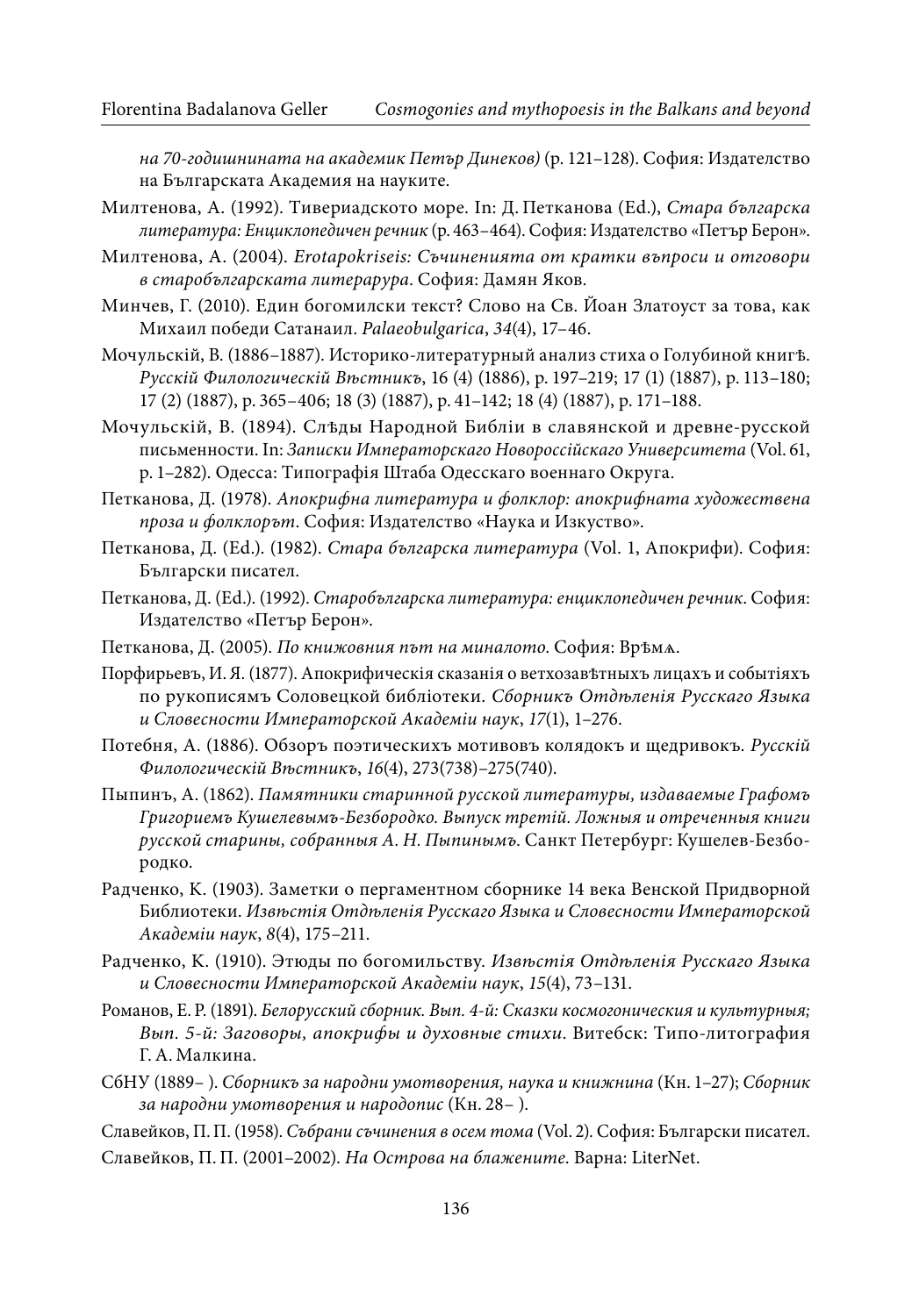- Соколовъ, М. И. (1888). Матеріалы и замютки по старинной славянской литературю Матвѣя Соколова. Выпускъ 1. Moсква: Университетская Типографiя.
- Соколовъ, М. И. (1899). Матерiалы и замѣтки по старинной славянской литературѣ Матвѣя Соколова. Выпускъ 3 (VII). Славянская книга Эноха (II). Текстъ с латинскимъ переводомъ. Чтенія въ Императорскомъ Обществѣ исторіи и древностей россійскихъ при Московскомъ Университеть, 4.
- Соколовъ, М. И. (1910). Славянская книга Еноха Праведнаго. Тексты, латинскiй перевод и изслѣдованiе. Посмертный трудъ автора, приготовилъ к изданию М. Сперанский. Москва: Изданiе Императорскaго Общества Исторiи и Древностей Россiйскихъ при Московскомъ Университетѣ.
- Срезневскiй, В. И. (1904). Отчетъ Отдѣленiю русскаго языка и словесности Императорской Академiи Наук о поѣздкѣ въ Олонецкую, Вологодскую и Пермскую губернии (Iюнь 1902). Перечень пріобретенныхъ рукописей. Извюстія Отдюленія Русскаго Языка и Словесности Императорской Академiи наук, 9(1), 183–214.
- Срезневскiй, В. И. (1913). Описание рукописей и книг, собранных для Академии наук в Олонецком крае. СПб.: Типографiя Император. Академии Наук.
- Тихонравовъ, Н. (1863). Памятники отреченной русской литературы, собраны и изданы Николаемъ Тихонравовымъ (Vol. 1). Санктпетербургъ: Въ Типографiи Товарищества «Общественная Польза».
- Толстая, С. М. (1998). О нескольких ветхозаветных мотивах в славянской народной традиции. In: В. Петрухин (Ed.), От Бытия к Исходу: отражение библейских сюжетов в славянской и еврейской народной культуре. Сборник статей (p. 21–37). Москва: Центр научных работников и преподавателей иудаики в вузах "СЭФЕР", Международный Центр университетского преподавания еврейской цивилизации (Еврейский Университет, Иерусалим), Институт славяноведения Российской Академии наук.
- Толстой, Н. И. (1995а). Бинарные противопоставления правый-левый, мужской-женский. In: Язык и народная культура (p. 151–166). Москва: Индрик.
- Толстой, Н. И. (1995b). Каков облик дьяволский (Заметки по славянской демонологии). In: Язык и народная культура (p. 250–269). Москва: Индрик.
- Толстой, Н. И. (1995c). Откуда дьяволы разные? (Заметки по славянской демонологии). In: Язык и народная культура (p. 245–249). Москва: Индрик.
- Успенский, Б. А. (2002). История русского литературного языка (XI–XVII вв.). Москва: "Аспект-Пресс."
- ШватГълъбова, Г. (2010). Haeresis Bulgarica в българското културно съзнание на 19 и 20 век. Trans. В. Деянова & Г. Коминек. София: Университетско издателство "Св. Климент Охридски."
- Щаповъ, Я. Н. (1863). Историческiе очерки народнаго мiросозерцания и суевѣрия (Православнаго и Старообрядческаго). Журналъ Министерства Народнаго Просвѣщенiя, 117 (Мартъ), 75–92.
- Яцимирскiй, А. И. (1921). Библиографическiй обзоръ апокрифовъ въ южнославянской и русской письменности. Списки памятниковъ. Вып. 1. Апокрифы Ветхозавѣтные. (Изданiе Отдѣленiя Русскаго языка и словесности Россiйской Академiи наукъ.). Петроградъ: Россiйская Государственная Академическая Типографiя.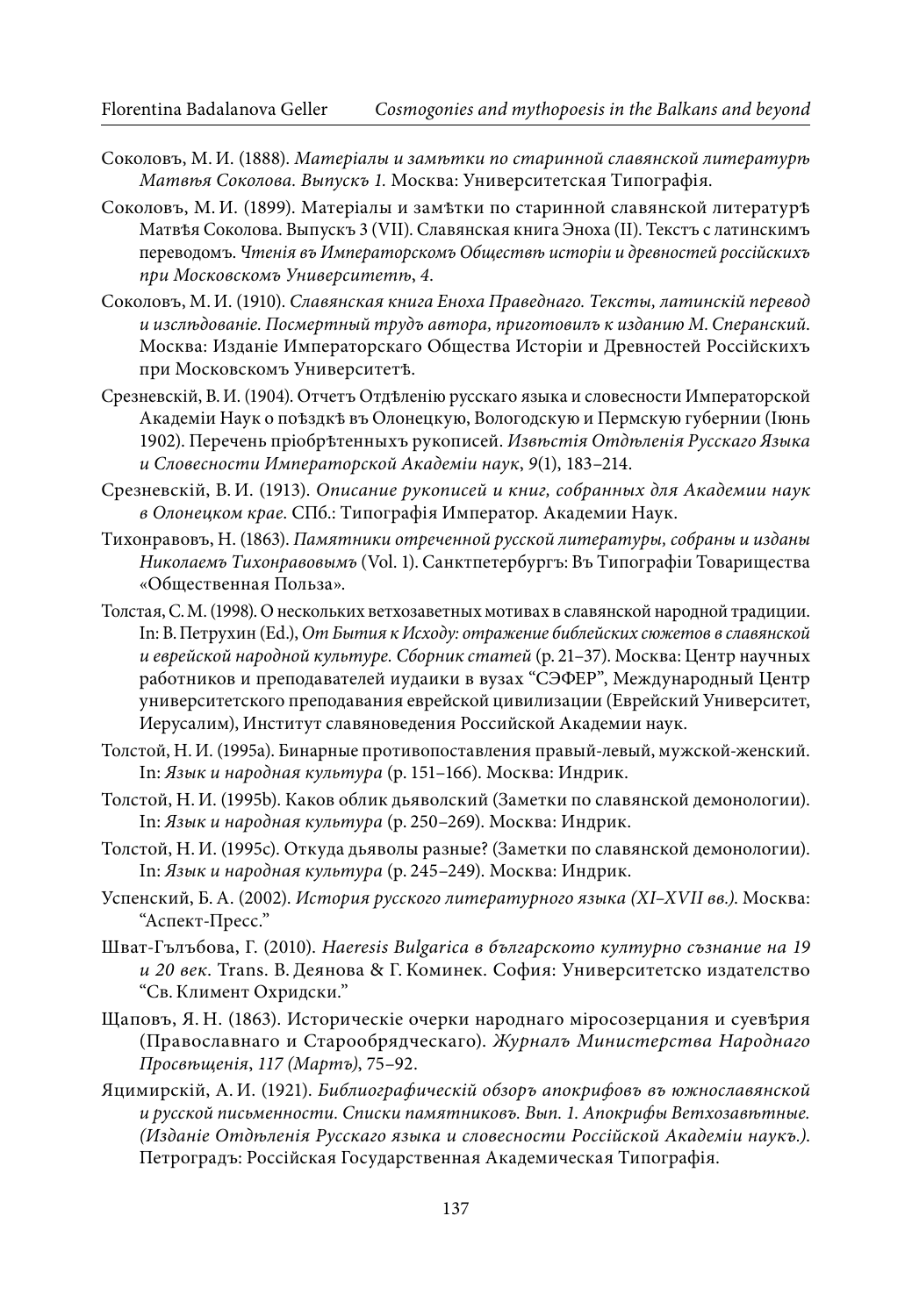#### **BIBLIOGRAPHY**

#### **(TRANSLITERATION)**

- Afinogenova, O. (2006). Grecheskiĭ variant apokrifa o bor'be Arkhangela Mikhaila i Satanaila. Scripta & e-Scripta, 3–4, 329–348.
- Anderson, G. A. (1998). Adam and Eve in "The Life of Adam and Eve." In: M. Stone & T. Bergen (Eds.), Biblical Figures Outside the Bible (p. 7–32). Harrisburg, PA: Trinity Press International.
- Anderson, G. A. (2000a). Ezekiel 28, the Fall of Satan, and the Adam Books. In: G. A. Anderson, M. Stone, & J. Tromp (Eds.), Literature on Adam and Eve (p. 133–147). Leiden, Boston, Köln: Brill.
- Anderson, G. A. (2000b). The Exaltation of Adam and the Fall of Satan. In: G. A. Anderson, M. Stone, & J. Tromp (Eds.), Literature on Adam and Eve (p. 83–110). Leiden, Boston, Köln: Brill.
- Anderson, G. A. (2000c). The Penitence narrative in "The Life of Adam and Eve." In: G. A. Anderson, M. Stone, & J. Tromp (Eds.), Literature on Adam and Eve (p. 3-42). Leiden, Boston, Köln: Brill.
- Anderson, G. A. & Stone, M. (Eds.). (1994). A Synopsis of the Books of Adam and Eve. (Second Revised Edition). Society of Biblical Literature. Early Judaism and Its Literature, № 17. Atlanta, Georgia: Society of Biblical Literature.
- Anderson, G. A., Stone, M., & Tromp, J. (Eds.). (2000). Literature on Adam and Eve. Leiden, Boston, Köln: Brill.
- Arnaudov, M. (1933). Mikhail Dragomanov: zhivot, idei, znachenie za bŭlgarskiia folklor. Rech', dŭrzhana na 30 oktomvriĭ 1932 g., po sluchaĭ na osveshtavane pametnika na Dragomanov v Sofiia. Godishnik na Sofiĭskiia universitet, Istoriko-filologicheski fakultet, XXIX(5), 1–31.
- Badalanova, F. (1993). Folkloren Erotikon (Vol. 1). Sofiia: ROD.
- Badalanova, F. (2003). The Word of God, by Word of Mouth: Byelorussian Folklore Versions of the Book of Genesis. New Zealand Slavonic Journal [Festchrift A. McMillin], 37, 1–22.
- Badalanova, F. (2008). The Bible in the Making: Slavonic Creation stories. In: M. Geller & M. Schipper (Eds.), Imagining Creation (p. 161–365). Leiden, Boston: Brill.
- Badalanova Geller, F. (2010). 2 (Slavonic Apocalypse of) Enoch: Text and Context. Berlin: Max-Planck-Inst. für Wissenschaftsgeschichte (PrePrint 410).
- Badalanova Geller, F. (2011). The Sea of Tiberias: Between Apocryphal Literature and Oral Tradition. In: L. Di Tommaso & C. Böttrich (Eds.), The Old Testament Apocrypha in the Slavonic Tradition: Continuity and Diversity (p. 13–157). Tübingen: Mohr Siebeck.
- Badalanova Geller, F. (2013). These Blasphemous Rustic Scriptures (Indigenous Apocryphal Heritage of Slavia Orthodoxa). In: V. Panaĭotov (Ed.), TRIANTAPHYLLO. In Honorem Hristo Trendafilov (p. 66–106). Shumen: Shumenski universitet "Konstantin Preslavski."
- Barsov, E. V. (1886). O Tiveriadskom morie (po spisku 16 v.). Chtenīia v Imperatorskom Obshchestvie istorīi i drevnosteĭ rossīĭskikh pri Moskovskom Universitetie, 2, 3–8.
- Berezkin, I. E. (2003). O putiakh zaseleniia Novogo Sveta: nekotorye rezul'taty sravnitel'nogo izucheniia amerikanskikh i sibirskikh mifologiĭ. Arkheologicheskie vesti, 10, 228–289.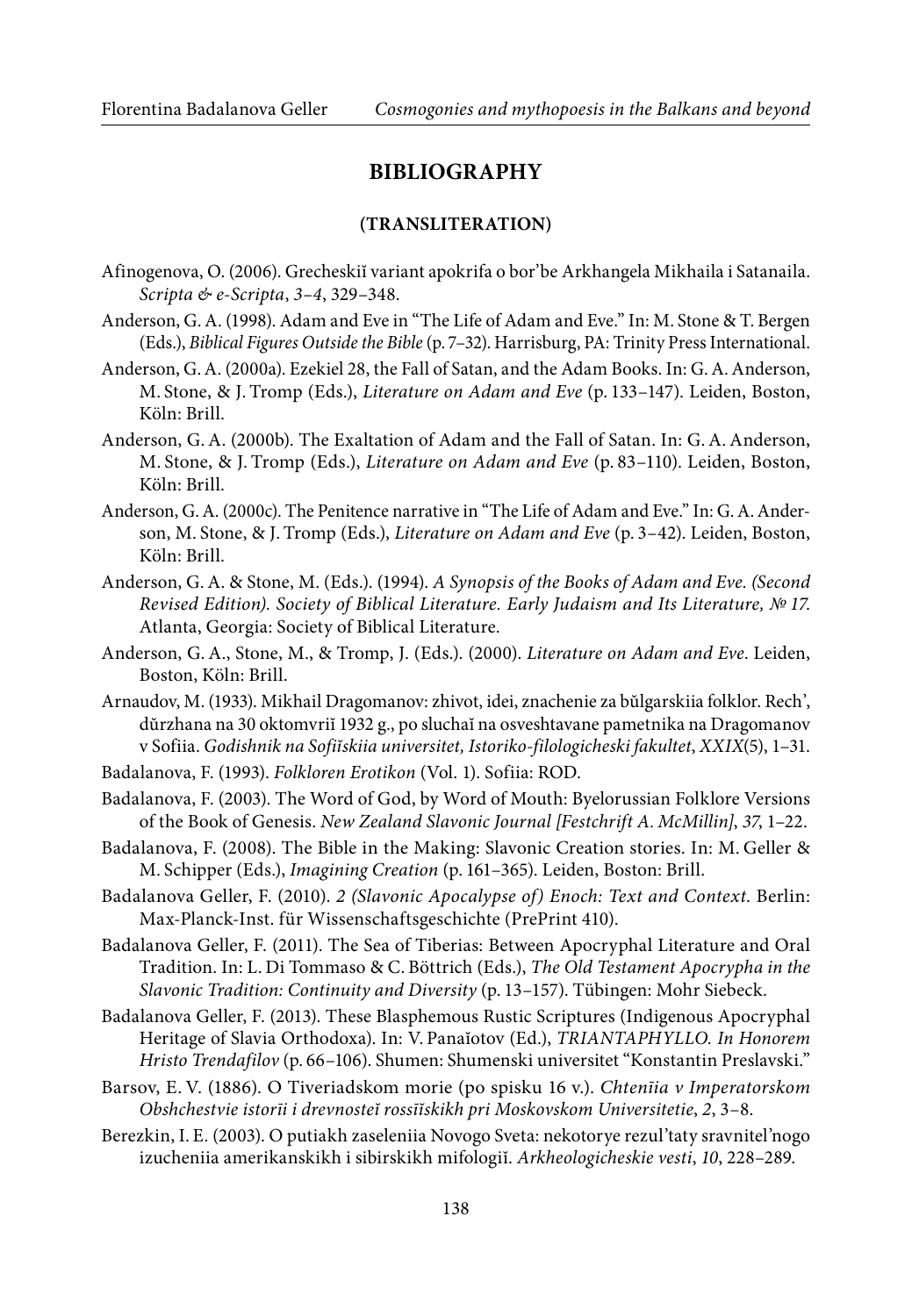- Berezkin, I. E. (2007a). Kosmogonicheskie siuzhety «nyrial'shchik za zemleĭ» i «vykhod liudeĭ iz zemli» (o geterogennom proiskhozhdenii amerikanskikh indeĭtsev) (English version: "Earth-diver and «emergence from under the earth»: cosmological tales as an evidence in favor of the heterogenic origins of American Indians."). Arkheologiia, etnografiia i antropologiia Evrazii/Archaeology, Ethnology & Anthropology of Eurasia, 4(32), 110–123.
- Berezkin, I. E. (2007b). Tri kita: motiv opory zemli v evropeĭskom fol'klore i ego vostochnoaziatskie paralleli. AB-60. Sbornik Stateĭ K 60-Letiiu Al'berta Kashfullovicha Baĭburina. SPb: Evropeĭskiĭ Universitet v Sankt-Peterburge (Studia Ethnologica, Vyp. 4), 298–317.
- Berezkin, I. E. (2009). Ryba i byk: zoomorfnaia opora zemli v fol'klore Evrazii. Godishnik na asotsiatsiia "Ongŭl", 7, 144–169.
- Berezkin, I. E. (2013). Klassifikatsiia fol'klornykh motivov. Tematicheskaia klassifikatsiia i raspredelenie fol'klorno-mifologicheskikh motivov po arealam. Analiticheskiĭ katalog. ruthenia.ru. Retrieved March 26, 2014, from <http://ruthenia.ru/folklore/berezkin/>
- Berezkin, Y. (2003). Southern Siberian North American links in mythology. Archaeology, Ethnology and Anthropology of Eurasia, 14, 94–106.
- Boccaccini, G. & Orlov, A. (Eds.). (2012). New Perspectives On 2 Enoch: No Longer Slavonic Only. Leiden, Boston: Brill.
- Boeschoten, H. E., Vandamme, M., Tezcan, S. (Eds.). (1995). The Stories of the Prophets (Qisas al-Anbiyā) by Al-Rabghūzī. An Eastern Turkish Version (Vol. 1–2). Leiden: Brill.
- Boĭcheva, P. (1985). Grigorovich, Viktor Ivanovich. In: P. Dinekov (Ed.), Kirilo-Metodievska Entsiklopediia (Vol. 1, p. 546–548). Sofiia: Izdatelstvo na Bŭlgarskata Akademiia na naukite.
- Bonchev, N. (1942). Sŭchineniia. Sofiia: k-t Belezhiti panagiurtsi i Panagiursko.
- Böttrich, C. (1995). Adam als Mikrokosmos: eine Untersuchung zum slavischen Henochbuch. Frankfurt: Peter Lang.
- Böttrich, C. (1996). Das slavische Henochbuch. Jüdische Schriften aus hellenistisch-römischer Zeit (Vol. 5/7, Apokalypsen). Gütersloh: Gütersloher Verl.
- Brinner, W. (Ed.). (2002). Lives of the Prophets ("Arā"is Al-Majālis Fī Quisas Al-Anbiyā') by Al-Tha'labi. Leiden: Brill.
- Buslaev, F. (1861). Istoricheskīe ocherki russkoĭ narodnoī slovesnosti i iskusstva. Russkaia narodnaia poėzīia. Sochinenīe F. Buslaeva. Sanktpeterburg: V tipografīi Tovarishchestva "Obshchestvennaia pol'za."
- Charles, R. H. (Ed.). (1913). Apocrypha and Pseudepigrapha of the Old Testament (Vol. 2). Oxford: Clarendon Press.
- Charlesworth, J. H. (Ed.). (1983–1985). The Old Testament Pseudepigrapha (Vol. 1–2). Garden City, N. Y.: Doubleday.
- Daskalova, L., Dobreva, D., Kotseva, Ĭ., Mitseva, E. (Eds.). (1985). Narodna proza ot Blagoevgradski okrŭg. (Novi zapisi). SbNU. Sbornik za narodni umotvoreniia i narodopis, 58.
- Dimitrova, D. (1985). Kosmogonichnata legenda za Tiveriadskoto more i starobŭlgarskata apokrifna literatura. Starobŭlgarska literatura, 18, 184–192.
- Dimitrova, D. (1998). Mediatorŭt v starobŭlgarskata apokrifna traditsiia i v bŭlgarskiia folklor: vŭprosi na tipologiiata. In: A. Angusheva-Tikhanova et al. (Ed.), Medievistika i kulturna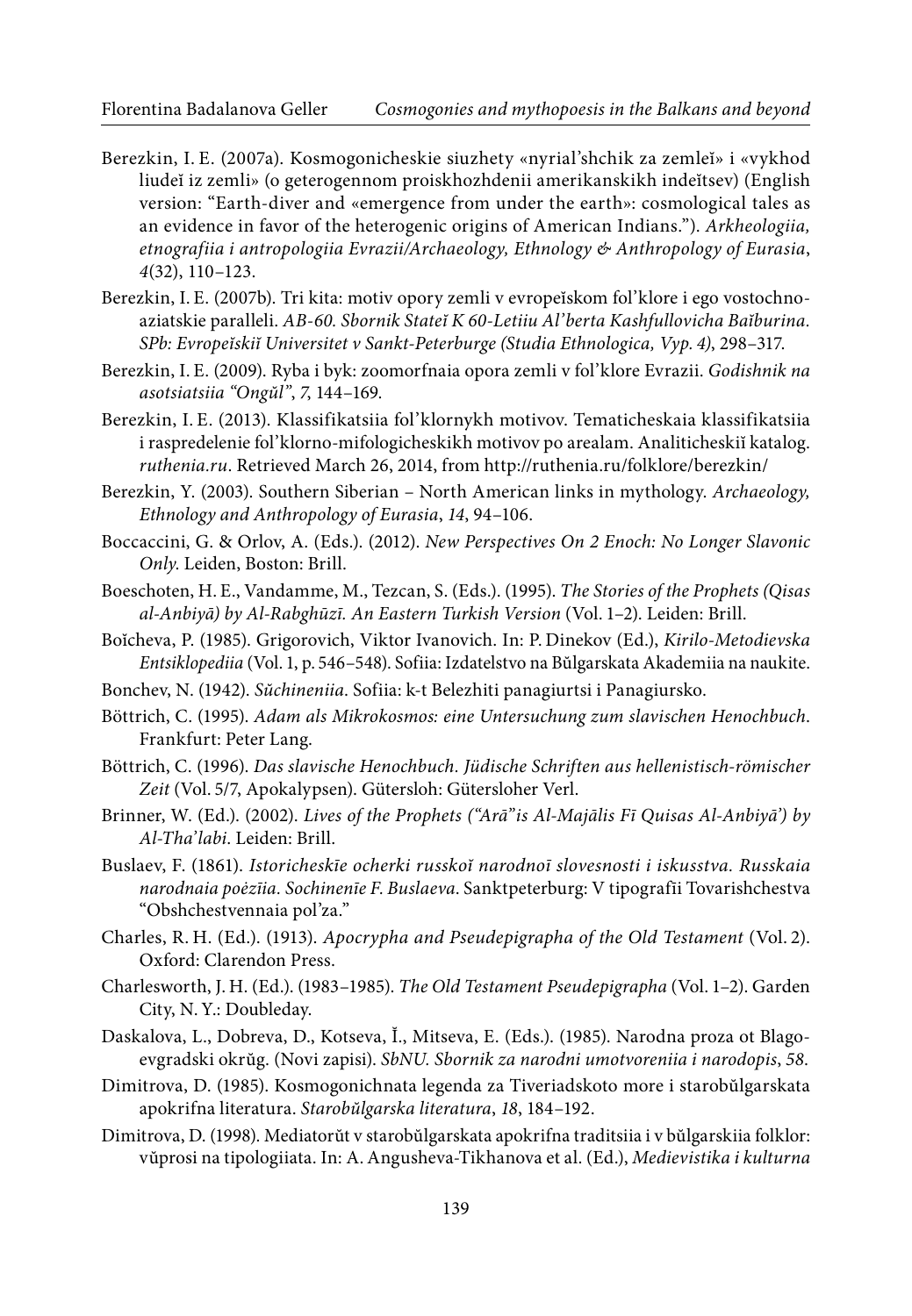antropologiia. Sbornik v chest na 40-godishnata tvorcheska deĭnost na prof. Donka Petkanova (p. 376–384). Sofiia: Izdatelstvo "Mnemozina."

- Dimitrova, D. (2014). Skazanieto za Tiveriadskoto more: tekstologichesko izsledvane i kritichesko izdanie. Studia Mediaevalia Slavica et Byzantina, 4.
- Dimitrova-Marinova, D. (1998). Bogomil'skaia kosmogoniia v drevneslavianskoĭ literaturnoĭ traditsii. In: V. I. Petrukhin (Ed.), Ot Bytiia k Iskhodu. Otrazhenie bibleĭskikh siuzhetov v slavianskoĭ i evreĭskoĭ narodnoĭ kul'ture. Sbornik stateĭ (p. 38–57). Moskva: TSentr nauchnykh rabotnikov i prepodavateleĭ iudaiki v vuzakh "SĖFER", Mezhdunarodnyĭ TSentr universitetskogo prepodavaniia evreĭskoĭ tsivilizatsii (Evreĭskiĭ Universitet, Ierusalim), Institut slavianovedeniia Rossiĭskoĭ Akademii nauk.
- Dinekov, P. (Ed.). (1985). Kirilo-Metodievska Entsiklopediia (Vol. 1). Sofiia: Izdatelstvo na Bŭlgarskata Akademiia na naukite.
- Dozon, A. (1875). Chansons populaires bulgares inédites. Paris: Maisonneuve & Comp.
- Dragomanov, M. (1876). Malorusskiia narodnyia predaniia i rasskazy. Kiev: Tipografiia M. P. Fritsa.
- Dragomanov, M. (1892). Zabelezhki vŭrkhu slavianskitie religiozno-eticheski legendi (2): Dualisticheskoto mirotvorenie (1–3). Sbornik za narodni umotvoreniia, nauka i knizhnina, 8, 257–314.
- Dragomanov, M. (1894). Zabelezhki vŭrkhu slavianskitie religiozno-eticheski legendi (2): Dualisticheskoto mirotvorenie (4–6). Sbornik za narodni umotvoreniia, nauka i knizhnina, 10, 3–68.
- Dragomanov, M. (1961). Notes on Slavic Religio-Ethical Legends: The Dualistic Creation of the World. (E. W. Count, Trans.). Bloomington: Indiana University Publications.
- Drzewiecka, E. (2012). Śmierć Judasza w Biblii i tradycji chrześcijańskiej. Warszawa: VERBINUM.
- Dundes, A. (1962). Earth-Diver: creation of mythopoeic male. American Anthropologist, 64(5/1), 1032–1951.
- Easton, D. F. (1998). Heinrich Schliemann: Hero or Fraud? The Classical World, 91(5), 335–343. doi:10.2307/4352102
- Gaylord, H. E. (1982). How Satanael lost his –el. Journal of Jewish Studies, 33(1–2), 303–309.
- Ginzberg, L. (1937–1968). The Legends of the Jews (Vol. 1–7). Philadelphia, PA: The Jewish Publication Society of America. (Vol. 1 was first published in 1909, Vol. 2 in 1920, Vol. 3 in 1911, Vol. 4 in 1913, Vol. 5 in 1925, Vol. 6 in 1928, Vol. 7 in 1938.)
- Gorodtsov, P. A. (1909). Zapadno-sibirskīia narodnyia legendy o tvorenii mīra i bor'be dukhov. Ėtnograficheskoe obozrienīe, 80(1), 50–63.
- Grigorovich, V. (1848). Ocherk puteshestviia po Evropeĭskoĭ Turtsii. Uchenye zapiski Kazanskogo universiteta, 3 (1848), second edition Москва, 1877.
- Gutmann, J. (1998). On Biblical Legends in Medieval Art. Artibus et Historiae, 19(38), 137–142. doi:10.2307/1483588
- Heuck Allen, S. (1999). Finding the Walls of Troy: Frank Calvert and Heinrich Schliemann at Hisarlik. Berkeley, Los Angeles, London: University of California Press.
- IAtsimirskiĭ, A. I. (1921). Bibliograficheskiĭ obzor apokrifov v iuzhnoslavianskoĭ i russkoĭ pis'mennosti. Spiski pamiatnikov. Vyp. 1. Apokrify Vetkhozavietnye. (Izdanīe Otdielenīia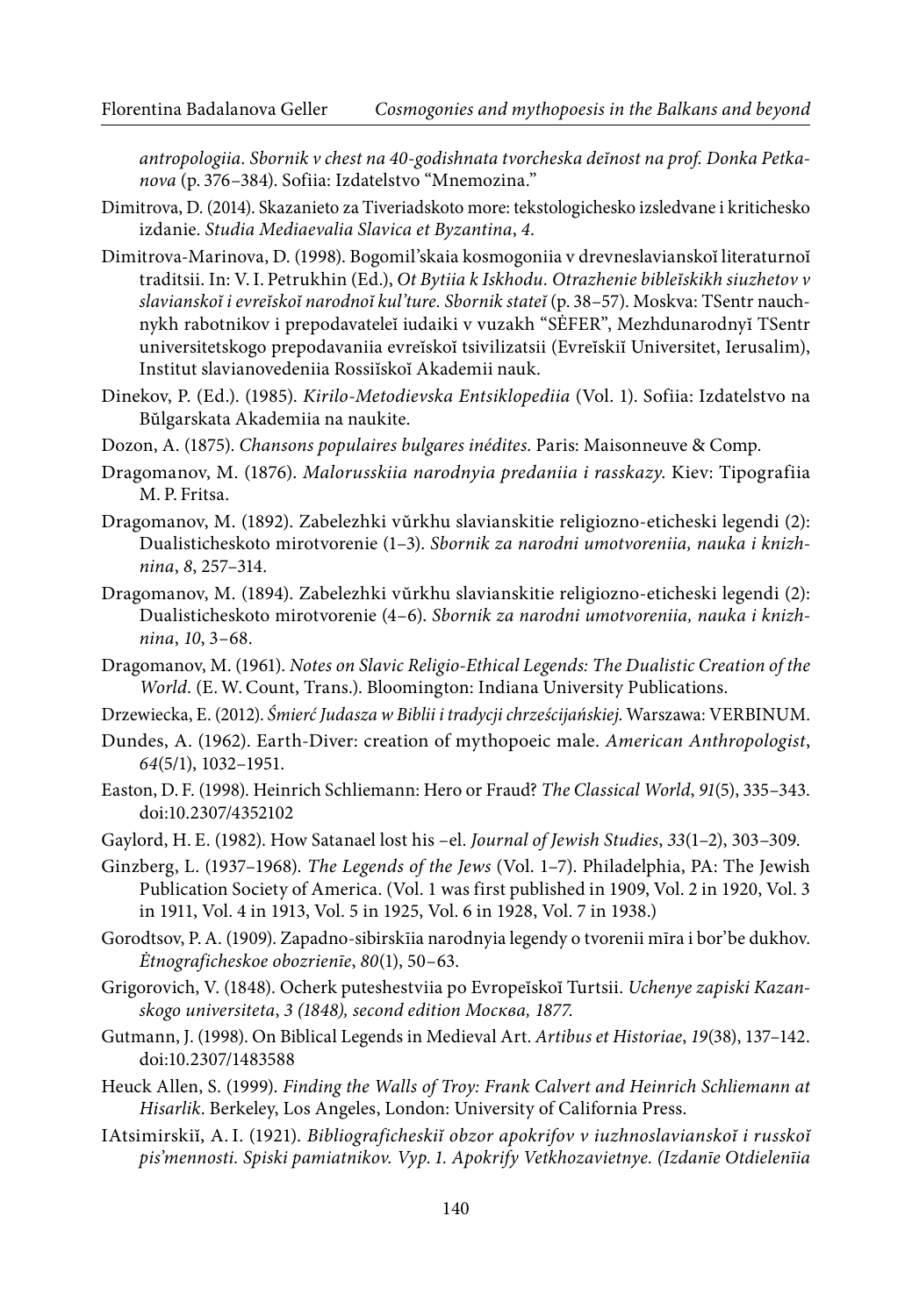Russkago iazyka i slovesnosti Rossīĭskoĭ Akademīi nauk). Petrograd: Rossiīĭskaia Gosudarstvennaia Akademicheskaia Tipografīia.

- Ivanov, Ĭ. (1925). Bogomilski knigi i legendi. Sofiia: Pridvorna pechatnitsa (Izdava se ot fonda D. P. Kudoglu).
- Ivanov, Ĭ. (1935). Starobŭlgarski raskazi: tekstove, novobŭlgarski prevod i belezhki. Sofiia: Pridvorna pechatnitsa.
- Ivanova, K. (2004). Edin liturgichen paralel kŭm apokrifa «Kak Mikhail pobedi Satanail». In: T. Stepanov & V. Vachkova (Eds.), Civitas Divino-Humana. In honorem annorum LX Georgii Bakalov (p. 397–404). Sofiia: TANGRA TanNakRa IK.
- Jovanović, T. (1995). Trag apokrifa o borbi sa đavolom u srpskoј narodnoј književnosti. Književnost i jezik, 43(3–4), 33–55.
- Köngäs, E. K. (1960). The Earth-Diver (Th. A 812). Ethnohistory, 7(2), 151-180. doi:10.2307/480754
- Korobka, N. I. (1909). Obraz ptitsy, tvoriashcheĭ mir, v russkoĭ narodnoĭ poėzīi i pis'mennosti. 1. Skazanīe o Tiverīadskom morie i koliadki o dvukh golubiakh, tvoriashchikh mir. А) Obraz ptitsy, tvoriashcheĭ mir, v Skazanīi o Tiverīadskom morie. Izviestīia Otdielenīia Russkago IAzyka i Slovesnosti Imperatorskoĭ Akademīi nauk, 14(4), 175–195.
- Korobka, N. I. (1910). Obraz ptitsy, tvoriashcheĭ mir, v russkoĭ narodnoĭ poėzīi i pis'mennosti. 1. Skazanīe o Tiverīadskom morie i koliadki o dvukh golubiakh, tvoriashchikh mir. B) Koliadki o golubiakh, tvoriashchikh mir. Izviestīia Otdielenīia Russkago IAzyka i Slovesnosti Imperatorskoĭ Akademīi nauk, 15(1), 105–147.
- Kovachev, Ĭ. (1914). Narodna astronomiia i meteorologiia. SbNU. Sbornik za narodni umotvoreniia i narodopis, 30.
- Kulik, A. (2010). 3 Baruch: Greek-Slavonic Apocalypse of Baruch. Berlin, New York: DE GRUYTER. Retrieved from [http://www.degruyter.com/view/books/9783110212495/9783110212495/](http://www.degruyter.com/view/books/9783110212495/9783110212495/9783110212495.xml) [9783110212495.xml](http://www.degruyter.com/view/books/9783110212495/9783110212495/9783110212495.xml)
- Kuznetsova, V. S. (1998). Dualisticheskie legendy o sotvorenii mira v vostochnoslavianskoĭ fol'klornoĭ traditsii. Novosibirsk: Izdatel'stvo SO RAN.
- Lincoln, B. (1986). Myth, Cosmos, and Society: Indo-European Themes of Creation and Destruction. Cambridge, MA and London, England: Harvard University Press. Retrieved from [http://www.degruyter.com/view/books/harvard.9780674864290/harvard.9780674864290/](http://www.degruyter.com/view/books/harvard.9780674864290/harvard.9780674864290/harvard.9780674864290.xml) [harvard.9780674864290.xml](http://www.degruyter.com/view/books/harvard.9780674864290/harvard.9780674864290/harvard.9780674864290.xml)
- Lord, A. (1960). The Singer of Tales. Cambridge, MA: Harvard University Press.
- Markov, A. (1913). More Tiverīadskoe v dualisticheskiĭ legendie o sotvorenīi mīra. *Ėtnograficheskoe* obozrienīe, 96–97(1–2), 64–75.
- Mianecki, A. (2002). Ludowe kosmogonie a problem religii Słowian zachodnich. Literatura Ludowa, 46(4/5), 21–29.
- Miltenova, A. (1981). Apokrifŭt za borbata na Arkhangel Mikhail sŭs Satanail v dve redaktsii. Starobŭlgarska literatura, 9, 98–113.
- Miltenova, A. (1983). Neizvestna redaktsiia na apokrifa za borbata na Arkhangel Mikhail sŭs Satanail. In: L. Grasheva et al. (Ed.), Literaturoznanie i folkloristika (V chest na 70-godishninata na akademik Petŭr Dinekov) (p. 121–128). Sofiia: Izdatelstvo na Bŭlgarskata Akademiia na naukite.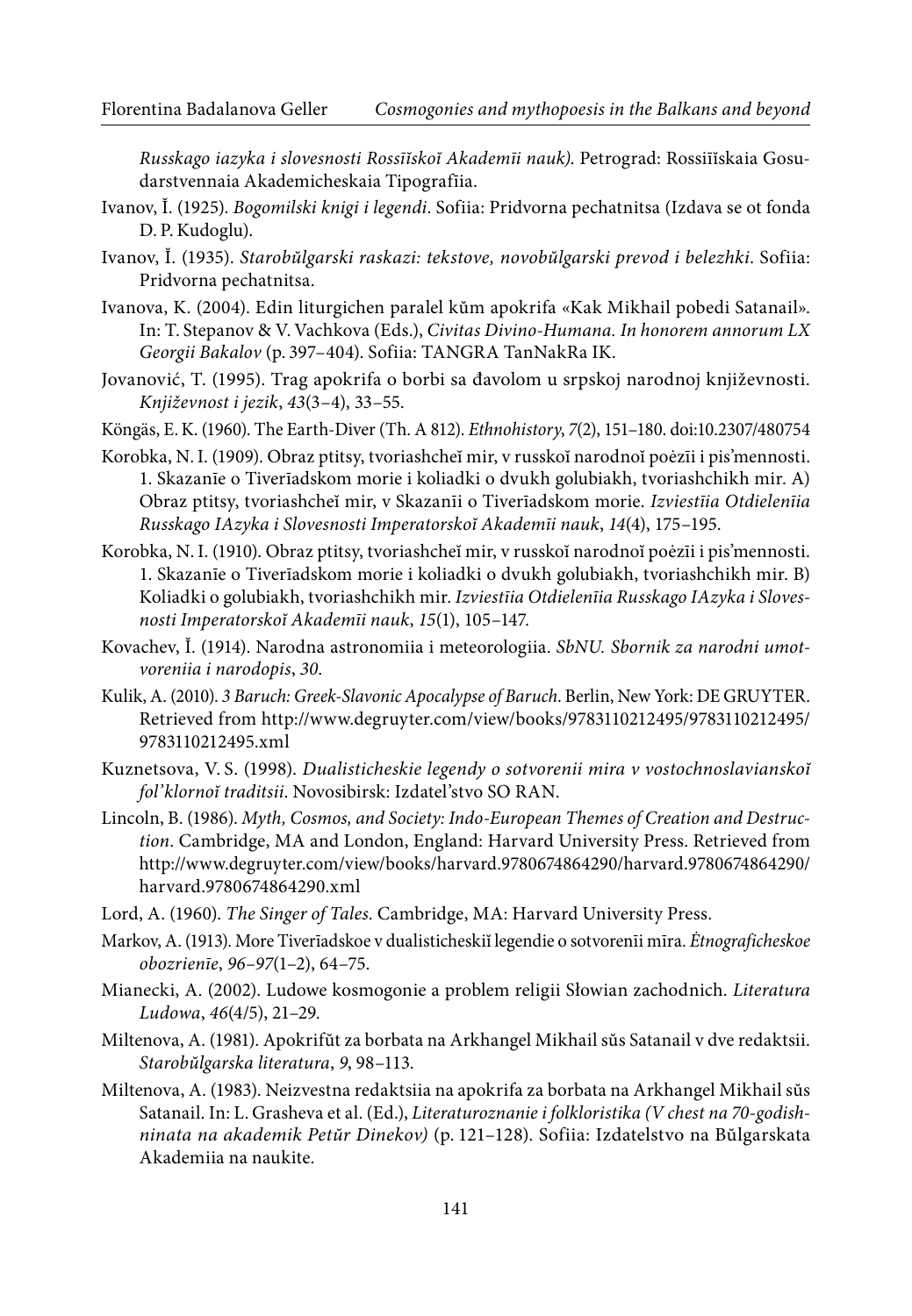- Miltenova, A. (1992). Tiveriadskoto more. In: D. Petkanova (Ed.), Stara bŭlgarska literatura: Entsiklopedichen rechnik (p. 463–464). Sofiia: Izdatelstvo «Petŭr Beron».
- Miltenova, A. (2004). Erotapokriseis: Sŭchineniiata ot kratki vŭprosi i otgovori v starobŭlgarskata literatura. Sofiia: Damian IAkov.
- Minchev, G. (2010). Edin bogomilski tekst? Slovo na Sv. Ĭoan Zlatoust za tova, kak Mikhail pobedi Satanail. Palaeobulgarica, 34(4), 17–46.
- Minczew, G. (2011). John Chrysostom's Tale on How Michael Vanquished Satanael a Bogomil text? Studia Ceranea, 1, 23–54.
- Mochul'skiĭ, V. (1886-1887). Istoriko-literaturnyĭ analiz stikha o Golubinoĭ knigie. Russkīĭ Filologicheskīĭ Viestnik, 16 (4) (1886), p. 197–219; 17 (1) (1887), p. 113–180; 17 (2) (1887), p. 365–406; 18 (3) (1887), p. 41–142; 18 (4) (1887), p. 171–188.
- Mochul'skiĭ, V. (1894). Sliedy Narodnoĭ Biblīi v slavianskoĭ i drevne-russkoĭ pis'mennosti. In: Zapiski Imperatorskago Novorossīĭskago Universiteta (Vol. 61, p. 1–282). Odessa: Tipografīia Shtaba Odesskago voennago Okruga.
- Morfill, W. R. & Charles, R. H. (1896). The Book of the Secrets of Enoch. Translated from the Slavonic by W. R. Morfill and edited, with introduction, notes and indices by R. H. Charles. (W. R. Morfill, Trans., R. H. Charles, Ed.). Oxford: Clarendon Press.
- Murdoch, B. (2009). The Apocryphal Adam and Eve in Medieval Europe. Oxford University Press. Retrieved from [http://www.oxfordscholarship.com/view/10.1093/acprof:](http://www.oxfordscholarship.com/view/10.1093/acprof:oso/9780199564149.001.0001/acprof-9780199564149) oso/9780199564149.001.0001/acprof-9780199564149
- Nachtigall, R. (1902). Ein Beitrag zu den Forschungen über die sogenannte "Беседа трехъ святителей" (Gespräch dreier Heiligen). Archiv für Slavische Philologie, 24, 321–408.
- Nagy, I. (2006). The Earth-Diver Myth (Mot. 812) and the Apocryphal Legend of the Tiberian Sea. Acta Ethnographica Hungarica, 51(3), 281–326. doi:10.1556/AEthn.51.2006.3–4.4
- Petkanova, D. (1978). Apokrifna literatura i folklor: apokrifnata khudozhestvena proza i folklorŭt. Sofiia: Izdatelstvo «Nauka i Izkustvo».
- Petkanova, D. (Ed.). (1982). Stara bŭlgarska literatura (Vol. 1, Apokrifi). Sofiia: Bŭlgarski pisatel.
- Petkanova, D. (Ed.). (1992). Starobŭlgarska literatura: Entsiklopedichen rechnik. Sofiia: Izdatelstvo «Petŭr Beron».
- Petkanova, D. (2005). Po knizhovniia pŭt na minaloto. Sofiia: Vriemę.
- Porfir'ev, I. I. (1877). Apokrificheskīia skazanīia o vetkhozavietnykh litsakh i sobytīiakh po rukopisiam Solovetskoĭ biblīoteki. Sbornik Otdielenīia Russkago IAzyka i Slovesnosti Imperatorskoĭ Akademīi nauk, 17(1), 1–276.
- Potebnia, A. (1886). Obzor poėticheskikh motivov koliadok i shchedrivok. Russkīĭ Filologicheskīĭ Viestnik, 16(4), 273(738)–275(740).
- Pypin, A. (1862). Pamiatniki starinnoĭ russkoĭ literatury, izdavaemye Grafom Grigoriem Kushelevym-Bezborodko. Vypusk tretīĭ. Lozhnyia i otrechennyia knigi russkoĭ stariny, sobrannyia A. N. Pypinym. Sankt Peterburg: Kushelev-Bezborodko.
- Radchenko, K. (1903). Zametki o pergamentnom sbornike 14 veka Venskoĭ Pridvornoĭ Biblioteki. Izviestīia Otdielenīia Russkago IAzyka i Slovesnosti Imperatorskoĭ Akademīi nauk, 8(4), 175–211.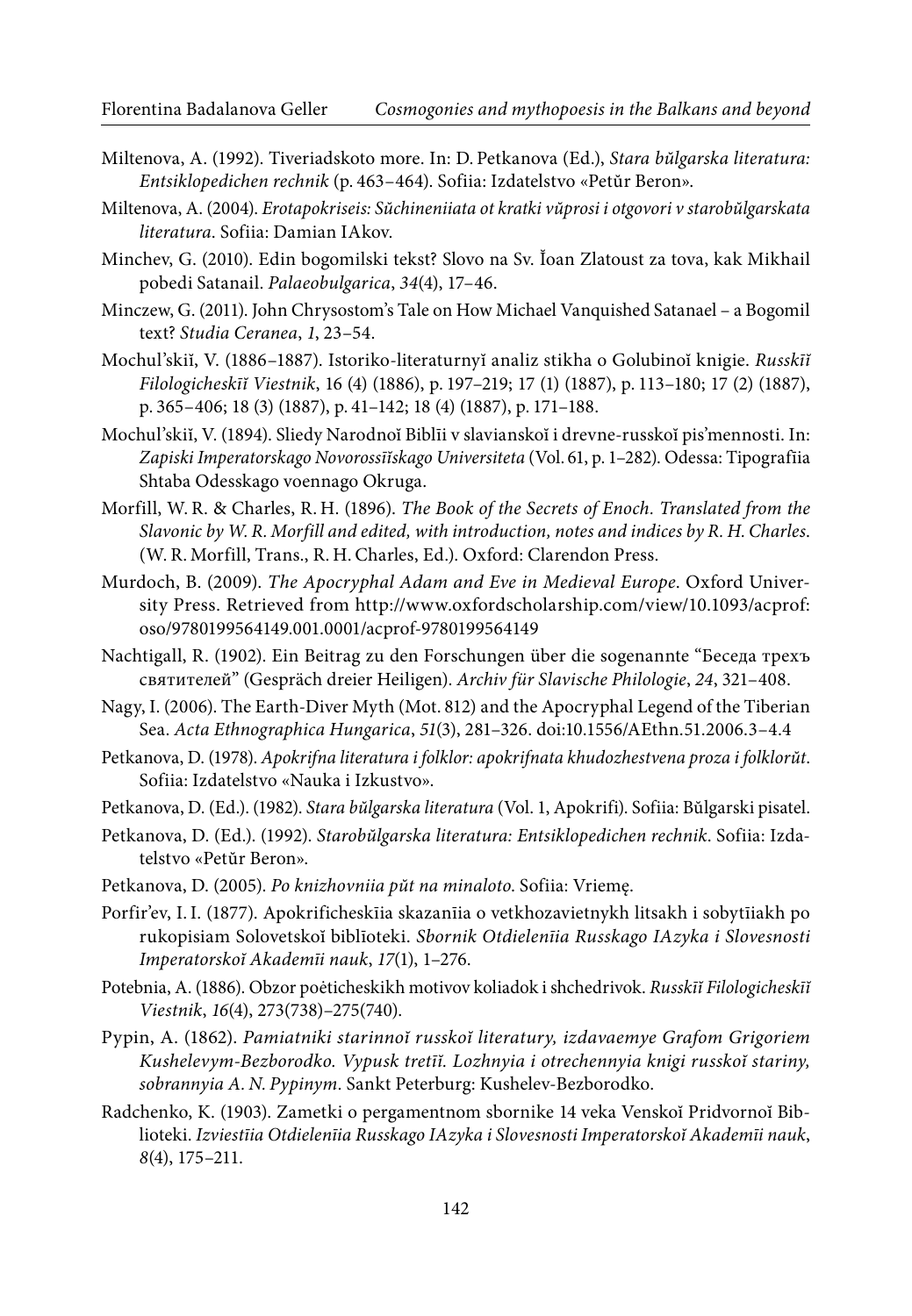- Radchenko, K. (1910). Ėtiudy po bogomil'stvu. Izviestīia Otdielenīia Russkago IAzyka i Slovesnosti Imperatorskoĭ Akademīi nauk, 15(4), 73–131.
- Romanov, E. R. (1891). Belorusskiĭ sbornik. Vyp. 4: Skazki kosmohonicheskiia i kul'turnyia; Vyp. 5: Zagovory, apokrify i dukhovnye stikhi. Vitebsk: Tipo-litografiia G. A. Malkina.
- Rosenthal, F. (Ed.). (1989). The History of Prophets and Kings (Tarīkh al-rusul wa'l-mulūk) by Al-Tabarī. From the Creation to the Flood (Vol. 1). Albany, NY: State University of New York Press.
- Russell, J. (2009). The Rhyme of the Book of the Dove (Stikh o Golubinoi Knige): From Zoroastrian Cosmology and Armenian Heresiology to the Russian Novel. In: C. Allison, A. Joistein-Pruschke, & A. Wendtland (Eds.), From Daena to Dîn. Religion, Kultur und Sprache in der iranischen Welt. Festschrift für Philip Kreyenbroek zum 60. Geburtstag (p. 141–208). Wiesbaden: Harrassowitz.
- SbNU (1889– ). Sbornik za narodni umotvoreniia, nauka i knizhnina (Vols 1–27); Sbornik za narodni umotvoreniia i narodopis (Vols 28– ).
- Schischmanoff, L. (1896). Légendes religieuses bulgares. Paris: E. Leroux.
- Shchapov, I. N. (1863). Istoricheskīe ocherki narodnago mīrosozertsaniia i suevieriia (Pravoslavnago i Staroobriadcheskago). Zhurnal Ministerstva Narodnago Prosvieshcheniia, 117 (Мart), 75–92.
- Shvat-Gŭlŭbova, G. (2010). Haeresis Bulgarica v bŭlgarskoto kulturno sŭznanie na 19 i 20 vek. Trans. V. Deianova & G. Kominek. Sofiia: Universitetsko izdatelstvo "Sv. Kliment Okhridski."
- Slaveĭkov, P. P. (1958). Sŭbrani sŭchineniia v osem toma (Vol. 2). Sofiia: Bŭlgarski pisatel.
- Slaveĭkov, P. P. (2001–2002). Na Ostrova na blazhenite. Varna: LiterNet.
- Slaveykov, P., Bernard, H., & Dillon, E. J. (1904). The Shade of the Balkans. London, Edinburgh: Ballantyne, Hanson & Co.
- Šmitek, Z. (1998). Slovensle ljudske predstave o stvarenju sveta. Traditiones: Acta Instituti Ethnographiae Slovenorum, 27, 111–123.
- Sokolov, M. I. (1888). Materīaly i zamietki po starinnoĭ slavianskoĭ literaturie Matvieia Sokolova. Vypusk 1. Moskva: Universitetskaia Tipografīia.
- Sokolov, M. I. (1899). Materīaly i zamietki po starinnoĭ slavianskoĭ literaturie Matvieia Sokolova. Vypusk 3 (VII). Slavianskaia kniga Ėnokha (II). Tekst s latinskim perevodom. Chtenīia v Imperatorskom Obshchestvie istorīi i drevnosteĭ rossīĭskikh pri Moskovskom Universitetie, 4.
- Sokolov, M. I. (1910). Slavianskaia kniga Enokha Pravednago. Teksty, latinskīĭ perevod i izsliedovanīe. Posmertnyĭ trud avtora, prigotovil k izdaniiu M. Speranskiĭ. Moskva: Izdanīe Imperatorskago Obshchestva Istorīi i Drevnosteĭ Rossīĭskikh pri Moskovskom Universitetie.
- Sparks, H. F. D. (Ed.). (1984). The Apocryphal Old Testament. Oxford: Clarendon Press.
- Sreznevskiĭ, V. I. (1904). Оtchet Otdielenīiu russkago iazyka i slovesnosti Imperatorskoĭ Akademīi Nauk o poiezdkie v Olonetskuiu, Vologodskuiu i Permskuiu gubernii (Īiun' 1902). Perechen' prīobrietennykh rukopiseĭ. Izviestīia Otdielenīia Russkago IAzyka i Slovesnosti Imperatorskoĭ Akademīi nauk, 9(1), 183–214.
- Sreznevskiĭ, V. I. (1913). Opisanie rukopiseĭ i knig, sobrannykh dlia Akademii nauk v Olonetskom krae. SPb.: Tipografīia Imperator. Akademii Nauk.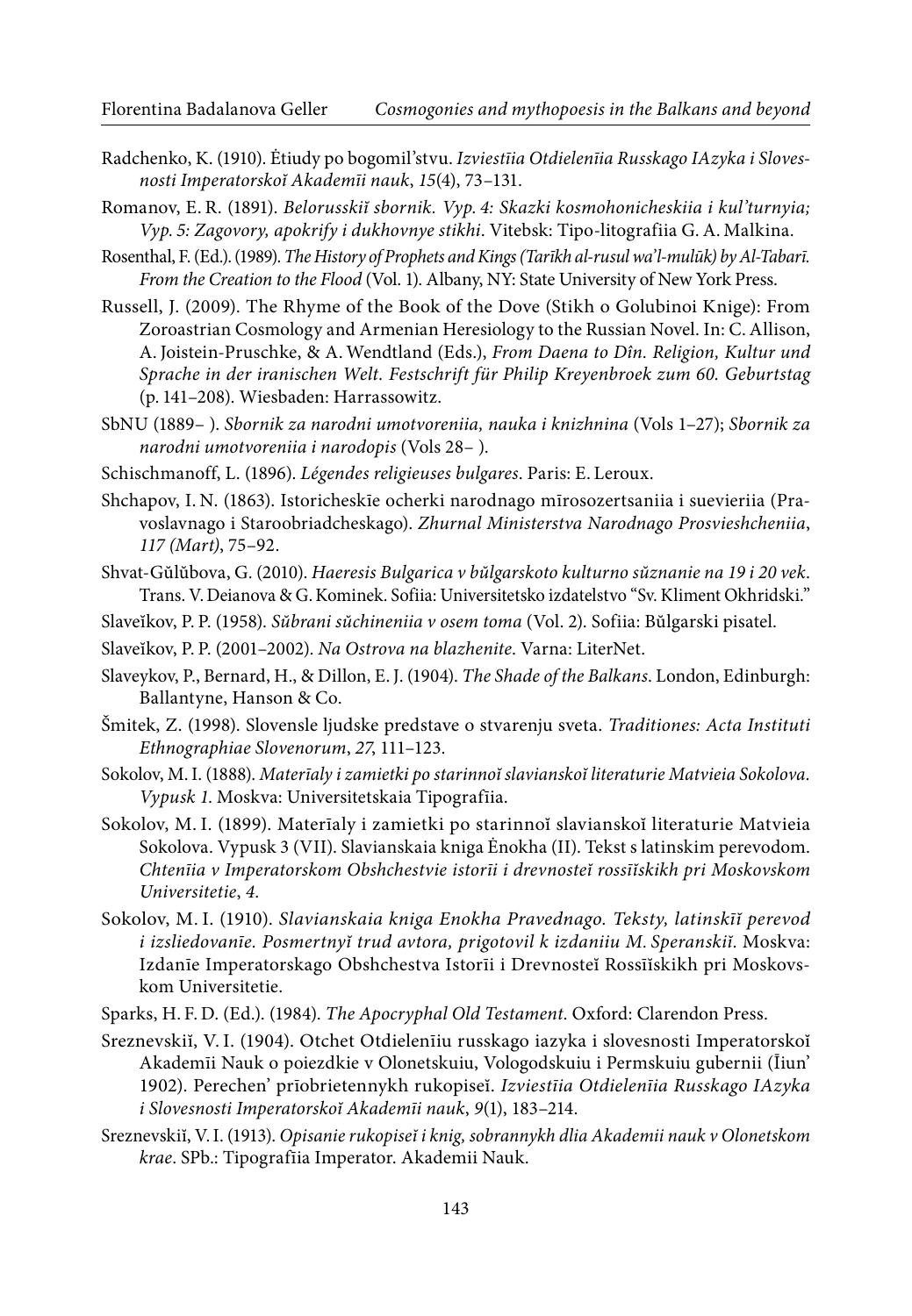- Starowieyski, M. (Ed.). (2003). Apokryfy Nowego Testamentu (Vol. 1, Ewangelie Apokryficzne. Part 2). Kraków: Wydawnictwo WAM.
- Starowieyski, M. (Ed.). (2007). Apokryfy Nowego Testamentu (Vol. 2, Apostołowie. Part 1–2). Kraków: Wydawnictwo WAM.
- Stone, M. (2000a). The Fall of Satan and Adam's Penance. In: G. A. Anderson, M. Stone, & J. Tromp (Eds.), Literature on Adam and Eve (p. 43–56). Leiden, Boston, Köln: Brill.
- Stone, M. (2000b). The legend of the cheirograph of Adam. In: G. A. Anderson, M. Stone, & J. Tromp (Eds.), Literature on Adam and Eve (p. 149-166). Leiden, Boston, Köln: Brill.
- Stone, M. (2002). Adam's Contract with Satan: The Legend of the Cheirograph of Adam. Bloomington: Indiana University Press.
- Strausz, A. (1895). Bulgarische Volksdichtungen. Vienna and Leipzig: Graeser.
- Szwat-Gyłybowa, G. (2005). Haeresis Bulgarica w bułgarskiej świadomości kulturowej XIX i XX wieku. Warszawa: SOW.
- Thompson, S. (1955–1958). Motif-Index of Folk Literature. A Classification of Narrative Elements in Folktales, Ballads, Myths, Fables, Medieval Romances, Exempla, Fabliaux, Jest-Books and Local Legends (Vol. 1–6). Copenhagen: Rosenkilde and Bagger.
- Tikhonravov, N. (1863). Pamiatniki otrechennoĭ russkoĭ literatury, sobrany i izdany Nikolaem Tikhonravovym (Vol. 1). Sanktpeterburg: V Tipografīi Tovarishchestva «Obshchestvennaia Pol'za».
- Tolstaia, S. M. (1998). O neskol'kikh vetkhozavetnykh motivakh v slavianskoĭ narodnoĭ traditsii. In: V. Petrukhin (Ed.), Ot Bytiia k Iskhodu. Otrazhenie bibleĭskikh siuzhetov v slavianskoĭ i evreĭskoĭ narodnoĭ kul'ture. Sbornik stateĭ (p. 21–37). Moskva: TSentr nauchnykh rabotnikov i prepodavateleĭ iudaiki v vuzakh "SĖFER", Mezhdunarodnyĭ TSentr universitetskogo prepodavaniia evreĭskoĭ tsivilizatsii (Evreĭskiĭ Universitet, Ierusalim), Institut slavianovedeniia Rossiĭskoĭ Akademii nauk.
- Tolstoĭ, N. I. (1995a). Binarnye protivopostavleniia pravyĭ-levyĭ, muzhskoĭ-zhenskiĭ. In: IAzyk i narodnaia kul'tura (p. 151–166). Moskva: Indrik.
- Tolstoĭ, N. I. (1995b). Kakov oblik d'iavolskiĭ (Zametki po slavianskoĭ demonologii). In: IAzyk i narodnaia kul'tura (p. 250–269). Moskva: Indrik.
- Tolstoĭ, N. I. (1995c). Otkuda d'iavoly raznye? (Zametki po slavianskoĭ demonologii). In: IAzyk i narodnaia kul'tura (p. 245–249). Moskva: Indrik.
- Tomicki, R. (1976). Słowiański mit kosmogoniczny. Etnografia Polska, 20(1), 47–97.
- Tomicki, R. (1979). Ludowa kosmogonia dualistyczna Słowian w świetle samojedzkich mitów stworzenia. Etnografia Polska, 23(2), 169–184.
- Tomicki, R. (1980). Ludowe mity o stworzeniu człowieka. Z badań nad synkretyzmem mitologicznym w Europie Wschodniej i Południowej oraz w Azji Północnej. Etnografia Polska, 24(2), 49–119.
- Uspenskiĭ, B. A. (2002). Istoriia russkogo literaturnogo iazyka (XI–XVII vv.). Moskva: "Aspekt-Press."
- Vazov, I. & Velichkov, K. (1884). Bŭlgarska khristomatiia. Plovdiv: Izdatelstvo D. V. Manchov.
- Veselovskiĭ, A. N. (1883). Razyskanīia v oblasti russkago dukhovnago stikha. Sbornik Otdielenīia Russkogo IAzyka i Slovesnosti Imperatorskoĭ Akademīi nauk, 32(4), 1–461.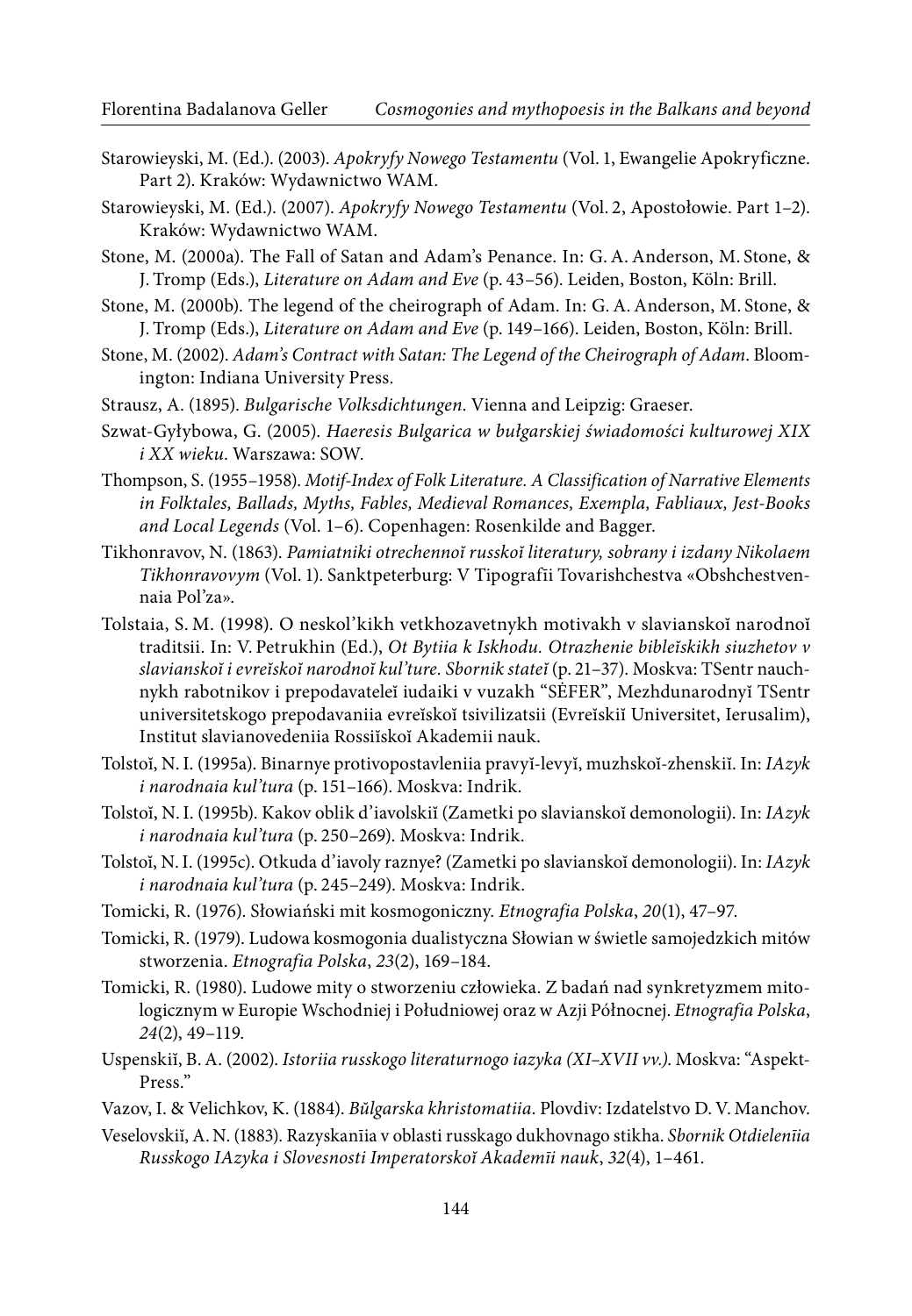- Veselovskiĭ, A. N. (1889). Razyskanīia v oblasti russkago dukhovnago stikha. Sbornik Otdielenīia Russkogo IAzyka i Slovesnosti Imperatorskoĭ Akademīi nauk, 46(6), 1–367 (with an appendix, 1–106).
- Zavaritskiĭ, G. K. (1916). O tom svietie i ob ėtom: rasskazy Saratovskago Povolzh'ia. Ėtnograficheskoe obozrienīe, 109–110(1–2), 67–83.
- Zowczak, M. (2000). Biblia ludowa: Interpretacje wątków biblijnych w kulturze ludowej. Wrocław: FUNNA.
- Zowczak, M. (2007). Ludowe warianty opowieści biblijnych i apokryficznych (Judasz, Piotr i Maria Magdalena. Apostołowie jako biesiadnicy. Apostołowie w zaświatach). In: M. Starowieyski (Ed.), Apokryfy Nowego Testamentu (Vol. 2, Apostołowie. Part 1, p. 122–143). Kraków: Wydawnictwo WAM.
- Zwemer, S. M. (1939). Studies in Popular Islam. London: The Sheldon Press & New York: The Macmillan Company.

#### **Kosmogonie i mitopoetyki na Bałkanach i nie tylko**

W artykule zostały porównane trzy typy narracji zawierających wątki kosmogoniczne i eschatologiczne, które funkcjonują w słowiańskiej i bałkańskiej tradycji ustnej, literaturze parabiblijnej oraz poezji doby modernizmu. Przedmiotem uwagi stała się grupa motywów poświadczonych w narracji o stworzeniu, znanej z Legendy o Morzu Tyberiackim. Analizom poddane zostały dwie wersje: południowosłowiańska, odkryta w 1845 roku przez W. Grigorowicza w Monastyrze w Slepče, oraz ruska – z XVIII wieku, znajdująca się w kodeksie MS № 21.11.3 (fols. 3a–5b), przechowywanym w Oddziale Rękopisów Biblioteki Akademii Nauk w Sankt Petersburgu – skomponowana najprawdopodobniej w środowisku staroobrzędowców (rękopis ten jest tu publikowany po raz pierwszy). Następnie przeprowadzona została analiza odpowiedników folklorystycznych apokryicznej Legendy o Morzu Tyberiackim, ze szczególnym uwzględnieniem narracji ustnych funkcjonujących w bułgarskiej diasporze w Besarabii (Bóg i Diabeł tworzą świat w przyjaźni ale potem stają się wrogami). Na końcu został poddany interpretacji poemat z XX wieku autorstwa bułgarskiego modernisty Penczo Sławejkowa [Пенчо Славейков] z antologii Na wyspie błogosławionych [На острова на блажените]; poemat ten, zatytułowany Jak Bóg zezwolił, aby powstała ziemia i co potem uczynił Satanael?, został nazwany przez samego autora "legendą Bogomiłów", i skompilowany w jego tekstach z dualistycznymi motywami występującymi w chrześcijaństwie tego regionu, a rozpoznawanymi jako haeresis bulgarica.

**Słowa kluczowe:** Biblia ludowa; antropologia religii; chrześcijaństwo wernakularne; mity stworzenia; słowiańskie i bałkańskie kosmogonie; dualizm; bogomilizm; tradycja ustna; literatura apokryiczna; poezja bułgarska; Wiktor Grigorowicz; Michaił Dragomanow; Penczo Sławejkow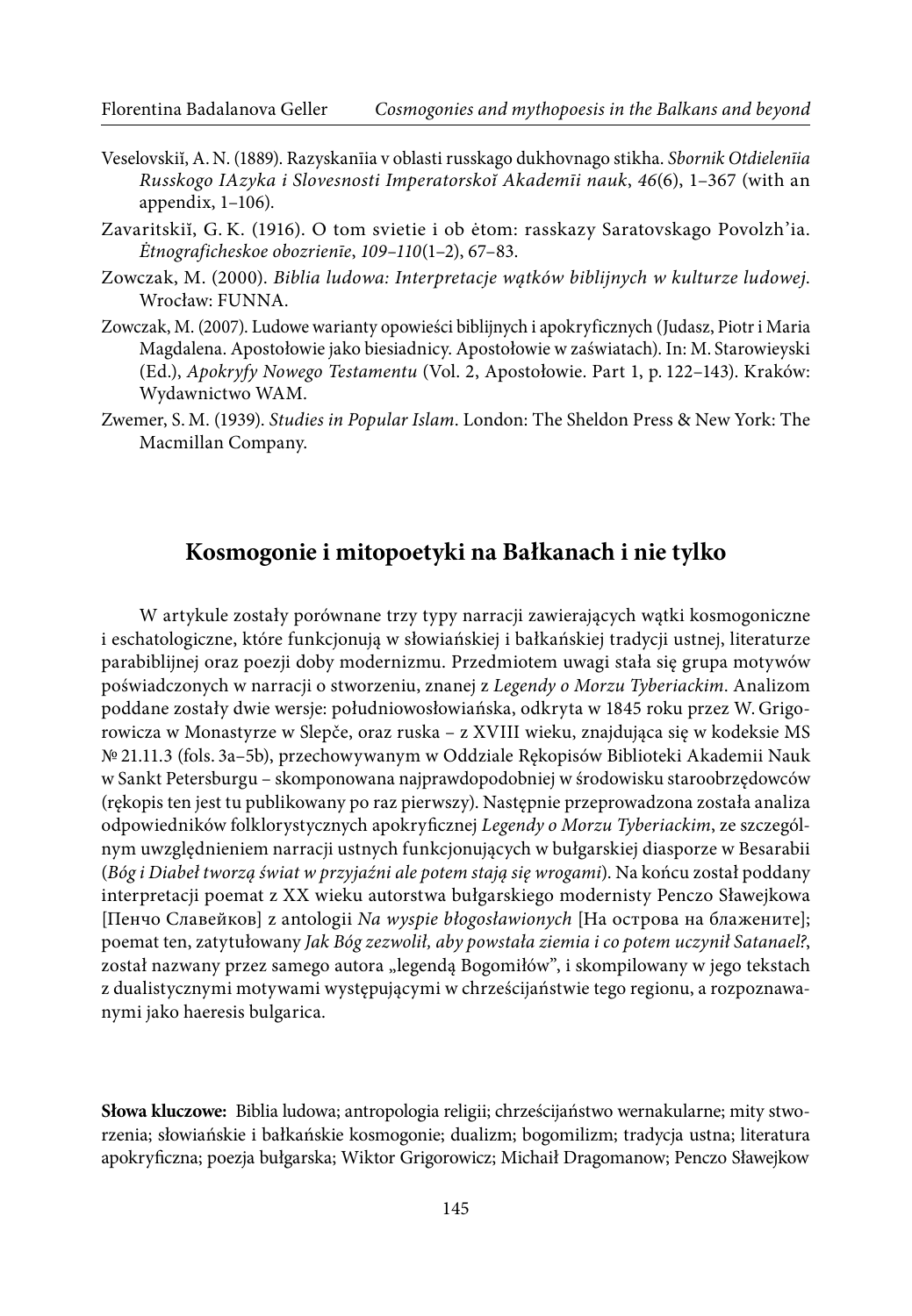#### **Cosmogonies and Mythopoesis in the Balkans and Beyond**

Compared and contrasted in this article are three diferent types of accounts dealing with the cosmogonic and eschatological themes employed in Slavonic and Balkan oral tradition, para-Biblical literature and modern poetry. The focus of analysis is the cluster of motifs attested in the creation narrative of the apocryphal Legend of the Sea of Tiberias. Two versions are examined: the South-Slavonic one discovered in 1845 by V. Grigorovich in the Monastery of Slepche, and the 18<sup>th</sup> century Russian account from MS  $\mathbb{N}^{\circ}$  21.11.3 (fols. 3a–5b) from the Archaeographic Department of the Library of the Academy of Sciences [Библиотека Академии наук, Рукописный отдел] in St. Petersburg, composed most probably by an Old Believer; this manuscript is published here for the first time. Folklore counterparts of the apocryphal Legend of the Sea of Tiberias are treated, with special emphasis on the oral narratives from the Bulgarian diaspora in Bessarabia (God and the Devil Create the World Amicably but then Fall Out). Finally, a poem of the 20th century Bulgarian intellectual Pencho Slaveykov [Пенчо Славейков] from his anthology "On the Island of the Blessed" is discussed; the poem, entitled How God willed the Earth to come to be and what did Satanail do after that? was designated by Slaveykov himself as "a legend of the Bogomils", and blended within his lyrics are dualistic themes and motifs attested in vernacular Christianity, with the hallmark of Haeresis Bulgarica.

**Keywords:** the Folk Bible; anthropology of religion; vernacular Christianity; creation myths; Slavonic and Balkan cosmogonies; dualism; Bogomilism; oral tradition; apocryphal literature; modern Bulgarian poetry; Viktor Grigorovich; Mikhail Dragomanov; Pencho Slaveykov

#### **Notka o autorze**

**Florentina Badalanova Geller** (Флорентина Бадаланова Гелер) – antropolożka, etnolingwistka, profesor wizytująca w TOPOI (The Formation and Transformation of Space and Knowledge in Ancient Civilizations) na Wolnym Uniwersytecie Berlina. Prowadziła badania inspirowane koncepcjami moskiewsko-tartuskiej szkoły semiotycznej (współpraca m.in. z Jurijem Łotmanem i Borysem Uspienskim), moskiewsko-petersburskiej szkoły strukturalistyczno-folklorystycznej i etnolingwistyką. Research Fellow i Senior Fellow w Instytucie Folkloru Bułgarskiej Akademii Nauk (1985–1994), profesor antropologii na Uniwersytecie Sofijskim (1992–1994). W latach 1994–2004 pracowała na University College London w Wielkiej Brytanii. Od 2004 jest